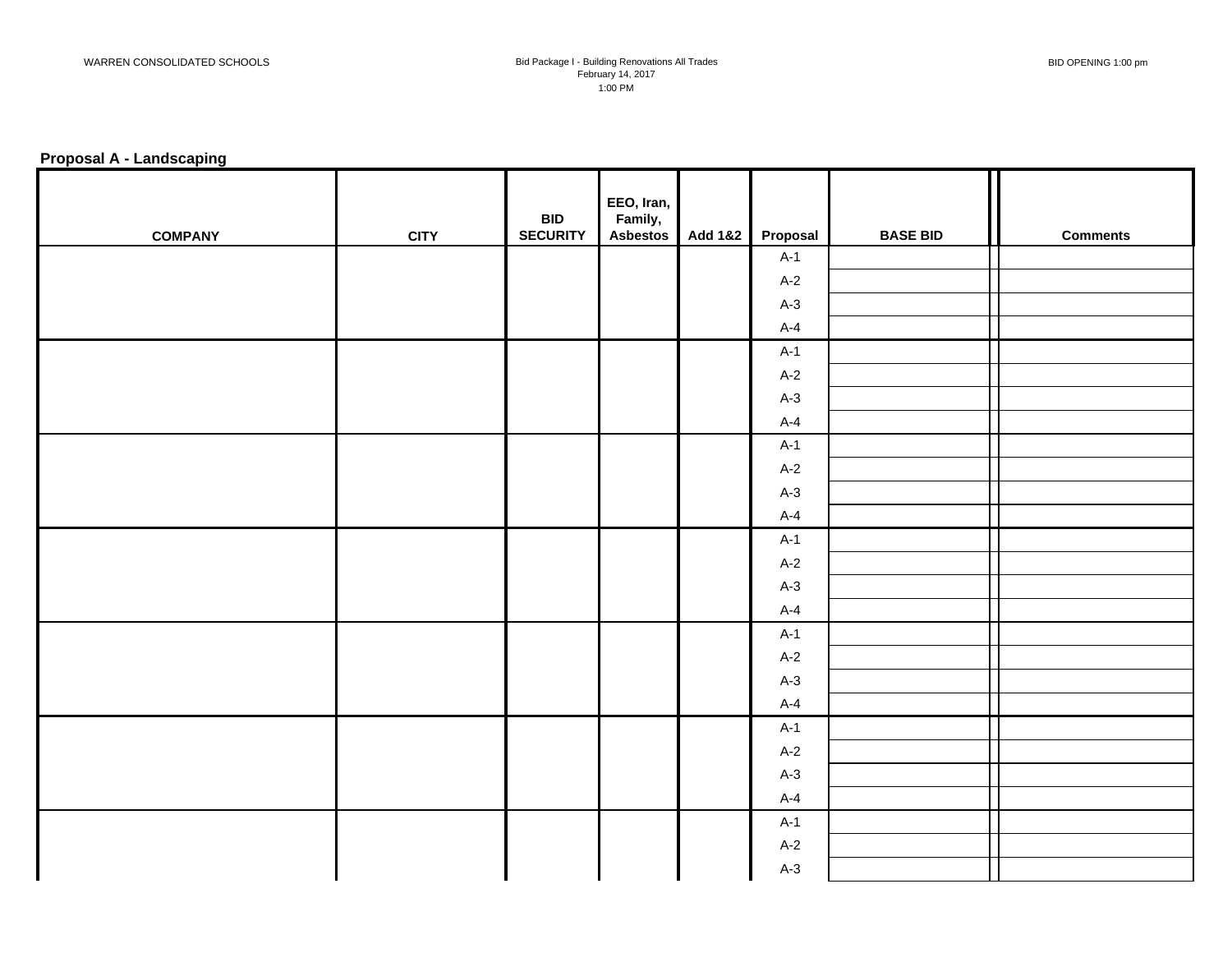#### **Proposal A - Landscaping**

| <b>COMPANY</b> | <b>CITY</b> | <b>BID</b><br><b>SECURITY</b> | EEO, Iran,<br>Family,<br><b>Asbestos</b> | Add 1&2 | Proposal | <b>BASE BID</b> | <b>Comments</b> |
|----------------|-------------|-------------------------------|------------------------------------------|---------|----------|-----------------|-----------------|
|                |             |                               |                                          |         | $A-4$    |                 |                 |
|                |             |                               |                                          |         | $A-1$    |                 |                 |
|                |             |                               |                                          |         | $A-2$    |                 |                 |
|                |             |                               |                                          |         | $A-3$    |                 |                 |
|                |             |                               |                                          |         | $A-4$    |                 |                 |
|                |             |                               |                                          |         | A-1      |                 |                 |
|                |             |                               |                                          |         | $A-2$    |                 |                 |
|                |             |                               |                                          |         | $A-3$    |                 |                 |
|                |             |                               |                                          |         | $A-4$    |                 |                 |
|                |             |                               |                                          |         | $A-1$    |                 |                 |
|                |             |                               |                                          |         | $A-2$    |                 |                 |
|                |             |                               |                                          |         | $A-3$    |                 |                 |
|                |             |                               |                                          |         | $A-4$    |                 |                 |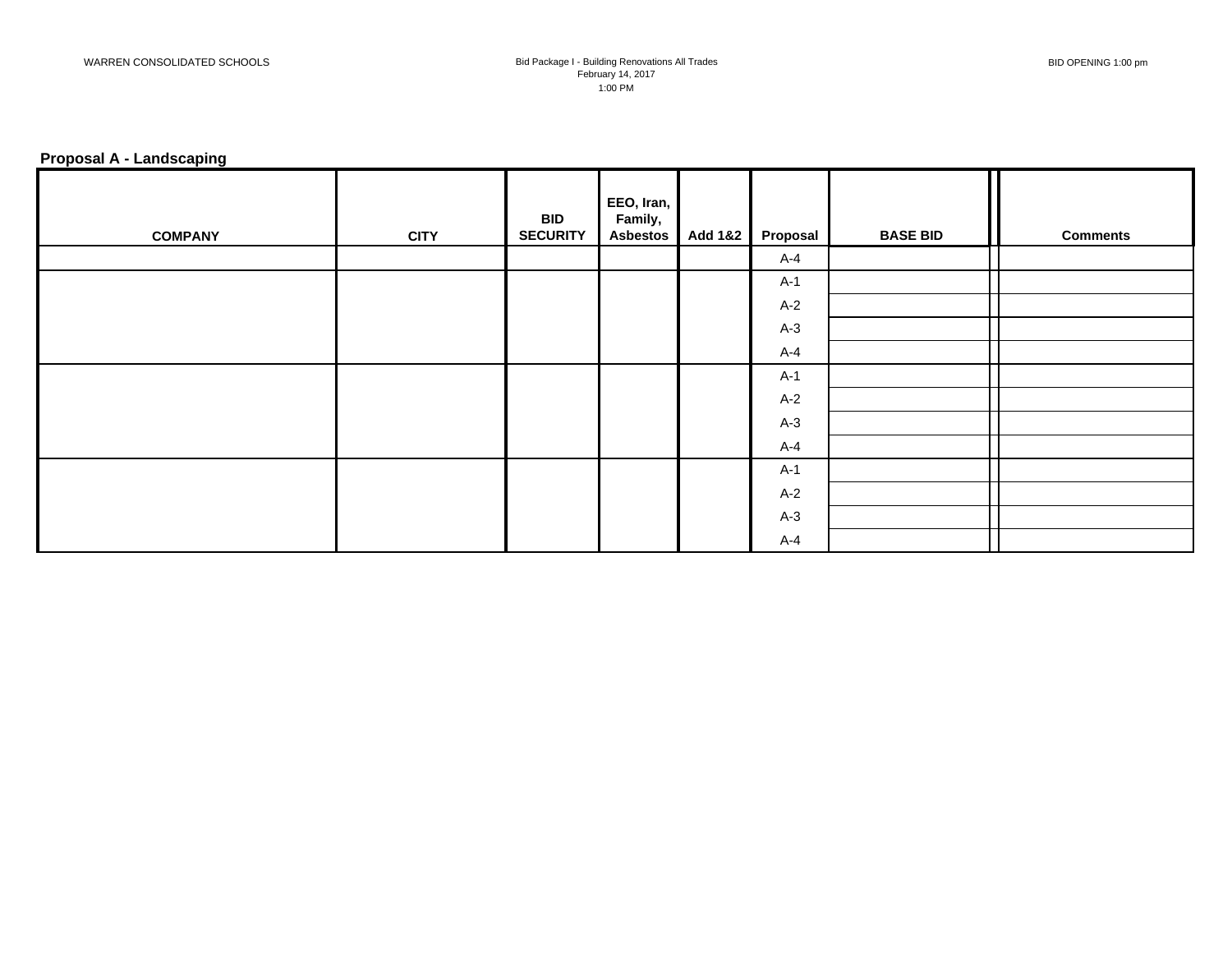## **Proposal B - Selective Demolition**

| <b>COMPANY</b> | <b>CITY</b>     | <b>BID</b><br><b>SECURITY</b> | EEO, Iran,<br>Family,<br><b>Asbestos</b> | <b>Add 1&amp;2</b> | Proposal                  | <b>BASE BID</b>  | <b>Comments</b>                 |
|----------------|-----------------|-------------------------------|------------------------------------------|--------------------|---------------------------|------------------|---------------------------------|
|                |                 |                               |                                          |                    | B-1 SHHS                  | $\,$<br>9,000.00 |                                 |
| DKI            | West Bloomfield | 5%                            | X                                        | $\pmb{\mathsf{X}}$ | $B-3$ Cousino $\sqrt{\$}$ | 30,000.00        |                                 |
| Comet          |                 |                               |                                          |                    | B-1 SHHS                  | $\$\,$           | 1,800.00   Below bond threshold |
|                | Algonac         |                               | X                                        | X                  | $B-3$ Cousino $\sqrt{\$}$ | 17,500.00        |                                 |
|                |                 |                               |                                          |                    | B-1 SHHS                  |                  |                                 |
|                |                 |                               |                                          |                    | B-3 Cousino               |                  |                                 |
|                |                 |                               |                                          |                    | B-1 SHHS                  |                  |                                 |
|                |                 |                               |                                          |                    | B-3 Cousino               |                  |                                 |
|                |                 |                               |                                          |                    | B-1 SHHS                  |                  |                                 |
|                |                 |                               |                                          |                    | B-3 Cousino               |                  |                                 |
|                |                 |                               |                                          |                    | B-1 SHHS                  |                  |                                 |
|                |                 |                               |                                          |                    | B-3 Cousino               |                  |                                 |
|                |                 |                               |                                          |                    | B-1 SHHS                  |                  |                                 |
|                |                 |                               |                                          |                    | B-3 Cousino               |                  |                                 |
|                |                 |                               |                                          |                    | B-1 SHHS                  |                  |                                 |
|                |                 |                               |                                          |                    | B-3 Cousino               |                  |                                 |
|                |                 |                               |                                          |                    | B-1 SHHS                  |                  |                                 |
|                |                 |                               |                                          |                    | B-3 Cousino               |                  |                                 |
|                |                 |                               |                                          |                    | B-1 SHHS                  |                  |                                 |
|                |                 |                               |                                          |                    | B-3 Cousino               |                  |                                 |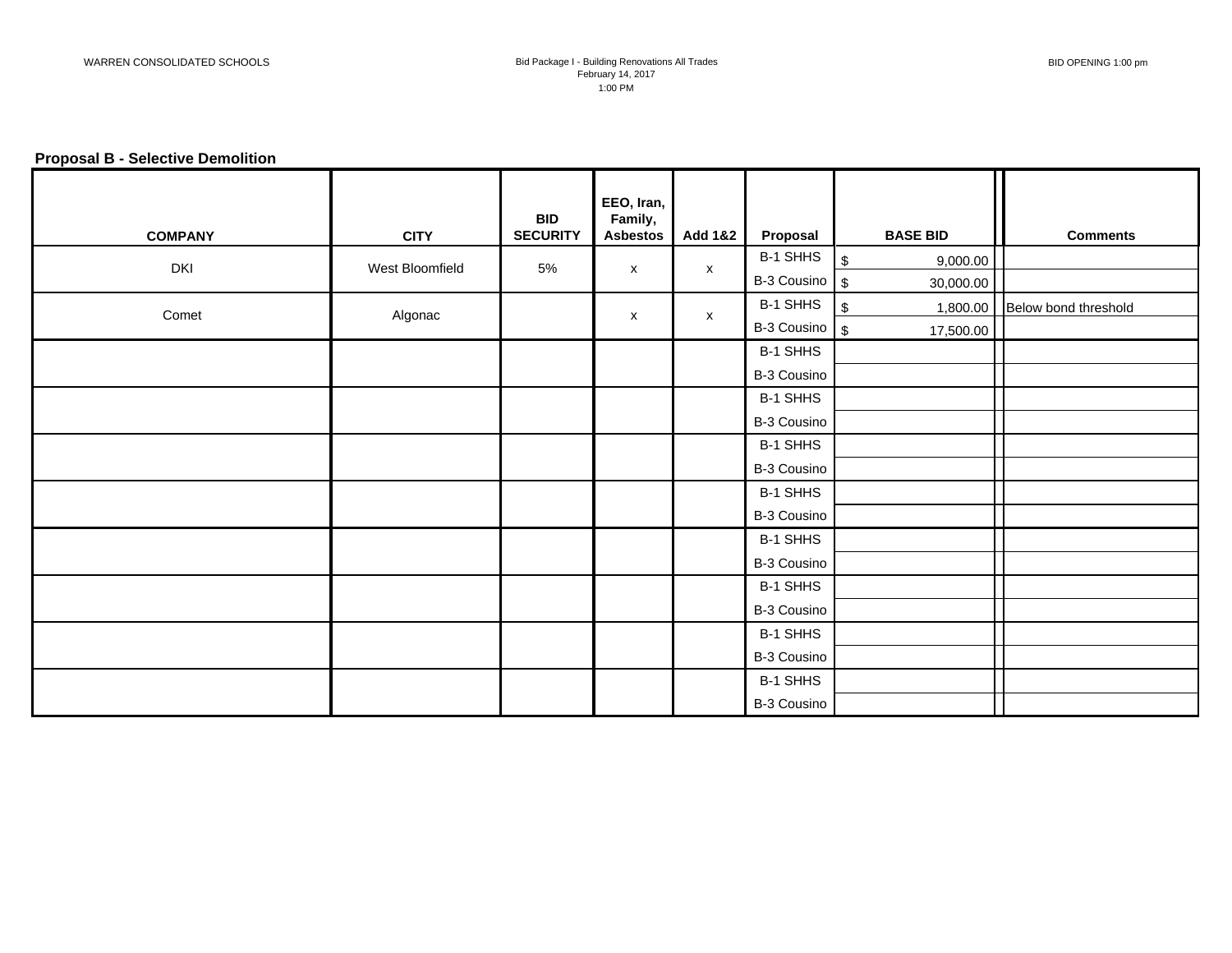## **Proposal C - Interior & Exterior Concrete**

| <b>COMPANY</b>             | <b>CITY</b> | <b>BID</b><br><b>SECURITY</b> | EEO, Iran,<br>Family,<br><b>Asbestos</b> | Add 1&2            | Proposal | <b>BASE BID</b>                       | <b>Comments</b> |
|----------------------------|-------------|-------------------------------|------------------------------------------|--------------------|----------|---------------------------------------|-----------------|
|                            |             |                               |                                          |                    | $C-1$    | $\sqrt{2}$<br>100,572.00              |                 |
| Luigi Ferdinandi & Son     | Roseville   | 5%                            |                                          |                    | $C-2$    | $\,$<br>165,500.00                    |                 |
|                            |             |                               | $\pmb{\mathsf{x}}$                       | $\pmb{\mathsf{X}}$ | $C-3$    | $\sqrt{2}$<br>73,320.00               |                 |
|                            |             |                               |                                          |                    | $C-4$    | $\frac{1}{2}$<br>148,120.00           |                 |
|                            |             |                               |                                          |                    | $C-1$    | $\, \mathbb{S} \,$<br>87,000.00       |                 |
| <b>Brencal Contractors</b> | Warren      | 5%                            | $\mathsf{x}$                             | X                  | $C-2$    | $\,$<br>141,000.00                    |                 |
|                            |             |                               |                                          |                    | $C-3$    | $\,$<br>73,000.00                     |                 |
|                            |             |                               |                                          |                    | $C-4$    | $$\mathbb{S}$$<br>140,000.00          |                 |
|                            |             |                               |                                          |                    | $C-1$    | $$\mathbb{S}$$<br>382,252.00          |                 |
| Novi Wall Inc              | Novi        | $5\%$                         | $\mathsf{x}$                             | $\pmb{\mathsf{X}}$ | $C-2$    | $\,$<br>569,937.00                    |                 |
|                            |             |                               |                                          |                    | $C-3$    | $\sqrt[6]{\frac{1}{2}}$<br>346,605.00 |                 |
|                            |             |                               |                                          |                    | $C-4$    | $\frac{1}{2}$<br>633,653.00           |                 |
|                            |             |                               |                                          |                    | $C-1$    |                                       |                 |
|                            |             |                               |                                          |                    | $C-2$    |                                       |                 |
|                            |             |                               |                                          |                    | $C-3$    |                                       |                 |
|                            |             |                               |                                          |                    | $C-4$    |                                       |                 |
|                            |             |                               |                                          |                    | $C-1$    |                                       |                 |
|                            |             |                               |                                          |                    | $C-2$    |                                       |                 |
|                            |             |                               |                                          |                    | $C-3$    |                                       |                 |
|                            |             |                               |                                          |                    | $C-4$    |                                       |                 |
|                            |             |                               |                                          |                    | $C-1$    |                                       |                 |
|                            |             |                               |                                          |                    | $C-2$    |                                       |                 |
|                            |             |                               |                                          |                    | $C-3$    |                                       |                 |
|                            |             |                               |                                          |                    | $C-4$    |                                       |                 |
|                            |             |                               |                                          |                    | $C-1$    |                                       |                 |
|                            |             |                               |                                          |                    | $C-2$    |                                       |                 |
|                            |             |                               |                                          |                    | $C-3$    |                                       |                 |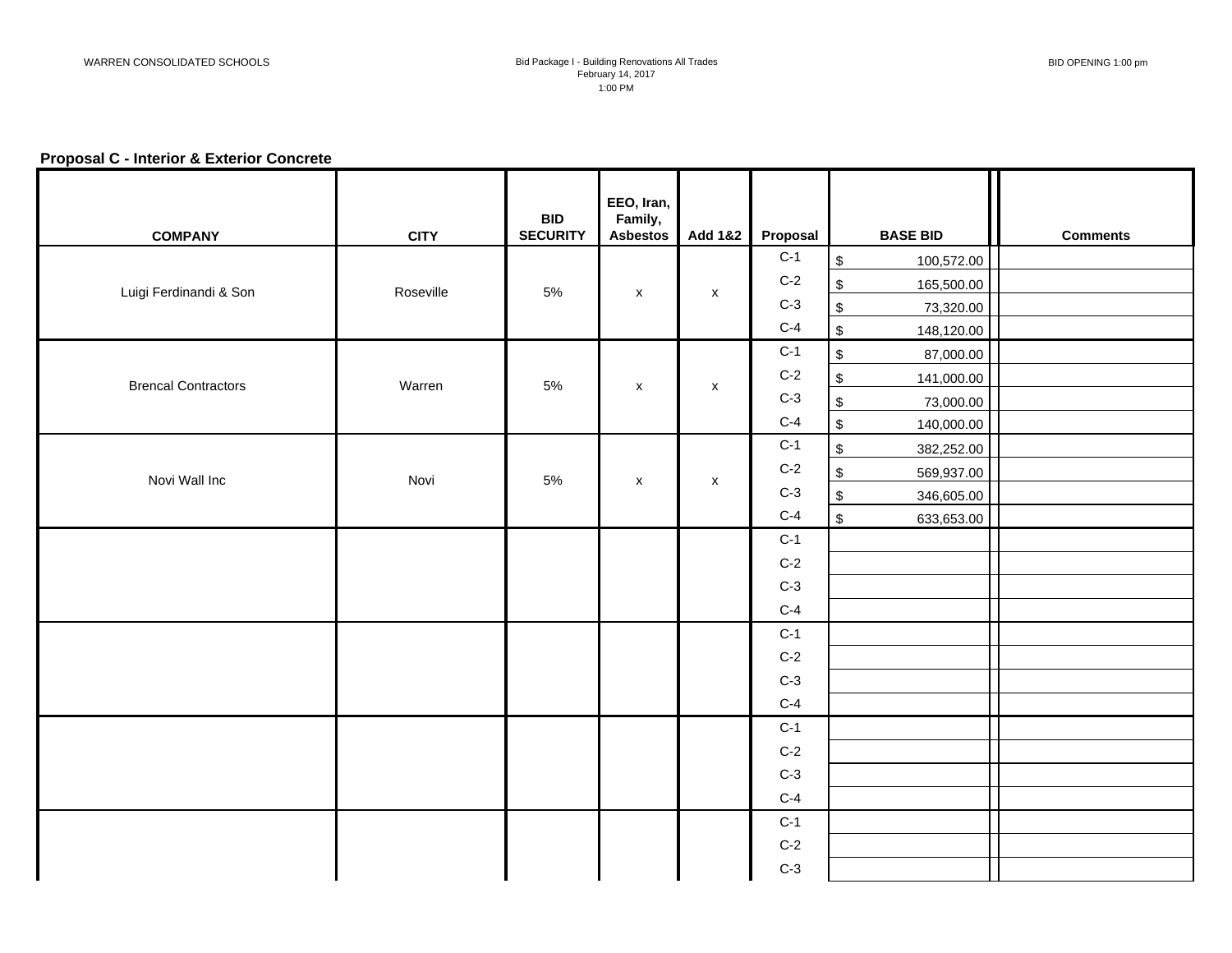## **Proposal C - Interior & Exterior Concrete**

| <b>COMPANY</b> | <b>CITY</b> | <b>BID</b><br><b>SECURITY</b> | EEO, Iran,<br>Family,<br><b>Asbestos</b> | Add 1&2 | Proposal | <b>BASE BID</b> | <b>Comments</b> |
|----------------|-------------|-------------------------------|------------------------------------------|---------|----------|-----------------|-----------------|
|                |             |                               |                                          |         | $C-4$    |                 |                 |
|                |             |                               |                                          |         | $C-1$    |                 |                 |
|                |             |                               |                                          |         | $C-2$    |                 |                 |
|                |             |                               |                                          |         | $C-3$    |                 |                 |
|                |             |                               |                                          |         | $C-4$    |                 |                 |
|                |             |                               |                                          |         | $C-1$    |                 |                 |
|                |             |                               |                                          |         | $C-2$    |                 |                 |
|                |             |                               |                                          |         | $C-3$    |                 |                 |
|                |             |                               |                                          |         | $C-4$    |                 |                 |
|                |             |                               |                                          |         | $C-1$    |                 |                 |
|                |             |                               |                                          |         | $C-2$    |                 |                 |
|                |             |                               |                                          |         | $C-3$    |                 |                 |
|                |             |                               |                                          |         | $C-4$    |                 |                 |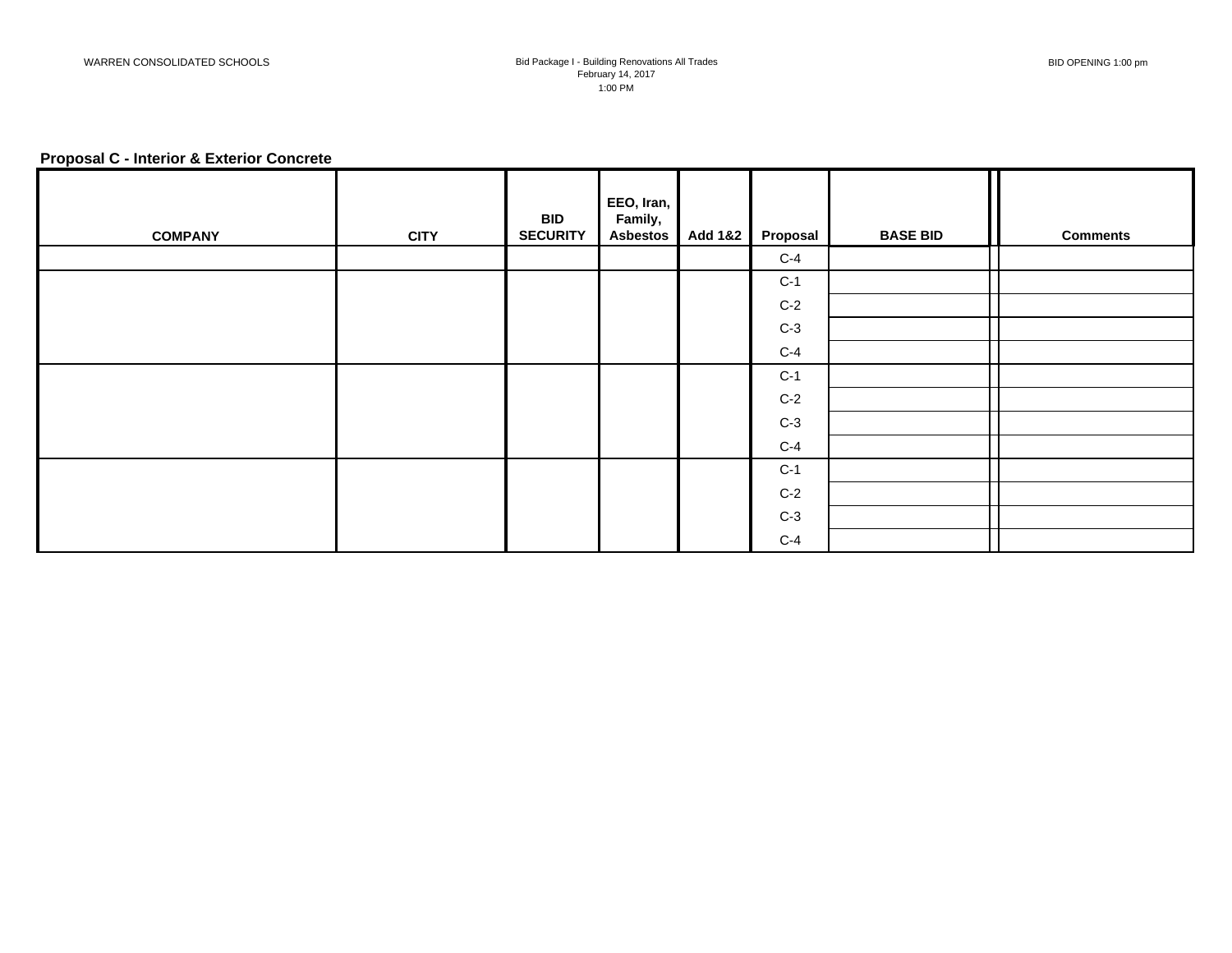## **Proposal D - Masonry**

| <b>COMPANY</b>            | <b>CITY</b>   | <b>BID</b><br><b>SECURITY</b> | EEO, Iran,<br>Family,<br><b>Asbestos</b> | <b>Add 1&amp;2</b> | Proposal |                         | <b>BASE BID</b> | <b>Comments</b> |
|---------------------------|---------------|-------------------------------|------------------------------------------|--------------------|----------|-------------------------|-----------------|-----------------|
|                           |               |                               |                                          |                    | $D-1$    | $$\mathbb{S}$$          | 128,860.00      |                 |
| Luigi Ferdinandi & Son    | Roseville     | 5%                            | $\pmb{\chi}$                             | $\pmb{\mathsf{x}}$ | $D-2$    | $$\mathbb{S}$$          | 192,500.00      |                 |
|                           |               |                               |                                          |                    | $D-3$    | $\sqrt{2}$              | 89,300.00       |                 |
|                           |               |                               |                                          |                    | $D-4$    | $$\mathbb{S}$$          | 215,900.00      |                 |
|                           |               |                               |                                          |                    | $D-1$    | $$\mathbb{S}$$          | 64,520.00       |                 |
| <b>Baker Construction</b> | Whitmore Lake | $5\%$                         | $\pmb{\mathsf{X}}$                       | $\mathsf{x}$       | $D-2$    | $\, \, \mathbb{S} \,$   | 86,153.00       |                 |
|                           |               |                               |                                          |                    | $D-3$    | $$\mathbb{S}$$          | 36,915.00       |                 |
|                           |               |                               |                                          |                    | $D-4$    | $\sqrt[6]{\frac{1}{2}}$ | 126,475.00      |                 |
|                           |               |                               |                                          |                    | $D-1$    |                         |                 |                 |
|                           |               |                               |                                          |                    | $D-2$    |                         |                 |                 |
|                           |               |                               |                                          |                    | $D-3$    |                         |                 |                 |
|                           |               |                               |                                          |                    | $D-4$    |                         |                 |                 |
|                           |               |                               |                                          |                    | $D-1$    |                         |                 |                 |
|                           |               |                               |                                          |                    | $D-2$    |                         |                 |                 |
|                           |               |                               |                                          |                    | $D-3$    |                         |                 |                 |
|                           |               |                               |                                          |                    | $D-4$    |                         |                 |                 |
|                           |               |                               |                                          |                    | $D-1$    |                         |                 |                 |
|                           |               |                               |                                          |                    | $D-2$    |                         |                 |                 |
|                           |               |                               |                                          |                    | $D-3$    |                         |                 |                 |
|                           |               |                               |                                          |                    | $D-4$    |                         |                 |                 |
|                           |               |                               |                                          |                    | $D-1$    |                         |                 |                 |
|                           |               |                               |                                          |                    | $D-2$    |                         |                 |                 |
|                           |               |                               |                                          |                    | $D-3$    |                         |                 |                 |
|                           |               |                               |                                          |                    | $D-4$    |                         |                 |                 |
|                           |               |                               |                                          |                    | $D-1$    |                         |                 |                 |
|                           |               |                               |                                          |                    | $D-2$    |                         |                 |                 |
|                           |               |                               |                                          |                    | $D-3$    |                         |                 |                 |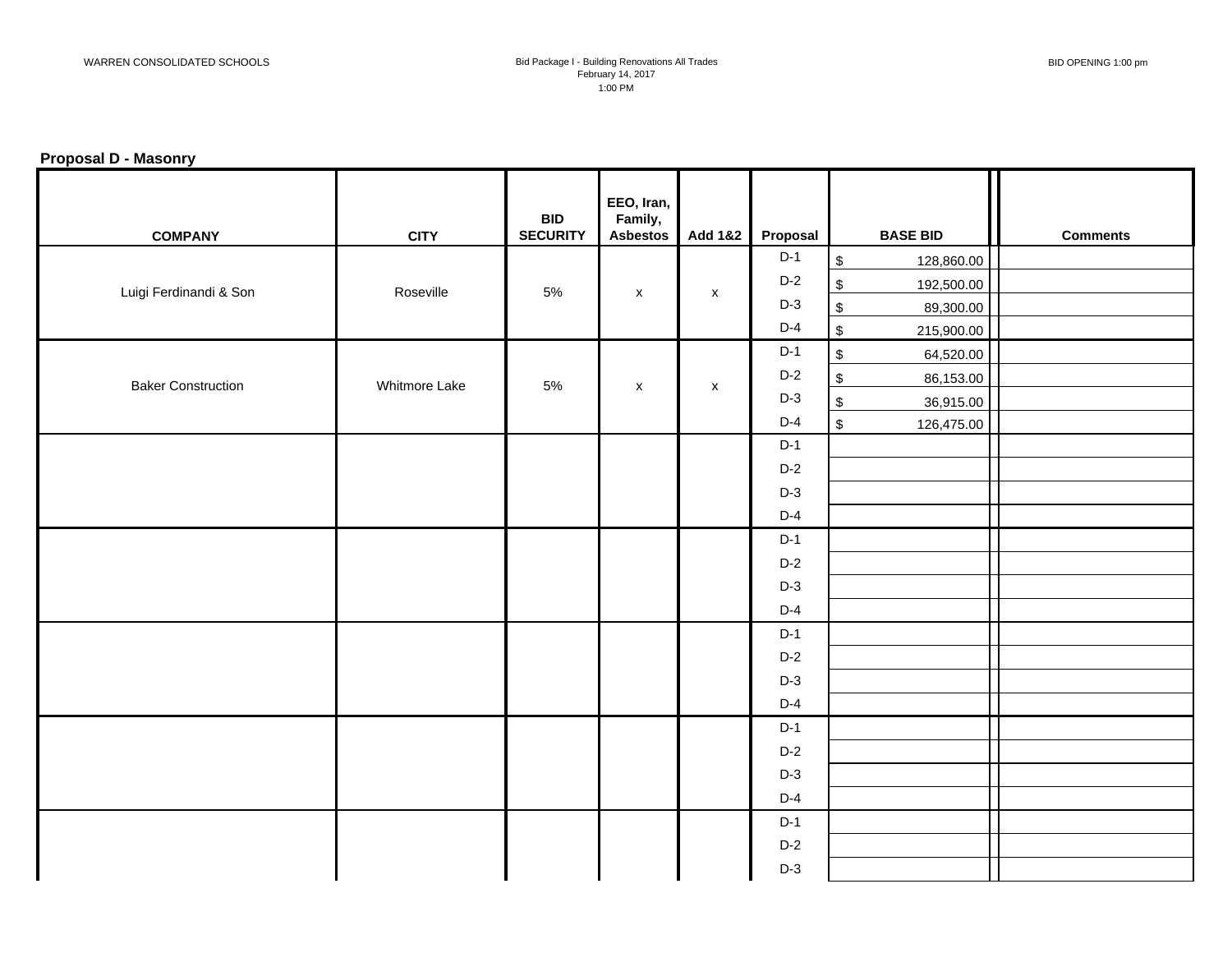## **Proposal D - Masonry**

| <b>COMPANY</b> | <b>CITY</b> | <b>BID</b><br><b>SECURITY</b> | EEO, Iran,<br>Family,<br>Asbestos | Add 1&2 | Proposal | <b>BASE BID</b> | <b>Comments</b> |
|----------------|-------------|-------------------------------|-----------------------------------|---------|----------|-----------------|-----------------|
|                |             |                               |                                   |         | $D-4$    |                 |                 |
|                |             |                               |                                   |         | $D-1$    |                 |                 |
|                |             |                               |                                   |         | $D-2$    |                 |                 |
|                |             |                               |                                   |         | $D-3$    |                 |                 |
|                |             |                               |                                   |         | $D-4$    |                 |                 |
|                |             |                               |                                   |         | $D-1$    |                 |                 |
|                |             |                               |                                   |         | $D-2$    |                 |                 |
|                |             |                               |                                   |         | $D-3$    |                 |                 |
|                |             |                               |                                   |         | $D-4$    |                 |                 |
|                |             |                               |                                   |         | $D-1$    |                 |                 |
|                |             |                               |                                   |         | $D-2$    |                 |                 |
|                |             |                               |                                   |         | $D-3$    |                 |                 |
|                |             |                               |                                   |         | $D-4$    |                 |                 |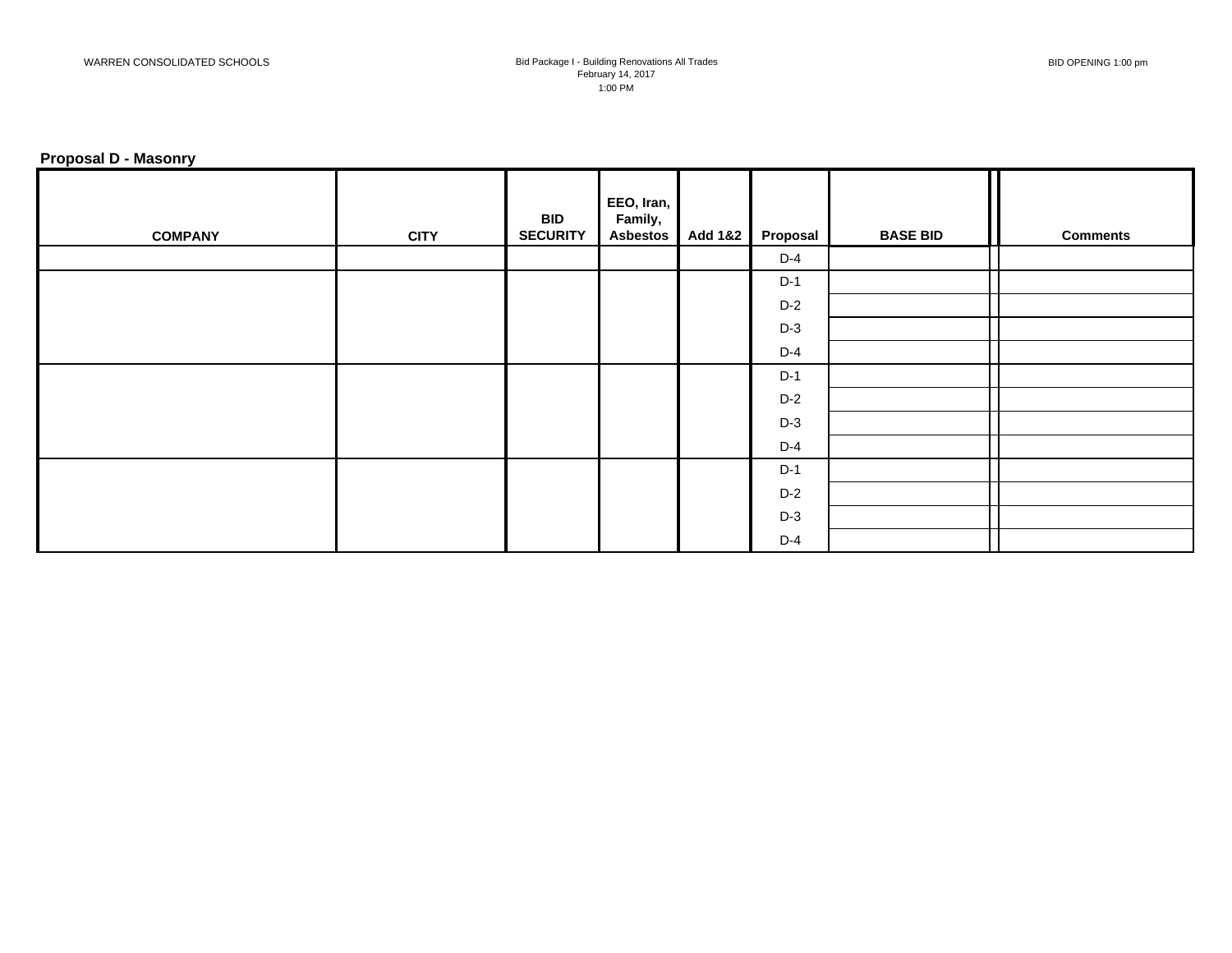## **Proposal E - Structural and Miscellaneous Steel**

| <b>COMPANY</b> | <b>CITY</b> | <b>BID</b><br><b>SECURITY</b> | EEO, Iran,<br>Family,<br><b>Asbestos</b> | Add 1&2     | Proposal | <b>BASE BID</b>         | <b>Comments</b>      |
|----------------|-------------|-------------------------------|------------------------------------------|-------------|----------|-------------------------|----------------------|
|                |             |                               |                                          |             | $E-1$    |                         | Under bond threshold |
| Cass Erectors  |             |                               |                                          |             | $E-2$    |                         |                      |
|                | Livonia     |                               | $\mathsf X$                              | $\mathsf X$ | $E-3$    |                         |                      |
|                |             |                               |                                          |             | $E-4$    | $\sqrt{2}$<br>19,300.00 |                      |
|                |             |                               |                                          |             | $E-1$    |                         |                      |
|                |             |                               |                                          |             | $E-2$    |                         |                      |
|                |             |                               |                                          |             | $E-3$    |                         |                      |
|                |             |                               |                                          |             | $E-4$    |                         |                      |
|                |             |                               |                                          |             | $E-1$    |                         |                      |
|                |             |                               |                                          |             | $E-2$    |                         |                      |
|                |             |                               |                                          |             | $E-3$    |                         |                      |
|                |             |                               |                                          |             | $E-4$    |                         |                      |
|                |             |                               |                                          |             | $E-1$    |                         |                      |
|                |             |                               |                                          |             | $E-2$    |                         |                      |
|                |             |                               |                                          |             | $E-3$    |                         |                      |
|                |             |                               |                                          |             | $E-4$    |                         |                      |
|                |             |                               |                                          |             | $E-1$    |                         |                      |
|                |             |                               |                                          |             | $E-2$    |                         |                      |
|                |             |                               |                                          |             | $E-3$    |                         |                      |
|                |             |                               |                                          |             | $E-4$    |                         |                      |
|                |             |                               |                                          |             | $E-1$    |                         |                      |
|                |             |                               |                                          |             | $E-2$    |                         |                      |
|                |             |                               |                                          |             | $E-3$    |                         |                      |
|                |             |                               |                                          |             | $E-4$    |                         |                      |
|                |             |                               |                                          |             | $E-1$    |                         |                      |
|                |             |                               |                                          |             | $E-2$    |                         |                      |
|                |             |                               |                                          |             | $E-3$    |                         |                      |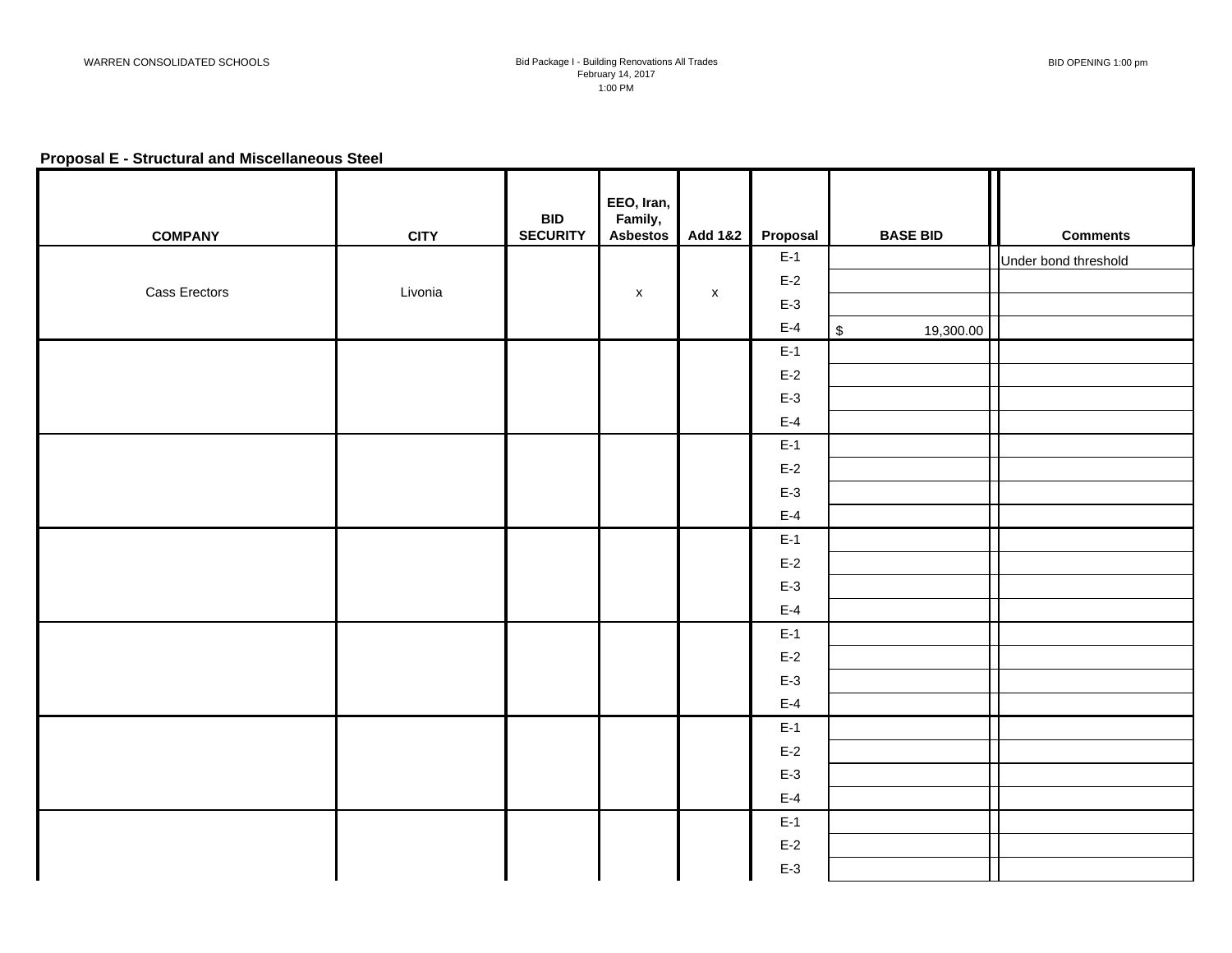## **Proposal E - Structural and Miscellaneous Steel**

| <b>COMPANY</b> | <b>CITY</b> | <b>BID</b><br><b>SECURITY</b> | EEO, Iran,<br>Family,<br><b>Asbestos</b> | <b>Add 1&amp;2</b> | Proposal | <b>BASE BID</b> | <b>Comments</b> |
|----------------|-------------|-------------------------------|------------------------------------------|--------------------|----------|-----------------|-----------------|
|                |             |                               |                                          |                    | $E-4$    |                 |                 |
|                |             |                               |                                          |                    | $E-1$    |                 |                 |
|                |             |                               |                                          |                    | $E-2$    |                 |                 |
|                |             |                               |                                          |                    | $E-3$    |                 |                 |
|                |             |                               |                                          |                    | $E-4$    |                 |                 |
|                |             |                               |                                          |                    | $E-1$    |                 |                 |
|                |             |                               |                                          |                    | $E-2$    |                 |                 |
|                |             |                               |                                          |                    | $E-3$    |                 |                 |
|                |             |                               |                                          |                    | $E-4$    |                 |                 |
|                |             |                               |                                          |                    | $E-1$    |                 |                 |
|                |             |                               |                                          |                    | $E-2$    |                 |                 |
|                |             |                               |                                          |                    | $E-3$    |                 |                 |
|                |             |                               |                                          |                    | $E-4$    |                 |                 |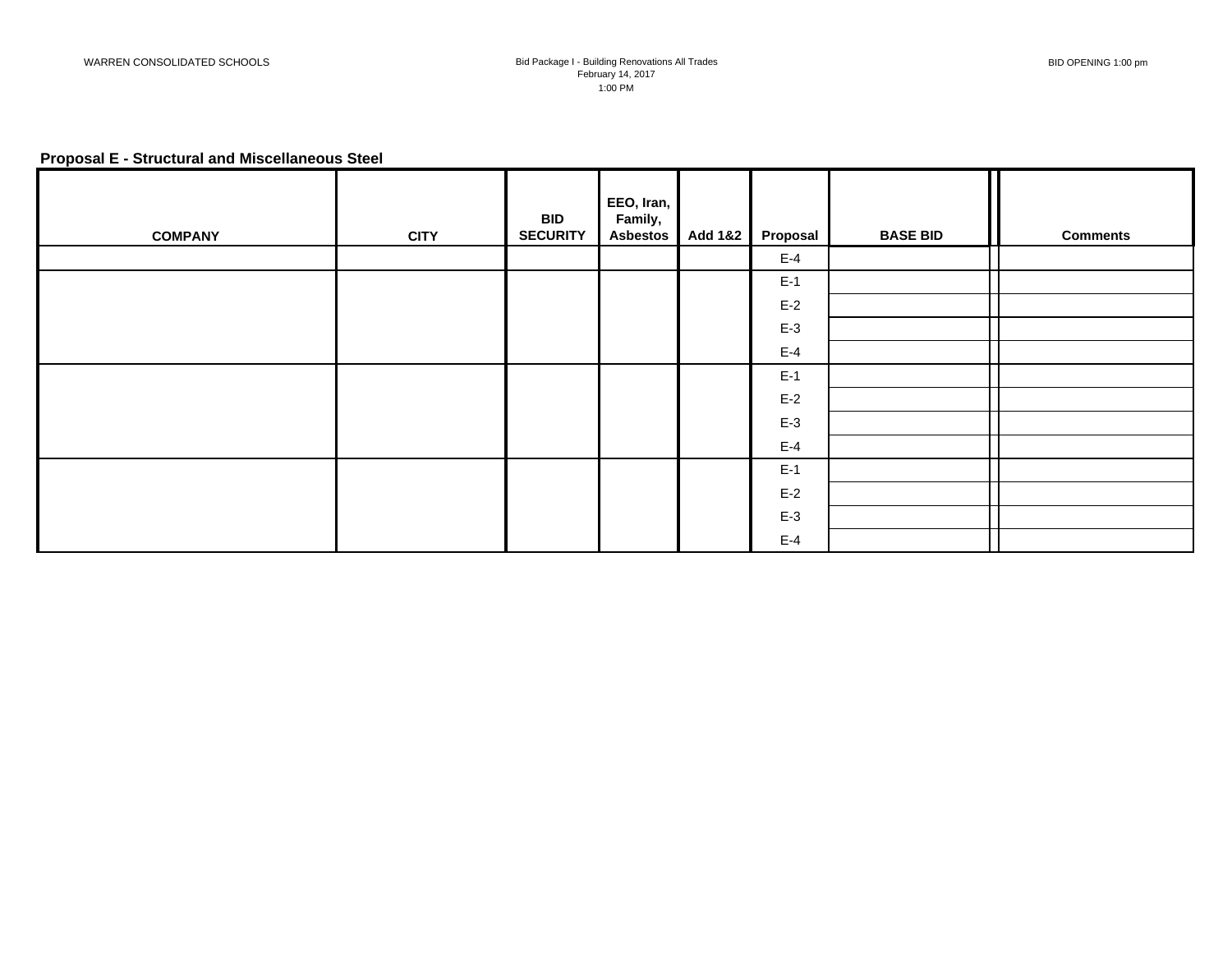## **Proposal F - Carpentry**

| <b>COMPANY</b>             | <b>CITY</b>        | <b>BID</b><br><b>SECURITY</b> | EEO, Iran,<br>Family,<br><b>Asbestos</b> | <b>Add 1&amp;2</b> | Proposal                    | <b>BASE BID</b>                       | <b>Comments</b>               |
|----------------------------|--------------------|-------------------------------|------------------------------------------|--------------------|-----------------------------|---------------------------------------|-------------------------------|
|                            |                    |                               |                                          |                    | F-1 SHHS                    | $\sqrt{2}$<br>19,740.00               |                               |
| Wally Kozorski & Company   | <b>Clinton Twp</b> | 5%                            | $\pmb{\mathsf{x}}$                       | $\pmb{\mathsf{X}}$ | F-3 Cousino                 | $\sqrt{3}$<br>156,900.00              |                               |
|                            |                    |                               |                                          |                    | F-4 Mott                    | $\sqrt[6]{\frac{1}{2}}$<br>194,700.00 |                               |
|                            |                    |                               |                                          |                    | F-4 Butcher                 | $\sqrt{3}$<br>88,500.00               |                               |
|                            |                    |                               |                                          |                    | F-1 SHHS                    |                                       | Wrong Obligee on the bid bond |
| <b>Battles Contractors</b> | Ann Arbor          |                               |                                          |                    | F-3 Cousino                 |                                       |                               |
|                            |                    |                               |                                          |                    | F-4 Mott                    |                                       |                               |
|                            |                    |                               |                                          |                    | F-4 Butcher                 |                                       |                               |
|                            |                    |                               |                                          |                    | F-1 SHHS                    | $\sqrt{3}$<br>10,572.00               |                               |
| <b>Cross Renovation</b>    | Livonia            | 5%                            |                                          |                    | $F-3$ Cousino $\frac{1}{3}$ | 143,387.00                            |                               |
|                            |                    |                               | X                                        | $\pmb{\mathsf{X}}$ | F-4 Mott                    | $\sqrt[6]{3}$<br>175,520.00           |                               |
|                            |                    |                               |                                          |                    | F-4 Butcher                 | $\sqrt{3}$<br>87,625.00               |                               |
|                            |                    |                               |                                          |                    | F-1 SHHS                    |                                       |                               |
|                            |                    |                               |                                          |                    | F-3 Cousino                 |                                       |                               |
|                            |                    |                               |                                          |                    | F-4 Mott                    |                                       |                               |
|                            |                    |                               |                                          |                    | F-4 Butcher                 |                                       |                               |
|                            |                    |                               |                                          |                    | F-1 SHHS                    |                                       |                               |
|                            |                    |                               |                                          |                    | F-3 Cousino                 |                                       |                               |
|                            |                    |                               |                                          |                    | F-4 Mott                    |                                       |                               |
|                            |                    |                               |                                          |                    | F-4 Butcher                 |                                       |                               |
|                            |                    |                               |                                          |                    | F-1 SHHS                    |                                       |                               |
|                            |                    |                               |                                          |                    | F-3 Cousino                 |                                       |                               |
|                            |                    |                               |                                          |                    | F-4 Mott                    |                                       |                               |
|                            |                    |                               |                                          |                    | F-4 Butcher                 |                                       |                               |
|                            |                    |                               |                                          |                    | F-1 SHHS                    |                                       |                               |
|                            |                    |                               |                                          |                    | F-3 Cousino                 |                                       |                               |
|                            |                    |                               |                                          |                    | F-4 Mott                    |                                       |                               |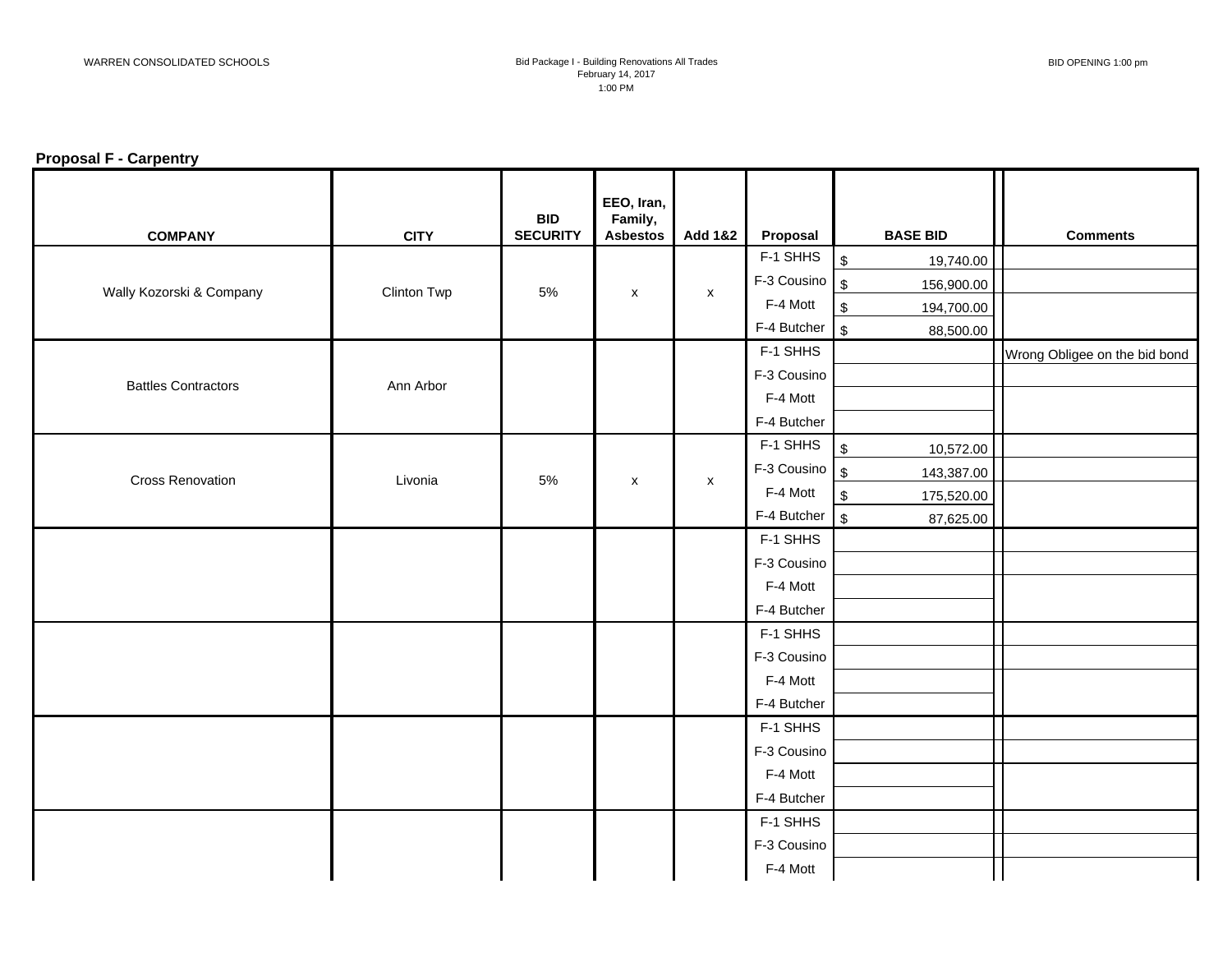## **Proposal F - Carpentry**

| <b>COMPANY</b> | <b>CITY</b> | <b>BID</b><br><b>SECURITY</b> | EEO, Iran,<br>Family,<br><b>Asbestos</b> | <b>Add 1&amp;2</b> | Proposal    | <b>BASE BID</b> | <b>Comments</b> |
|----------------|-------------|-------------------------------|------------------------------------------|--------------------|-------------|-----------------|-----------------|
|                |             |                               |                                          |                    | F-4 Butcher |                 |                 |
|                |             |                               |                                          |                    | F-1 SHHS    |                 |                 |
|                |             |                               |                                          |                    | F-3 Cousino |                 |                 |
|                |             |                               |                                          |                    | F-4 Mott    |                 |                 |
|                |             |                               |                                          |                    | F-4 Butcher |                 |                 |
|                |             |                               |                                          |                    | F-1 SHHS    |                 |                 |
|                |             |                               |                                          |                    | F-3 Cousino |                 |                 |
|                |             |                               |                                          |                    | F-4 Mott    |                 |                 |
|                |             |                               |                                          |                    | F-4 Butcher |                 |                 |
|                |             |                               |                                          |                    | F-1 SHHS    |                 |                 |
|                |             |                               |                                          |                    | F-3 Cousino |                 |                 |
|                |             |                               |                                          |                    | F-4 Mott    |                 |                 |
|                |             |                               |                                          |                    | F-4 Butcher |                 |                 |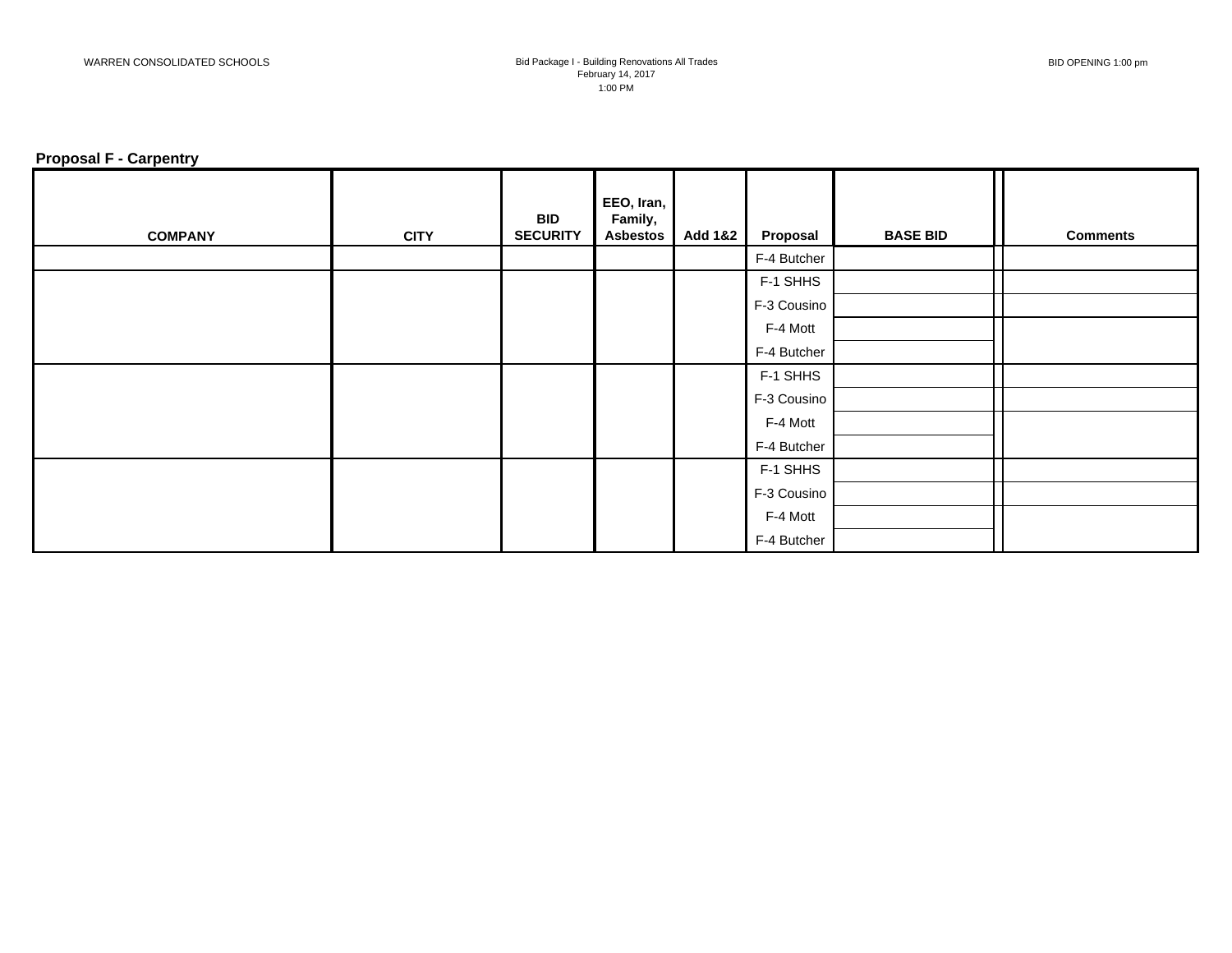# **Proposal G - Gypsum, Acoustical Ceilings and Partitions**

| <b>COMPANY</b>                              | <b>CITY</b>            | <b>BID</b><br><b>SECURITY</b> | EEO, Iran,<br>Family,<br><b>Asbestos</b> | <b>Add 1&amp;2</b> | Proposal                | <b>BASE BID</b>                       | <b>Comments</b>           |
|---------------------------------------------|------------------------|-------------------------------|------------------------------------------|--------------------|-------------------------|---------------------------------------|---------------------------|
|                                             |                        |                               |                                          |                    | G-3 Cousino             | $\mathfrak{S}$<br>12,900.00           | Clarifications            |
| <b>Turner Brooks</b>                        | <b>Madison Heights</b> | 5%                            | $\pmb{\times}$                           | $\pmb{\mathsf{X}}$ | G-4 Mott                | $$\mathbb{S}$$<br>16,200.00           |                           |
|                                             |                        |                               |                                          |                    | G-4 Butcher             | $$\mathbb{S}$$<br>64,400.00           |                           |
|                                             |                        |                               |                                          |                    | G-3 Cousino             | $\mathfrak{S}$<br>5,960.00            |                           |
| <b>Diversified Construction Specialists</b> | Rochester Hills        | $5\%$                         | $\pmb{\times}$                           | Add 1              | G-4 Mott                | $\boldsymbol{\mathsf{S}}$<br>6,145.00 |                           |
|                                             |                        |                               |                                          |                    | G-4 Butcher             | $\sqrt{3}$<br>22,465.00               |                           |
|                                             |                        |                               |                                          |                    | G-3 Cousino $\int$      | 2,339.18                              |                           |
| <b>Cross Renovation</b>                     | Livonia                | 5%                            | $\pmb{\mathsf{x}}$                       | $\pmb{\mathsf{X}}$ | G-4 Mott                | $$\mathbb{S}$$<br>3,625.74            |                           |
|                                             |                        |                               |                                          |                    | G-4 Butcher             | $\sqrt{3}$<br>13,128.65               |                           |
|                                             |                        |                               |                                          |                    | G-3 Cousino $\sqrt{\$}$ | 13,600.00                             | Under bond threshold      |
| Ann Arbor Ceiling & Partition               | Ypsilanti              |                               | $\pmb{\times}$                           | $\mathsf X$        | G-4 Mott                | $\sqrt[6]{\frac{1}{2}}$<br>16,980.00  |                           |
|                                             |                        |                               |                                          |                    | G-4 Butcher             | $\mathfrak s$<br>22,415.00            |                           |
|                                             |                        |                               |                                          |                    | G-3 Cousino             |                                       | Wrong Obligee on bid bond |
| <b>Battles Contracting</b>                  |                        |                               |                                          |                    | G-4 Mott                |                                       |                           |
|                                             |                        |                               |                                          |                    | G-4 Butcher             |                                       |                           |
|                                             |                        |                               |                                          |                    | G-3 Cousino             |                                       |                           |
|                                             |                        |                               |                                          |                    | G-4 Mott                |                                       |                           |
|                                             |                        |                               |                                          |                    | G-4 Butcher             |                                       |                           |
|                                             |                        |                               |                                          |                    | G-3 Cousino             |                                       |                           |
|                                             |                        |                               |                                          |                    | G-4 Mott                |                                       |                           |
|                                             |                        |                               |                                          |                    | G-4 Butcher             |                                       |                           |
|                                             |                        |                               |                                          |                    | G-3 Cousino             |                                       |                           |
|                                             |                        |                               |                                          |                    | G-4 Mott                |                                       |                           |
|                                             |                        |                               |                                          |                    | G-4 Butcher             |                                       |                           |
|                                             |                        |                               |                                          |                    | G-3 Cousino             |                                       |                           |
|                                             |                        |                               |                                          |                    | G-4 Mott                |                                       |                           |
|                                             |                        |                               |                                          |                    | G-4 Butcher             |                                       |                           |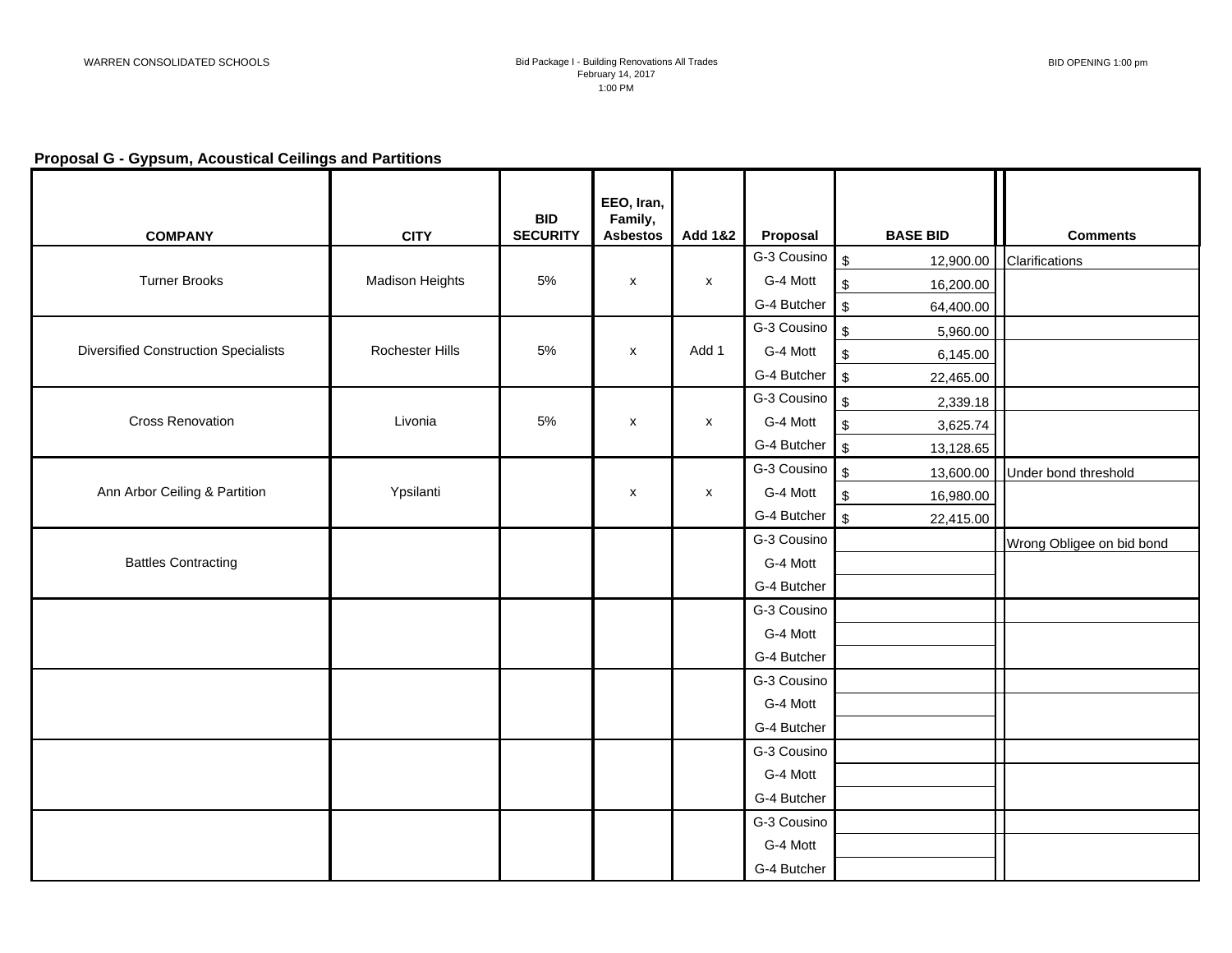# **Proposal G - Gypsum, Acoustical Ceilings and Partitions**

| <b>COMPANY</b> | <b>CITY</b> | <b>BID</b><br><b>SECURITY</b> | EEO, Iran,<br>Family,<br><b>Asbestos</b> | <b>Add 1&amp;2</b> | Proposal    | <b>BASE BID</b> | <b>Comments</b> |
|----------------|-------------|-------------------------------|------------------------------------------|--------------------|-------------|-----------------|-----------------|
|                |             |                               |                                          |                    | G-3 Cousino |                 |                 |
|                |             |                               |                                          |                    | G-4 Mott    |                 |                 |
|                |             |                               |                                          |                    | G-4 Butcher |                 |                 |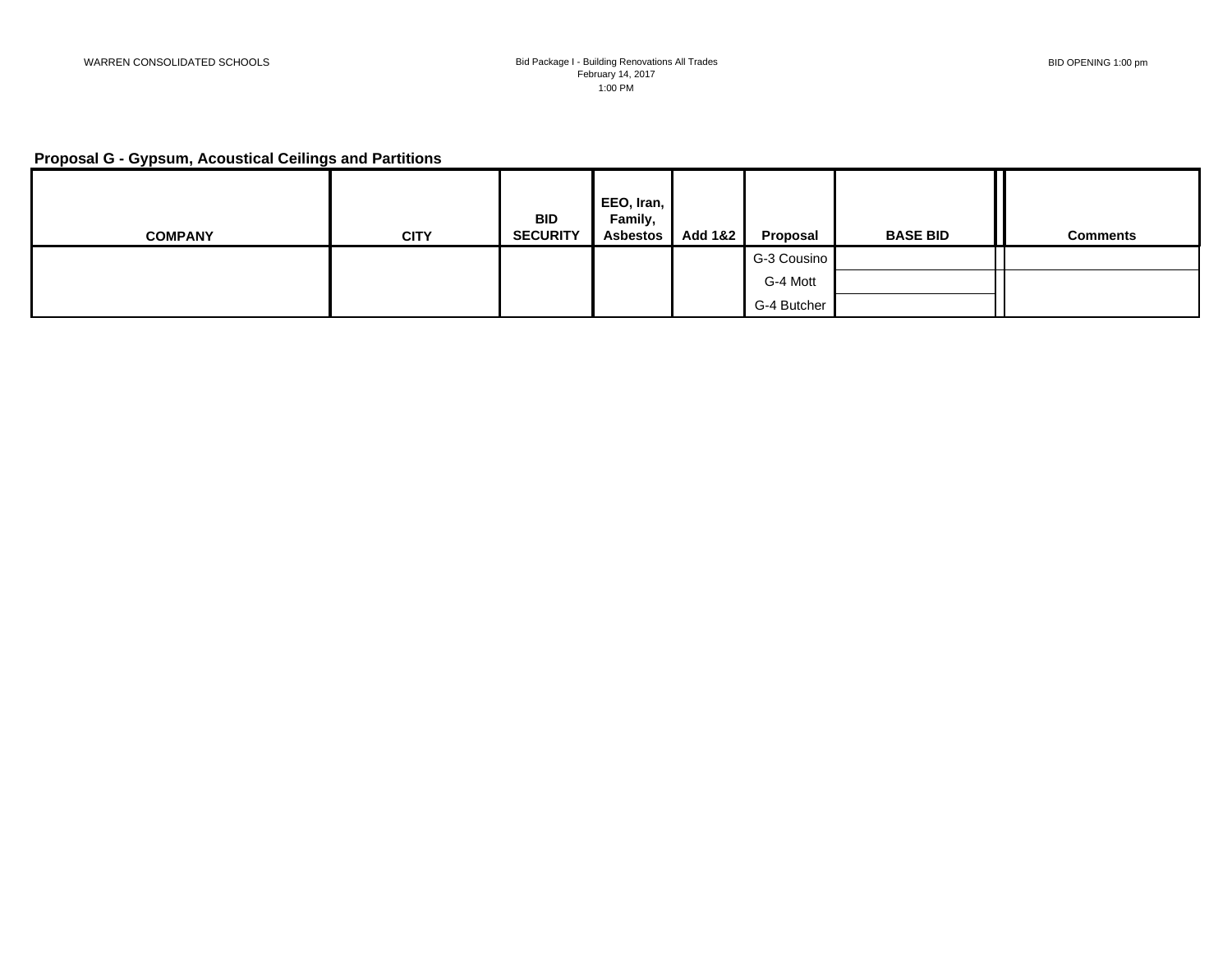#### **Proposal H - Automatic Smoke Vent**

|                |                         | <b>BID</b>      | EEO, Iran,<br>Family, |                    |          |                 |           |                 |
|----------------|-------------------------|-----------------|-----------------------|--------------------|----------|-----------------|-----------|-----------------|
| <b>COMPANY</b> | <b>CITY</b>             | <b>SECURITY</b> | <b>Asbestos</b>       | <b>Add 1&amp;2</b> | Proposal | <b>BASE BID</b> | Alt #1    | <b>Comments</b> |
| Conti          | <b>Sterling Heights</b> | X               | X                     | X                  | $H-1$    | 13,962.00 \$    | 52,151.00 |                 |
|                |                         |                 |                       |                    | $H-1$    |                 |           |                 |
|                |                         |                 |                       |                    | $H-1$    |                 |           |                 |
|                |                         |                 |                       |                    | $H-1$    |                 |           |                 |
|                |                         |                 |                       |                    | $H-1$    |                 |           |                 |
|                |                         |                 |                       |                    | $H-1$    |                 |           |                 |
|                |                         |                 |                       |                    | $H-1$    |                 |           |                 |
|                |                         |                 |                       |                    | $H-1$    |                 |           |                 |
|                |                         |                 |                       |                    | $H-1$    |                 |           |                 |
|                |                         |                 |                       |                    | $H-1$    |                 |           |                 |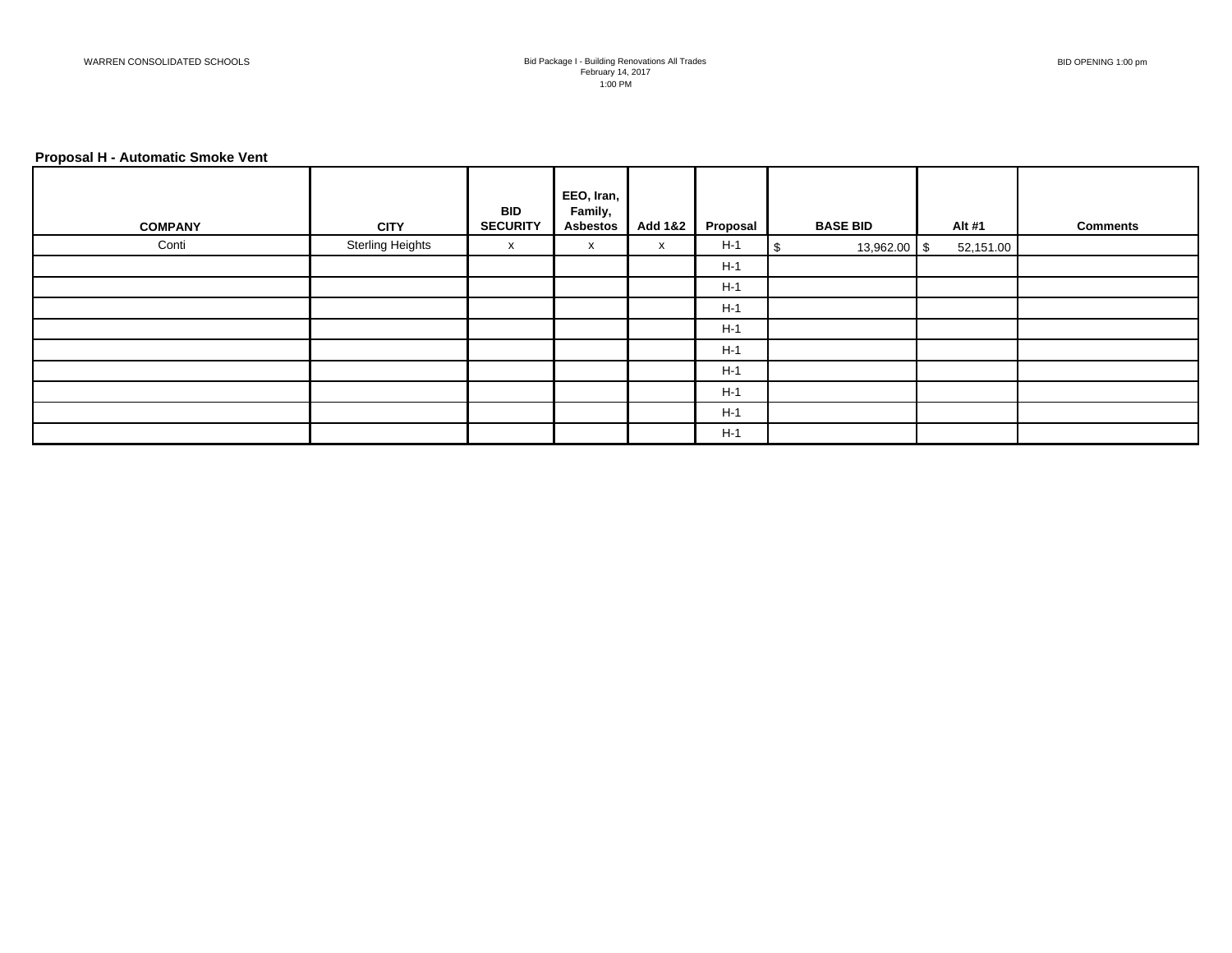## **Proposal I - Rolling Doors, Shutters and Sectional Overhead Doors**

| <b>COMPANY</b> | <b>CITY</b> | <b>BID</b><br><b>SECURITY</b> | EEO, Iran,<br>Family,<br><b>Asbestos</b> | <b>Add 1&amp;2</b> | Proposal    | <b>BASE BID</b> | <b>Comments</b> |
|----------------|-------------|-------------------------------|------------------------------------------|--------------------|-------------|-----------------|-----------------|
|                |             |                               |                                          |                    | I-3 Cousino |                 |                 |
|                |             |                               |                                          |                    | I-4 Mott    |                 |                 |
|                |             |                               |                                          |                    | I-4 Butcher |                 |                 |
|                |             |                               |                                          |                    | I-3 Cousino |                 |                 |
|                |             |                               |                                          |                    | I-4 Mott    |                 |                 |
|                |             |                               |                                          |                    | I-4 Butcher |                 |                 |
|                |             |                               |                                          |                    | I-3 Cousino |                 |                 |
|                |             |                               |                                          |                    | I-4 Mott    |                 |                 |
|                |             |                               |                                          |                    | I-4 Butcher |                 |                 |
|                |             |                               |                                          |                    | I-3 Cousino |                 |                 |
|                |             |                               |                                          |                    | I-4 Mott    |                 |                 |
|                |             |                               |                                          |                    | I-4 Butcher |                 |                 |
|                |             |                               |                                          |                    | I-3 Cousino |                 |                 |
|                |             |                               |                                          |                    | I-4 Mott    |                 |                 |
|                |             |                               |                                          |                    | I-4 Butcher |                 |                 |
|                |             |                               |                                          |                    | I-3 Cousino |                 |                 |
|                |             |                               |                                          |                    | I-4 Mott    |                 |                 |
|                |             |                               |                                          |                    | I-4 Butcher |                 |                 |
|                |             |                               |                                          |                    | I-3 Cousino |                 |                 |
|                |             |                               |                                          |                    | I-4 Mott    |                 |                 |
|                |             |                               |                                          |                    | I-4 Butcher |                 |                 |
|                |             |                               |                                          |                    | I-3 Cousino |                 |                 |
|                |             |                               |                                          |                    | I-4 Mott    |                 |                 |
|                |             |                               |                                          |                    | I-4 Butcher |                 |                 |
|                |             |                               |                                          |                    | I-3 Cousino |                 |                 |
|                |             |                               |                                          |                    | I-4 Mott    |                 |                 |
|                |             |                               |                                          |                    | I-4 Butcher |                 |                 |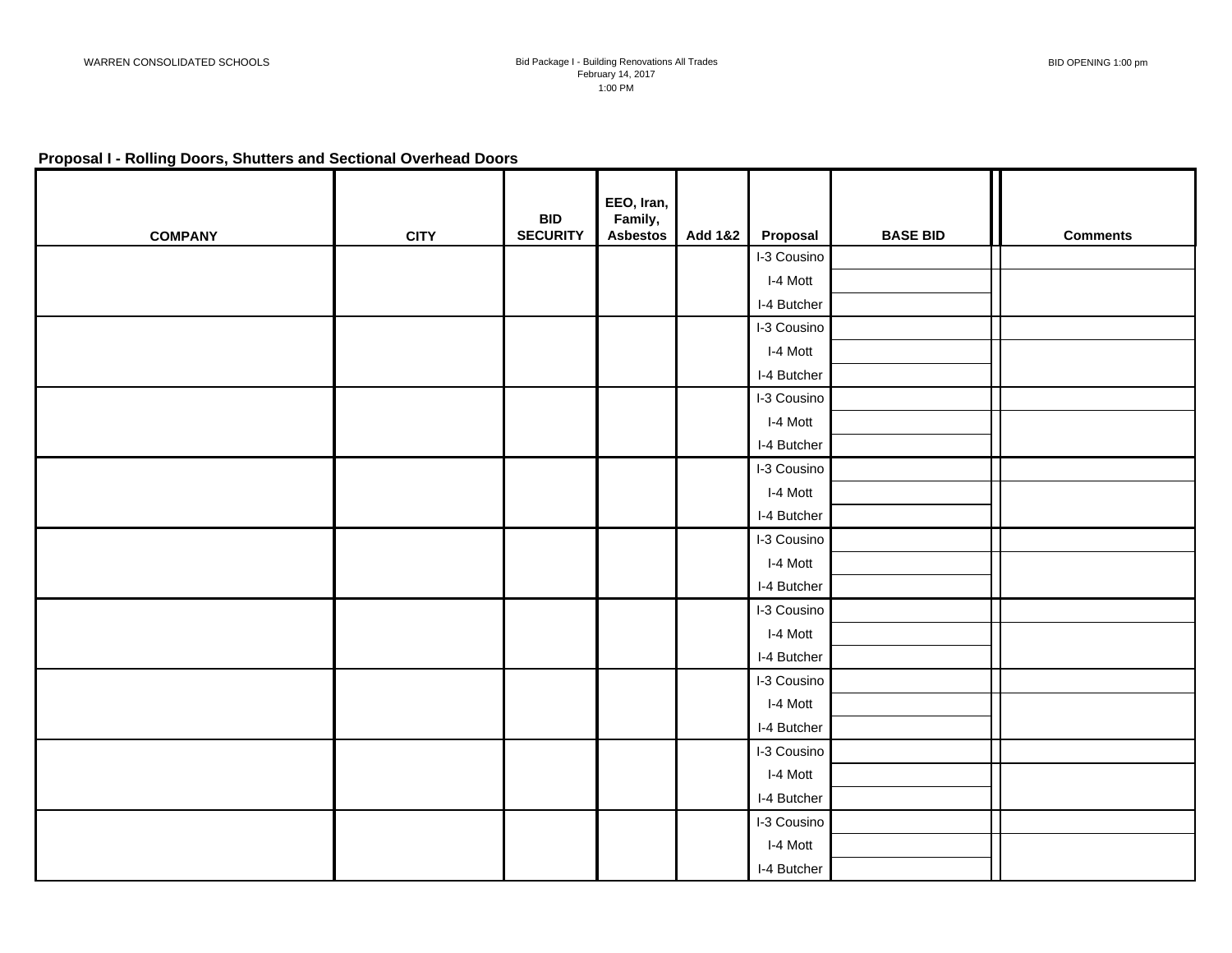# **Proposal I - Rolling Doors, Shutters and Sectional Overhead Doors**

|                |             | <b>BID</b>      | EEO, Iran,<br>Family, |         |             |                 |                 |
|----------------|-------------|-----------------|-----------------------|---------|-------------|-----------------|-----------------|
| <b>COMPANY</b> | <b>CITY</b> | <b>SECURITY</b> | <b>Asbestos</b>       | Add 1&2 | Proposal    | <b>BASE BID</b> | <b>Comments</b> |
|                |             |                 |                       |         | I-3 Cousino |                 |                 |
|                |             |                 |                       |         | I-4 Mott    |                 |                 |
|                |             |                 |                       |         | I-4 Butcher |                 |                 |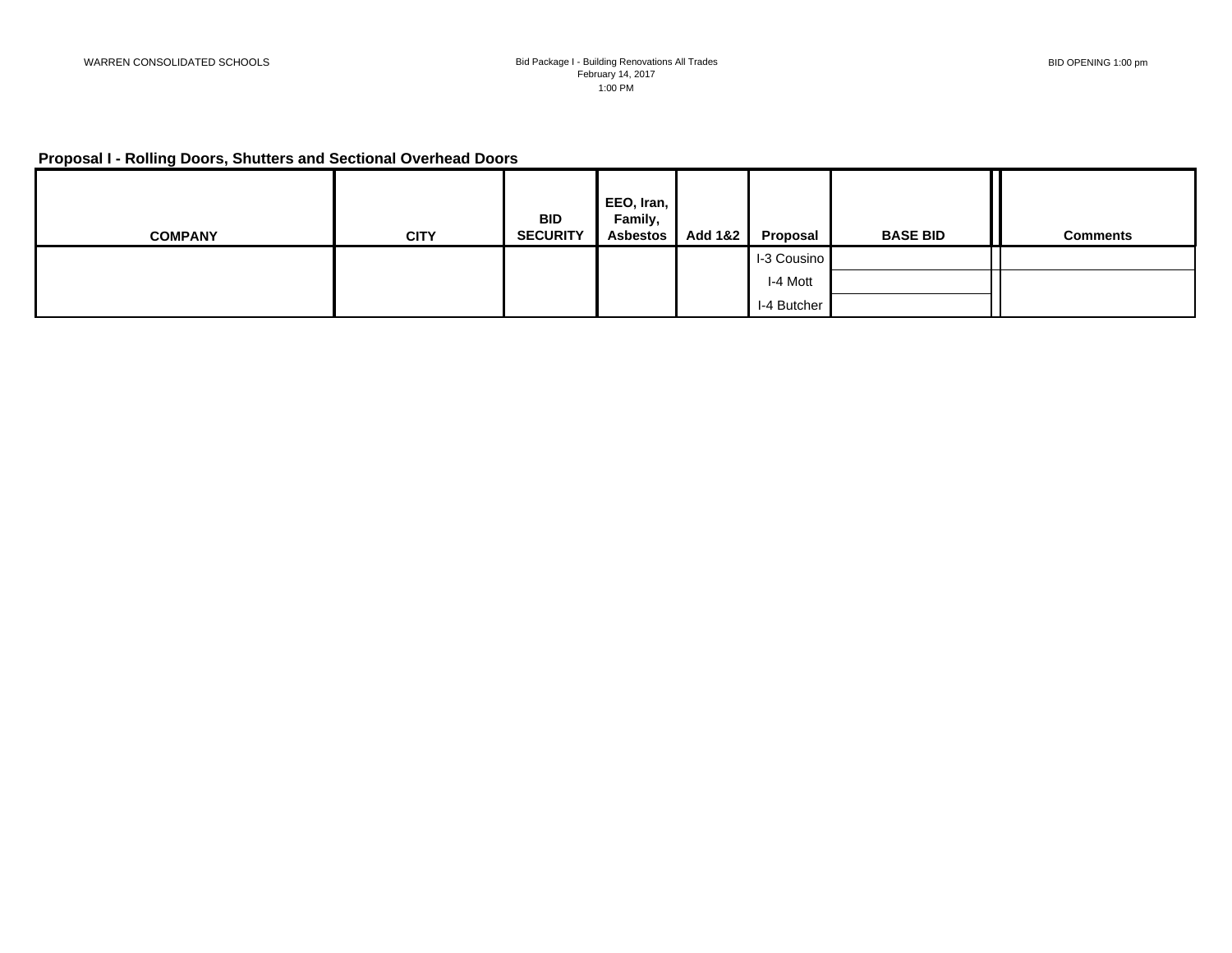## **Proposal J - Glass, Glazing and Aluminum Work**

| <b>COMPANY</b> | <b>CITY</b> | <b>BID</b><br><b>SECURITY</b> | EEO, Iran,<br>Family,<br><b>Asbestos</b> | Add 1&2            | Proposal                    | <b>BASE BID</b>                      | <b>Comments</b> |
|----------------|-------------|-------------------------------|------------------------------------------|--------------------|-----------------------------|--------------------------------------|-----------------|
|                |             |                               |                                          |                    | $J-3$ Cousino $\boxed{\$}$  | 113,825.00                           |                 |
| Glasco         | Detroit     | 5%                            | $\pmb{\mathsf{X}}$                       | $\mathsf{x}$       | J-4 Mott                    | $\sqrt[6]{\frac{1}{2}}$<br>92,207.00 |                 |
|                |             |                               |                                          |                    | $J-4$ Butcher $\frac{1}{3}$ | 23,525.00                            |                 |
|                |             |                               |                                          |                    | J-3 Cousino                 | $\sqrt{3}$<br>112,350.00             |                 |
| Peterson Glass | Ferndale    | 5%                            | $\pmb{\mathsf{X}}$                       | $\pmb{\mathsf{X}}$ | J-4 Mott                    | $\sqrt[6]{3}$<br>82,600.00           |                 |
|                |             |                               |                                          |                    | $J-4$ Butcher $\frac{1}{3}$ | 24,400.00                            |                 |
|                |             |                               |                                          |                    | J-3 Cousino                 |                                      |                 |
|                |             |                               |                                          |                    | J-4 Mott                    |                                      |                 |
|                |             |                               |                                          |                    | J-4 Butcher                 |                                      |                 |
|                |             |                               |                                          |                    | J-3 Cousino                 |                                      |                 |
|                |             |                               |                                          |                    | J-4 Mott                    |                                      |                 |
|                |             |                               |                                          |                    | J-4 Butcher                 |                                      |                 |
|                |             |                               |                                          |                    | J-3 Cousino                 |                                      |                 |
|                |             |                               |                                          |                    | J-4 Mott                    |                                      |                 |
|                |             |                               |                                          |                    | J-4 Butcher                 |                                      |                 |
|                |             |                               |                                          |                    | J-3 Cousino                 |                                      |                 |
|                |             |                               |                                          |                    | J-4 Mott                    |                                      |                 |
|                |             |                               |                                          |                    | J-4 Butcher                 |                                      |                 |
|                |             |                               |                                          |                    | J-3 Cousino                 |                                      |                 |
|                |             |                               |                                          |                    | J-4 Mott                    |                                      |                 |
|                |             |                               |                                          |                    | J-4 Butcher                 |                                      |                 |
|                |             |                               |                                          |                    | J-3 Cousino                 |                                      |                 |
|                |             |                               |                                          |                    | J-4 Mott                    |                                      |                 |
|                |             |                               |                                          |                    | J-4 Butcher                 |                                      |                 |
|                |             |                               |                                          |                    | J-3 Cousino                 |                                      |                 |
|                |             |                               |                                          |                    | J-4 Mott                    |                                      |                 |
|                |             |                               |                                          |                    | J-4 Butcher                 |                                      |                 |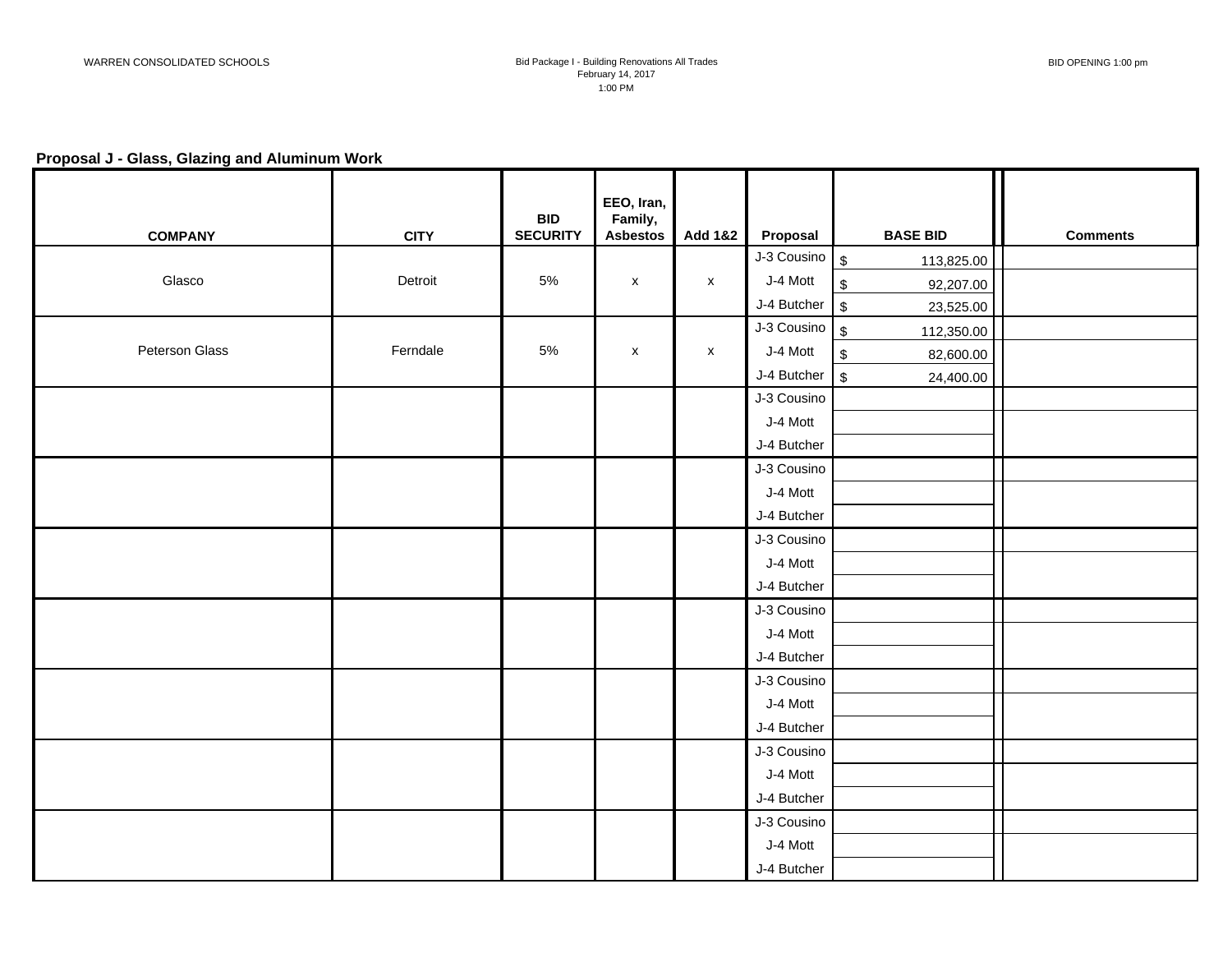| <b>COMPANY</b> | <b>CITY</b> | <b>BID</b><br><b>SECURITY</b> | EEO, Iran,<br>Family,<br><b>Asbestos</b> | <b>Add 1&amp;2</b> | Proposal    | <b>BASE BID</b> | <b>Comments</b> |
|----------------|-------------|-------------------------------|------------------------------------------|--------------------|-------------|-----------------|-----------------|
|                |             |                               |                                          |                    | J-3 Cousino |                 |                 |
|                |             |                               |                                          |                    | J-4 Mott    |                 |                 |
|                |             |                               |                                          |                    | J-4 Butcher |                 |                 |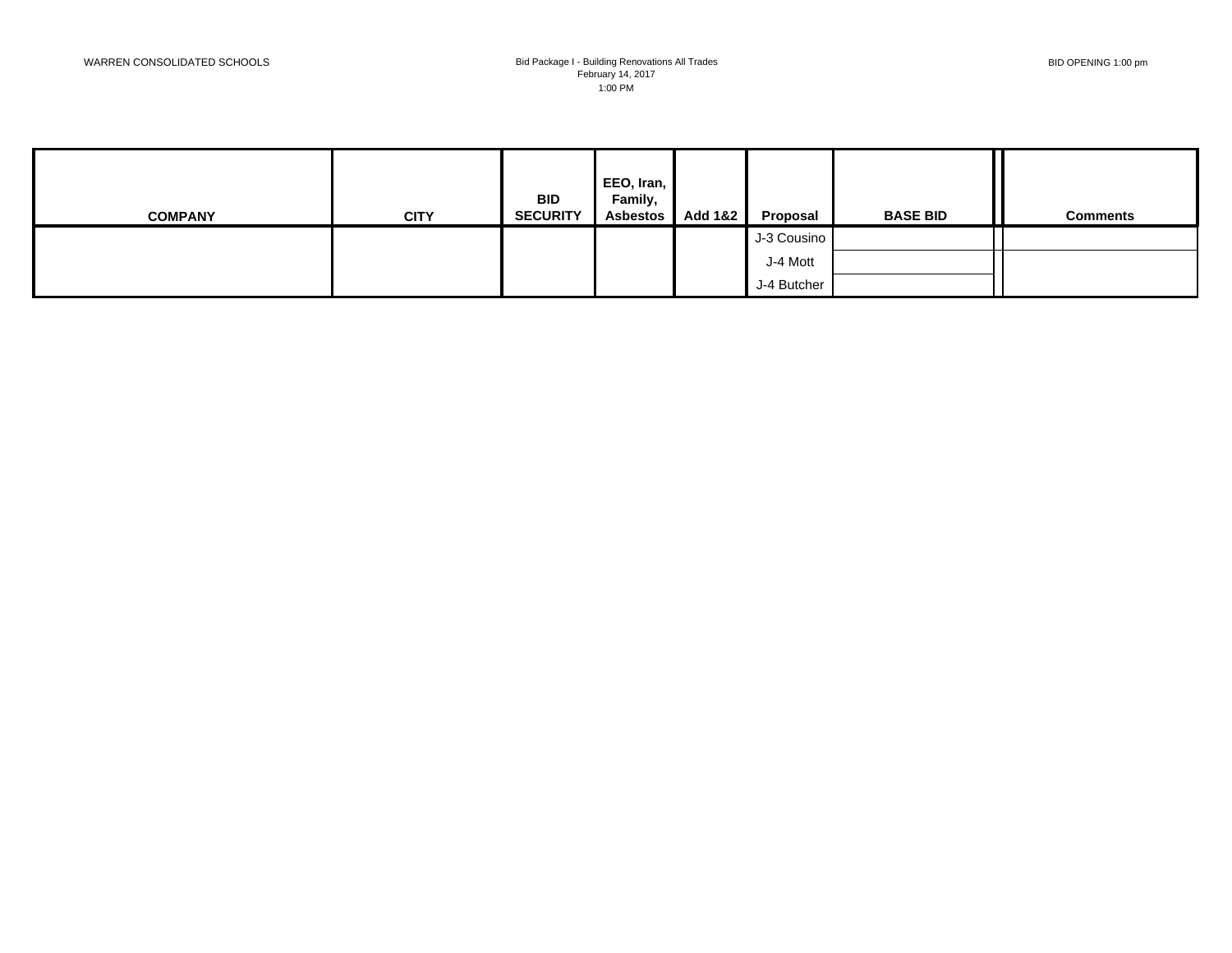#### **Proposal K - Hard Tile**

| <b>COMPANY</b>                | <b>CITY</b> | <b>BID</b><br><b>SECURITY</b> | EEO, Iran,<br>Family,<br><b>Asbestos</b> | <b>Add 1&amp;2</b> | Proposal                    | <b>BASE BID</b>                     | Alt 5A & 5B | <b>Comments</b>   |
|-------------------------------|-------------|-------------------------------|------------------------------------------|--------------------|-----------------------------|-------------------------------------|-------------|-------------------|
|                               |             |                               |                                          |                    | $K-3$ Cousino $\frac{1}{3}$ | 215,000.00 \$110000 A               |             |                   |
| Empire Tile & Marble          | Eastpointe  | $5\%$                         | $\pmb{\mathsf{x}}$                       | $\mathsf{x}$       | K-4 Mott                    | $\sqrt{2}$<br>205,000.00 \$110000 B |             |                   |
|                               |             |                               |                                          |                    | $K-4$ Butcher $\$\$         | 65,000.00                           |             |                   |
|                               |             |                               |                                          |                    | K-3 Cousino                 |                                     |             | Clarifications    |
| Boston Tile & Terazzo Company | Detroit     | 5%                            |                                          |                    | K-4 Mott                    |                                     |             | Unnotarized forms |
|                               |             |                               |                                          |                    | K-4 Butcher                 |                                     |             |                   |
|                               |             |                               |                                          |                    | K-3 Cousino                 |                                     |             |                   |
|                               |             |                               |                                          |                    | K-4 Mott                    |                                     |             |                   |
|                               |             |                               |                                          |                    | K-4 Butcher                 |                                     |             |                   |
|                               |             |                               |                                          |                    | K-3 Cousino                 |                                     |             |                   |
|                               |             |                               |                                          |                    | K-4 Mott                    |                                     |             |                   |
|                               |             |                               |                                          |                    | K-4 Butcher                 |                                     |             |                   |
|                               |             |                               |                                          |                    | K-3 Cousino                 |                                     |             |                   |
|                               |             |                               |                                          |                    | K-4 Mott                    |                                     |             |                   |
|                               |             |                               |                                          |                    | K-4 Butcher                 |                                     |             |                   |
|                               |             |                               |                                          |                    | K-3 Cousino                 |                                     |             |                   |
|                               |             |                               |                                          |                    | K-4 Mott                    |                                     |             |                   |
|                               |             |                               |                                          |                    | K-4 Butcher                 |                                     |             |                   |
|                               |             |                               |                                          |                    | K-3 Cousino                 |                                     |             |                   |
|                               |             |                               |                                          |                    | K-4 Mott                    |                                     |             |                   |
|                               |             |                               |                                          |                    | K-4 Butcher                 |                                     |             |                   |
|                               |             |                               |                                          |                    | K-3 Cousino                 |                                     |             |                   |
|                               |             |                               |                                          |                    | K-4 Mott                    |                                     |             |                   |
|                               |             |                               |                                          |                    | K-4 Butcher                 |                                     |             |                   |
|                               |             |                               |                                          |                    | K-3 Cousino                 |                                     |             |                   |
|                               |             |                               |                                          |                    | K-4 Mott                    |                                     |             |                   |
|                               |             |                               |                                          |                    | K-4 Butcher                 |                                     |             |                   |
|                               |             |                               |                                          |                    | K-3 Cousino                 |                                     |             |                   |
|                               |             |                               |                                          |                    | K-4 Mott                    |                                     |             |                   |
|                               |             |                               |                                          |                    | K-4 Butcher                 |                                     |             |                   |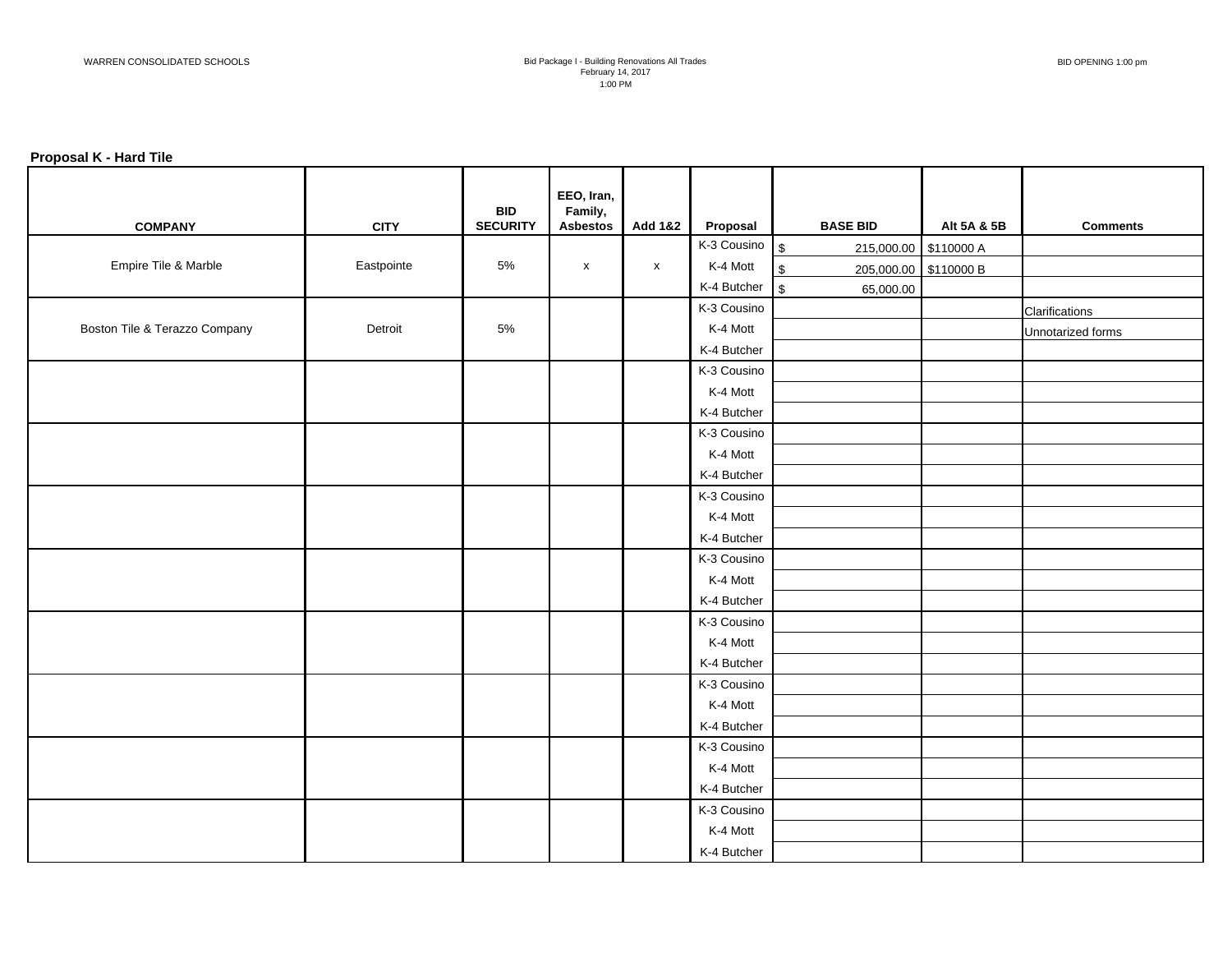#### **Proposal L - Flooring**

| <b>COMPANY</b>               | <b>CITY</b>     | <b>BID</b><br><b>SECURITY</b> | EEO, Iran,<br>Family,<br><b>Asbestos</b> | <b>Add 1&amp;2</b> | Proposal                  | <b>BASE BID</b>                | Alt #2    | <b>Comments</b>          |
|------------------------------|-----------------|-------------------------------|------------------------------------------|--------------------|---------------------------|--------------------------------|-----------|--------------------------|
|                              |                 |                               |                                          |                    | L-1 SHHS                  | \$<br>7,450.00 \$              | 40,075.00 |                          |
|                              |                 |                               |                                          |                    | L-3 Cousino $\int$        | 96,000.00                      |           |                          |
| <b>Continental Interiors</b> | Troy            | $5\%$                         | $\pmb{\mathsf{x}}$                       | no                 | L-4 Mott                  | $\sqrt{3}$<br>133,800.00       |           |                          |
|                              |                 |                               |                                          |                    | L-4 Butcher               | $\sqrt{3}$<br>33,750.00        |           |                          |
|                              |                 |                               |                                          |                    | L-1 SHHS                  | $\sqrt[6]{2}$<br>$3,850.00$ \$ | 27,800.00 |                          |
| Shock Brothers               | Roseville       | 5%                            |                                          |                    | L-3 Cousino $\$\$         | 86,850.00                      |           |                          |
|                              |                 |                               | $\pmb{\mathsf{x}}$                       | $\pmb{\mathsf{X}}$ | L-4 Mott                  | $\sqrt[6]{3}$<br>106,550.00    |           |                          |
|                              |                 |                               |                                          |                    | L-4 Butcher               | $\sqrt{3}$<br>48,500.00        |           |                          |
|                              |                 |                               |                                          |                    | L-1 SHHS                  | $\sqrt[6]{2}$<br>33,755.00 \$  |           | 30,265.00 Clarifications |
| <b>Turner Brooks</b>         | Madison Heights | 5%                            | $\pmb{\mathsf{x}}$                       | $\pmb{\mathsf{X}}$ | L-3 Cousino $\int$        | 79,830.00                      |           | Vol Alt                  |
|                              |                 |                               |                                          |                    | L-4 Mott                  | $\sqrt[6]{3}$<br>117,290.00    |           |                          |
|                              |                 |                               |                                          |                    | $L-4$ Butcher $\sqrt{\$}$ | 28,240.00                      |           |                          |
|                              |                 |                               |                                          |                    | L-1 SHHS                  |                                |           |                          |
|                              |                 |                               |                                          |                    | L-3 Cousino               |                                |           |                          |
|                              |                 |                               |                                          |                    | L-4 Mott                  |                                |           |                          |
|                              |                 |                               |                                          |                    | L-4 Butcher               |                                |           |                          |
|                              |                 |                               |                                          |                    | L-1 SHHS                  |                                |           |                          |
|                              |                 |                               |                                          |                    | L-3 Cousino               |                                |           |                          |
|                              |                 |                               |                                          |                    | L-4 Mott                  |                                |           |                          |
|                              |                 |                               |                                          |                    | L-4 Butcher               |                                |           |                          |
|                              |                 |                               |                                          |                    | L-1 SHHS                  |                                |           |                          |
|                              |                 |                               |                                          |                    | L-3 Cousino               |                                |           |                          |
|                              |                 |                               |                                          |                    | L-4 Mott                  |                                |           |                          |
|                              |                 |                               |                                          |                    | L-4 Butcher               |                                |           |                          |
|                              |                 |                               |                                          |                    | L-1 SHHS                  |                                |           |                          |
|                              |                 |                               |                                          |                    | L-3 Cousino               |                                |           |                          |
|                              |                 |                               |                                          |                    | L-4 Mott                  |                                |           |                          |
|                              |                 |                               |                                          |                    | L-4 Butcher               |                                |           |                          |
|                              |                 |                               |                                          |                    | L-1 SHHS                  |                                |           |                          |
|                              |                 |                               |                                          |                    | L-3 Cousino               |                                |           |                          |
|                              |                 |                               |                                          |                    | L-4 Mott                  |                                |           |                          |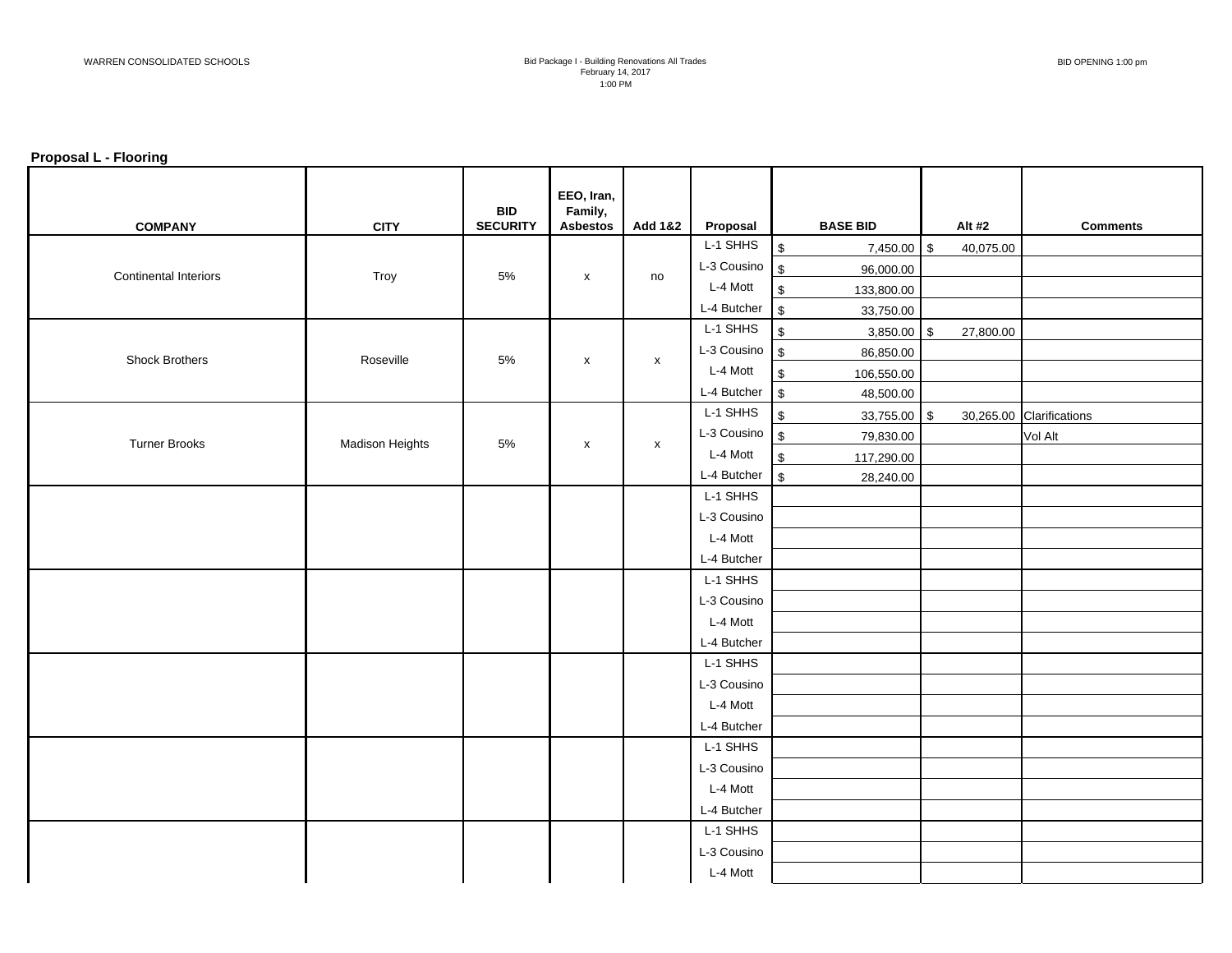#### **Proposal L - Flooring**

| <b>COMPANY</b> | <b>CITY</b> | <b>BID</b><br><b>SECURITY</b> | EEO, Iran,<br>Family,<br><b>Asbestos</b> | <b>Add 1&amp;2</b> | Proposal    | <b>BASE BID</b> | Alt #2 | <b>Comments</b> |
|----------------|-------------|-------------------------------|------------------------------------------|--------------------|-------------|-----------------|--------|-----------------|
|                |             |                               |                                          |                    | L-4 Butcher |                 |        |                 |
|                |             |                               |                                          |                    | L-1 SHHS    |                 |        |                 |
|                |             |                               |                                          |                    | L-3 Cousino |                 |        |                 |
|                |             |                               |                                          |                    | L-4 Mott    |                 |        |                 |
|                |             |                               |                                          |                    | L-4 Butcher |                 |        |                 |
|                |             |                               |                                          |                    | L-1 SHHS    |                 |        |                 |
|                |             |                               |                                          |                    | L-3 Cousino |                 |        |                 |
|                |             |                               |                                          |                    | L-4 Mott    |                 |        |                 |
|                |             |                               |                                          |                    | L-4 Butcher |                 |        |                 |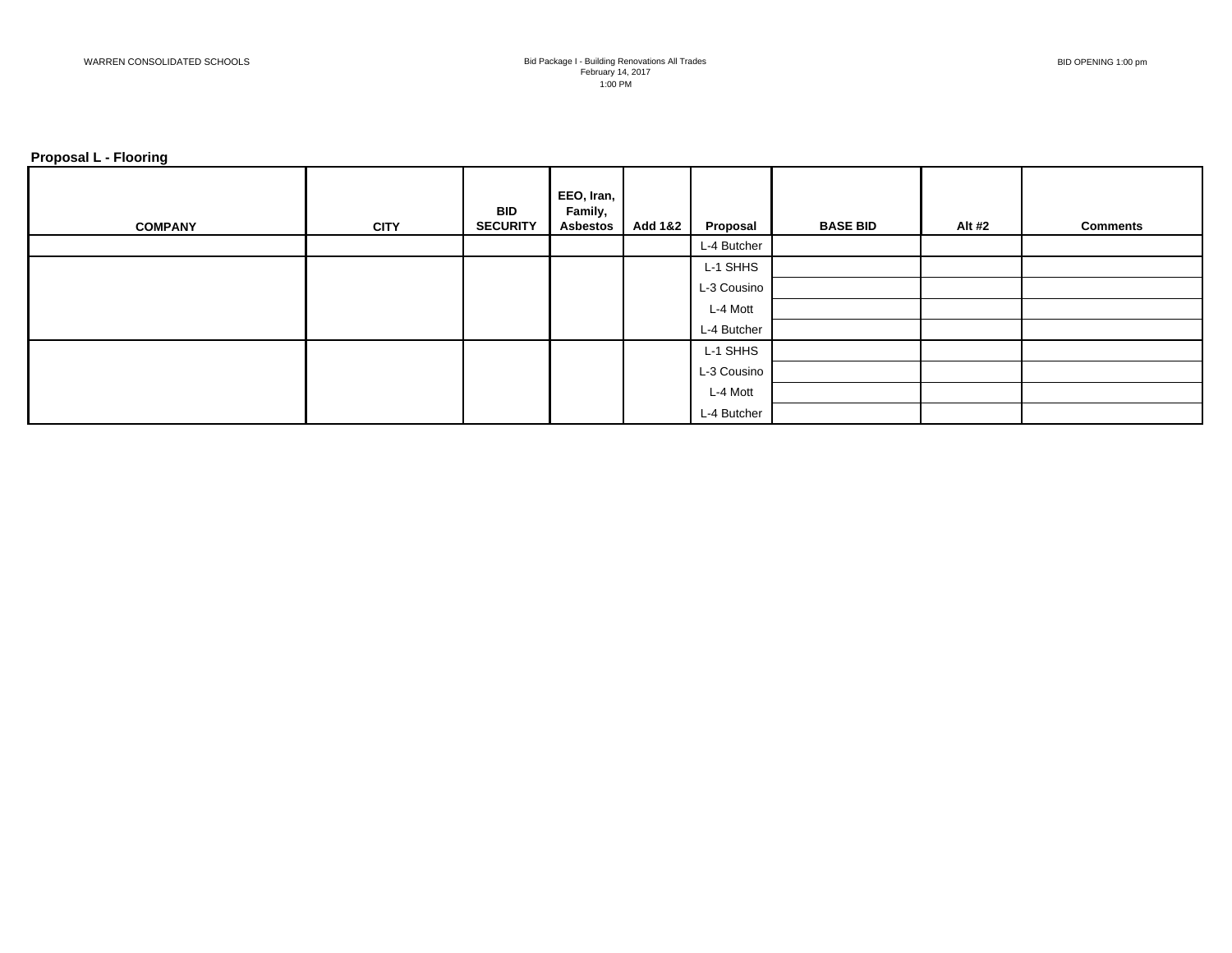## **Proposal M - Paint**

| <b>COMPANY</b>                 | <b>CITY</b>       | <b>BID</b><br><b>SECURITY</b> | EEO, Iran,<br>Family,<br><b>Asbestos</b> | <b>Add 1&amp;2</b> | Proposal | <b>BASE BID</b>                        | <b>Comments</b> |
|--------------------------------|-------------------|-------------------------------|------------------------------------------|--------------------|----------|----------------------------------------|-----------------|
|                                |                   |                               |                                          |                    | $M-1$    | $\, \, \mathbb{S} \,$<br>37,946.00     |                 |
| <b>Niles Construction</b>      | Flint             | $5\%$                         | $\pmb{\mathsf{x}}$                       | $\pmb{\mathsf{X}}$ | $M-2$    | $\,$<br>51,652.00                      |                 |
|                                |                   |                               |                                          |                    | $M-3$    | $\, \, \mathbb{S} \,$<br>75,862.00     |                 |
|                                |                   |                               |                                          |                    | $M-4$    | $$\mathbb{S}$$<br>142,473.00           |                 |
|                                |                   |                               |                                          |                    | $M-1$    | $\, \, \mathbb{S} \,$<br>21,440.44     |                 |
| <b>Cross Renovation</b>        | Livonia           | $5\%$                         | $\pmb{\mathsf{X}}$                       | $\mathsf{x}$       | $M-2$    | $$\mathbb{S}$$<br>20,831.03            |                 |
|                                |                   |                               |                                          |                    | $M-3$    | $$\mathbb{S}$$<br>20,831.03            |                 |
|                                |                   |                               |                                          |                    | $M-4$    | $$\mathbb{S}$$<br>26,809.33            |                 |
|                                |                   |                               |                                          |                    | $M-1$    | $$\mathbb{S}$$<br>19,412.00            |                 |
| Seven Brothers Painting        | Shelby Twp        | $5\%$                         | $\pmb{\mathsf{X}}$                       | $\mathsf{x}$       | $M-2$    | $$\mathbb{S}$$<br>32,945.00            |                 |
|                                |                   |                               |                                          |                    | $M-3$    | $$\mathbb{S}$$<br>32,923.00            |                 |
|                                |                   |                               |                                          |                    | $M-4$    | $$\mathbb{S}$$<br>55,921.00            |                 |
|                                |                   |                               |                                          |                    | $M-1$    | $\, \, \mathbb{S} \,$<br>8,870.00      |                 |
| <b>Continental Contracting</b> | <b>Hazel Park</b> | $5\%$                         | $\boldsymbol{\mathsf{x}}$                | Add 1              | $M-2$    | $\frac{1}{2}$<br>6,360.00              |                 |
|                                |                   |                               |                                          |                    | $M-3$    | $$\mathbb{S}$$<br>18,550.00            |                 |
|                                |                   |                               |                                          |                    | $M-4$    | $\boldsymbol{\mathsf{S}}$<br>35,690.00 |                 |
|                                |                   |                               |                                          |                    | $M-1$    |                                        |                 |
|                                |                   |                               |                                          |                    | $M-2$    |                                        |                 |
|                                |                   |                               |                                          |                    | $M-3$    |                                        |                 |
|                                |                   |                               |                                          |                    | $M-4$    |                                        |                 |
|                                |                   |                               |                                          |                    | $M-1$    |                                        |                 |
|                                |                   |                               |                                          |                    | $M-2$    |                                        |                 |
|                                |                   |                               |                                          |                    | $M-3$    |                                        |                 |
|                                |                   |                               |                                          |                    | $M-4$    |                                        |                 |
|                                |                   |                               |                                          |                    | $M-1$    |                                        |                 |
|                                |                   |                               |                                          |                    | $M-2$    |                                        |                 |
|                                |                   |                               |                                          |                    | $M-3$    |                                        |                 |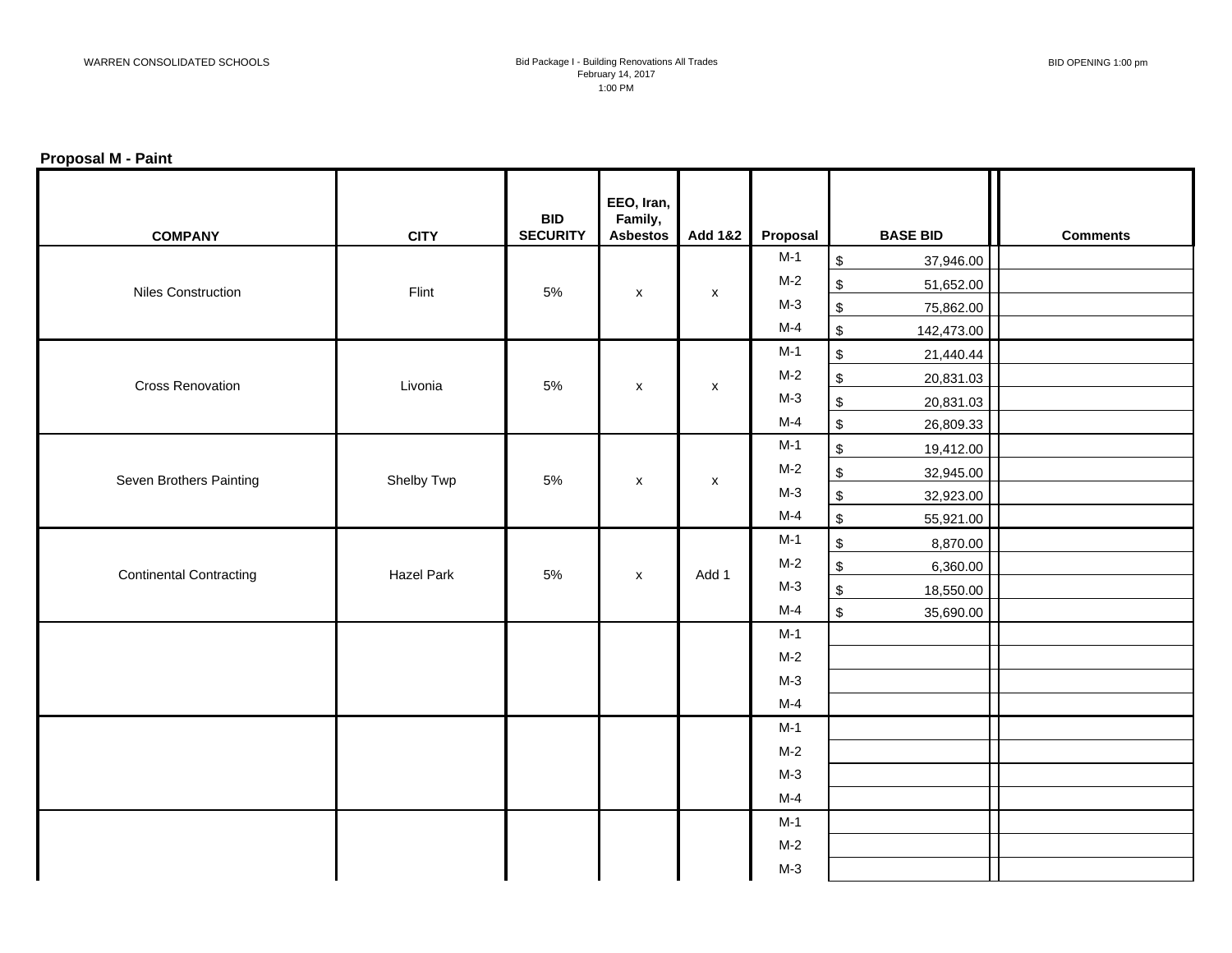## **Proposal M - Paint**

| <b>COMPANY</b> | <b>CITY</b> | <b>BID</b><br><b>SECURITY</b> | EEO, Iran,<br>Family,<br><b>Asbestos</b> | Add 1&2 | Proposal | <b>BASE BID</b> | <b>Comments</b> |
|----------------|-------------|-------------------------------|------------------------------------------|---------|----------|-----------------|-----------------|
|                |             |                               |                                          |         | $M-4$    |                 |                 |
|                |             |                               |                                          |         | $M-1$    |                 |                 |
|                |             |                               |                                          |         | $M-2$    |                 |                 |
|                |             |                               |                                          |         | $M-3$    |                 |                 |
|                |             |                               |                                          |         | $M-4$    |                 |                 |
|                |             |                               |                                          |         | $M-1$    |                 |                 |
|                |             |                               |                                          |         | $M-2$    |                 |                 |
|                |             |                               |                                          |         | $M-3$    |                 |                 |
|                |             |                               |                                          |         | M-4      |                 |                 |
|                |             |                               |                                          |         | $M-1$    |                 |                 |
|                |             |                               |                                          |         | $M-2$    |                 |                 |
|                |             |                               |                                          |         | $M-3$    |                 |                 |
|                |             |                               |                                          |         | M-4      |                 |                 |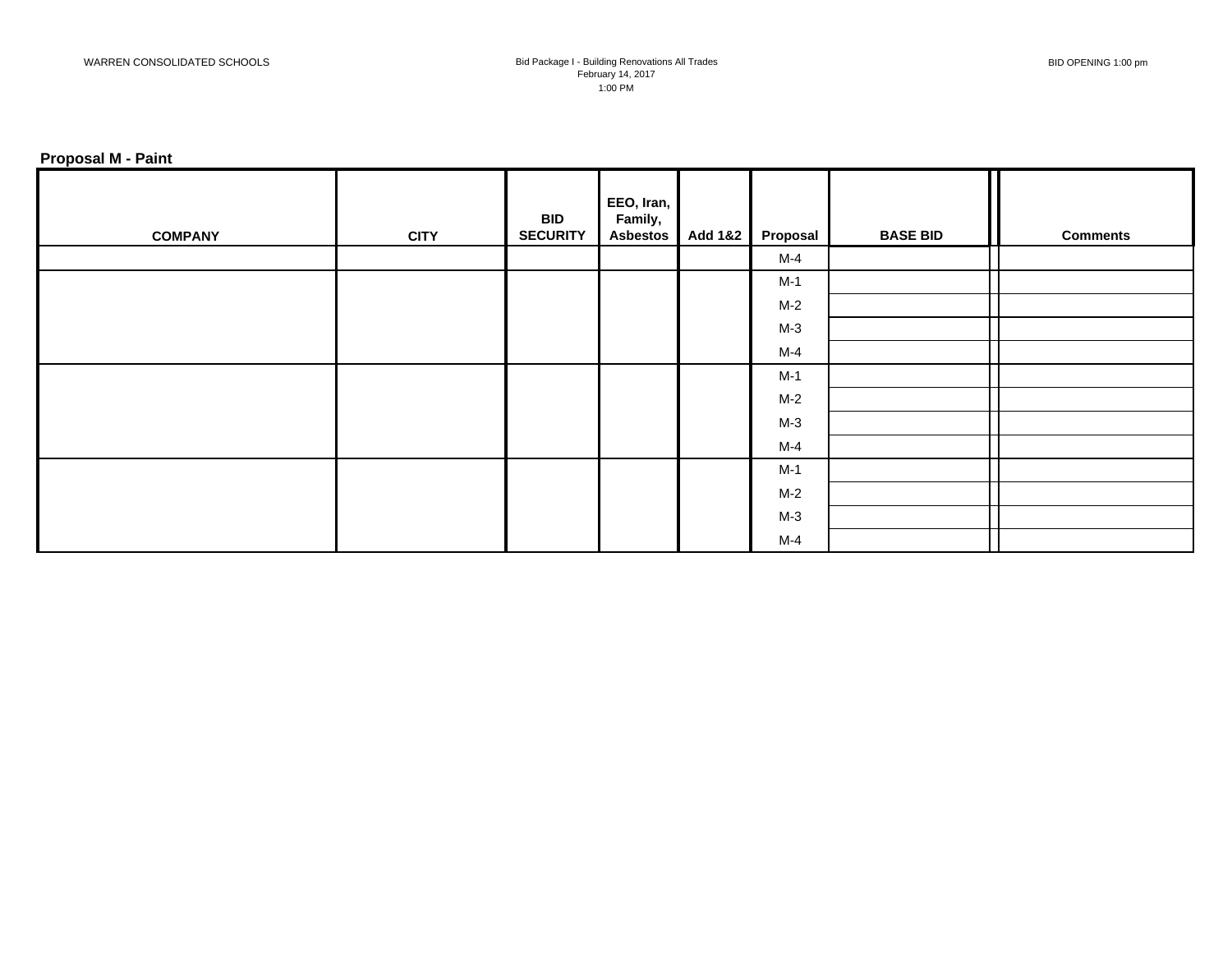#### **Proposal N - High Performance Coating**

|                                            |             | <b>BID</b>      | EEO, Iran,<br>Family, |             |          |                            |              |                           |                 |
|--------------------------------------------|-------------|-----------------|-----------------------|-------------|----------|----------------------------|--------------|---------------------------|-----------------|
| <b>COMPANY</b>                             | <b>CITY</b> | <b>SECURITY</b> | Asbestos              | Add 1&2     | Proposal | <b>BASE BID</b>            | School       | Alt #4                    | <b>Comments</b> |
|                                            |             |                 |                       |             | $N-1$    | $\sqrt{2}$<br>31,290.00    | Wilde        | \$<br>3,100.00            |                 |
|                                            |             |                 |                       |             |          |                            | Willow Woods | $\mathfrak s$<br>2,080.00 |                 |
|                                            |             |                 |                       |             | $N-2$    | $\mathfrak s$<br>21,020.00 | Harwood      | \$<br>2,000.00            |                 |
|                                            |             |                 |                       |             |          |                            | Holden       | \$<br>2,440.00            |                 |
| <b>Continental Contracting Company LLC</b> | Hazel Park  | $5\%$           | $\pmb{\mathsf{X}}$    | 1 only      |          |                            | Jefferson    | \$<br>2,420.00            |                 |
|                                            |             |                 |                       |             |          |                            | Hatherly     | \$<br>2,330.00            |                 |
|                                            |             |                 |                       |             | $N-3$    | $\mathfrak s$<br>20,060.00 | Cromie       | \$<br>3,330.00            |                 |
|                                            |             |                 |                       |             | $N-4$    | $\mathbb{S}$<br>36,100.00  | Angus        | \$<br>2,010.00            |                 |
|                                            |             |                 |                       |             |          |                            | Lean         | \$<br>3,150.00            |                 |
|                                            |             |                 |                       |             |          |                            | Siersma      | \$<br>3,040.00            |                 |
|                                            |             |                 |                       |             | $N-1$    |                            | Wilde        |                           |                 |
|                                            |             |                 |                       |             |          |                            | Willow Woods |                           |                 |
|                                            |             |                 |                       |             | $N-2$    |                            | Harwood      |                           |                 |
|                                            |             |                 |                       |             | Holden   |                            |              |                           |                 |
| <b>Niles Construction</b><br>Flint         |             |                 |                       | Jefferson   |          |                            |              |                           |                 |
|                                            |             |                 |                       | Hatherly    |          |                            |              |                           |                 |
|                                            |             |                 |                       |             | $N-3$    |                            | Cromie       |                           |                 |
|                                            |             |                 |                       |             | $N-4$    |                            | Angus        |                           |                 |
|                                            |             |                 |                       |             |          |                            | Lean         |                           |                 |
|                                            |             |                 |                       |             |          |                            | Siersma      |                           |                 |
|                                            |             |                 |                       |             | $N-1$    |                            | Wilde        |                           | No bid          |
|                                            |             |                 |                       |             |          |                            | Willow Woods |                           |                 |
|                                            |             |                 |                       |             | $N-2$    |                            | Harwood      |                           |                 |
|                                            |             |                 |                       |             |          |                            | Holden       |                           |                 |
| Seven Brothers                             | Shelby      | $5\%$           | $\pmb{\mathsf{X}}$    | $\mathsf X$ |          |                            | Jefferson    |                           |                 |
|                                            |             |                 |                       |             |          |                            | Hatherly     |                           |                 |
|                                            |             |                 |                       |             | $N-3$    |                            | Cromie       |                           |                 |
|                                            |             |                 |                       |             | $N-4$    |                            | Angus        |                           |                 |
|                                            |             |                 |                       |             |          |                            | Lean         |                           |                 |
|                                            |             |                 |                       |             |          |                            | Siersma      |                           |                 |
|                                            |             |                 |                       |             | $N-1$    |                            | Wilde        |                           |                 |
|                                            |             |                 |                       |             |          |                            | Willow Woods |                           |                 |
|                                            |             |                 |                       |             | $N-2$    |                            | Harwood      |                           |                 |
|                                            |             |                 |                       |             |          |                            | Holden       |                           |                 |
|                                            |             |                 |                       |             |          |                            | Jefferson    |                           |                 |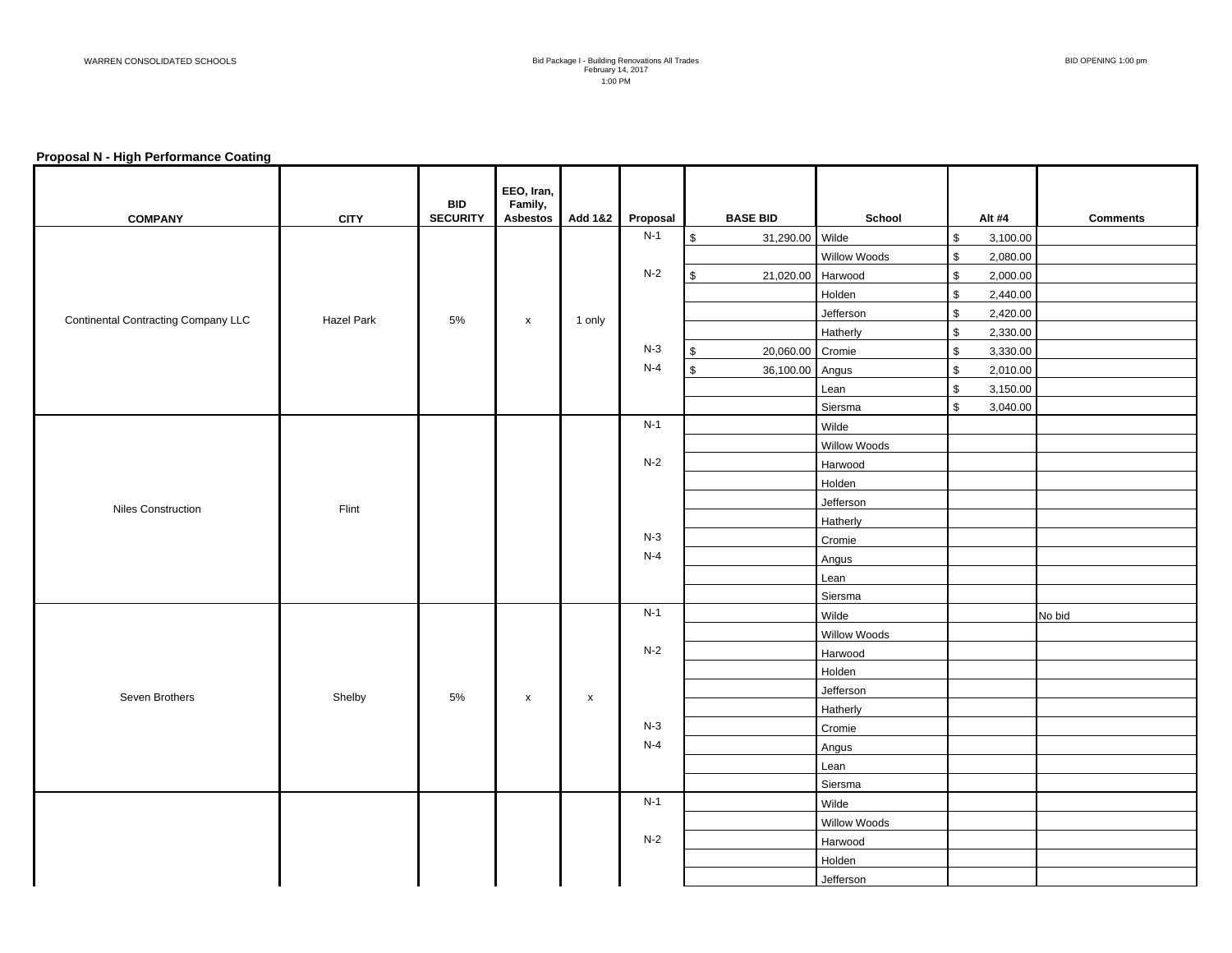#### **Proposal N - High Performance Coating**

| <b>COMPANY</b> | <b>CITY</b> | <b>BID</b><br><b>SECURITY</b> | EEO, Iran,<br>Family, | Asbestos Add 1&2 | Proposal | <b>BASE BID</b> | School       | Alt #4 | <b>Comments</b> |
|----------------|-------------|-------------------------------|-----------------------|------------------|----------|-----------------|--------------|--------|-----------------|
|                |             |                               |                       |                  |          |                 | Hatherly     |        |                 |
|                |             |                               |                       |                  | $N-3$    |                 | Cromie       |        |                 |
|                |             |                               |                       |                  | $N-4$    |                 | Angus        |        |                 |
|                |             |                               |                       |                  |          |                 | Lean         |        |                 |
|                |             |                               |                       |                  |          |                 | Siersma      |        |                 |
|                |             |                               |                       |                  | $N-1$    |                 | Wilde        |        |                 |
|                |             |                               |                       |                  |          |                 | Willow Woods |        |                 |
|                |             |                               |                       |                  | $N-2$    |                 | Harwood      |        |                 |
|                |             |                               |                       |                  |          |                 | Holden       |        |                 |
|                |             |                               |                       |                  |          |                 | Jefferson    |        |                 |
|                |             |                               |                       |                  |          |                 | Hatherly     |        |                 |
|                |             |                               |                       |                  | $N-3$    |                 | Cromie       |        |                 |
|                |             |                               |                       |                  | $N-4$    |                 | Angus        |        |                 |
|                |             |                               |                       |                  |          |                 | Lean         |        |                 |
|                |             |                               |                       |                  |          |                 | Siersma      |        |                 |
|                |             |                               |                       |                  | $N-1$    |                 | Wilde        |        |                 |
|                |             |                               |                       |                  |          |                 | Willow Woods |        |                 |
|                |             |                               |                       |                  | $N-2$    |                 | Harwood      |        |                 |
|                |             |                               |                       |                  |          |                 | Holden       |        |                 |
|                |             |                               |                       |                  |          |                 | Jefferson    |        |                 |
|                |             |                               |                       |                  |          |                 | Hatherly     |        |                 |
|                |             |                               |                       |                  | $N-3$    |                 | Cromie       |        |                 |
|                |             |                               |                       |                  | $N-4$    |                 | Angus        |        |                 |
|                |             |                               |                       |                  |          |                 | Lean         |        |                 |
|                |             |                               |                       |                  |          |                 | Siersma      |        |                 |
|                |             |                               |                       |                  | $N-1$    |                 | Wilde        |        |                 |
|                |             |                               |                       |                  |          |                 | Willow Woods |        |                 |
|                |             |                               |                       |                  | $N-2$    |                 | Harwood      |        |                 |
|                |             |                               |                       |                  |          |                 | Holden       |        |                 |
|                |             |                               |                       |                  |          |                 | Jefferson    |        |                 |
|                |             |                               |                       |                  |          |                 | Hatherly     |        |                 |
|                |             |                               |                       |                  | $N-3$    |                 | Cromie       |        |                 |
|                |             |                               |                       |                  | $N-4$    |                 | Angus        |        |                 |
|                |             |                               |                       |                  |          |                 | Lean         |        |                 |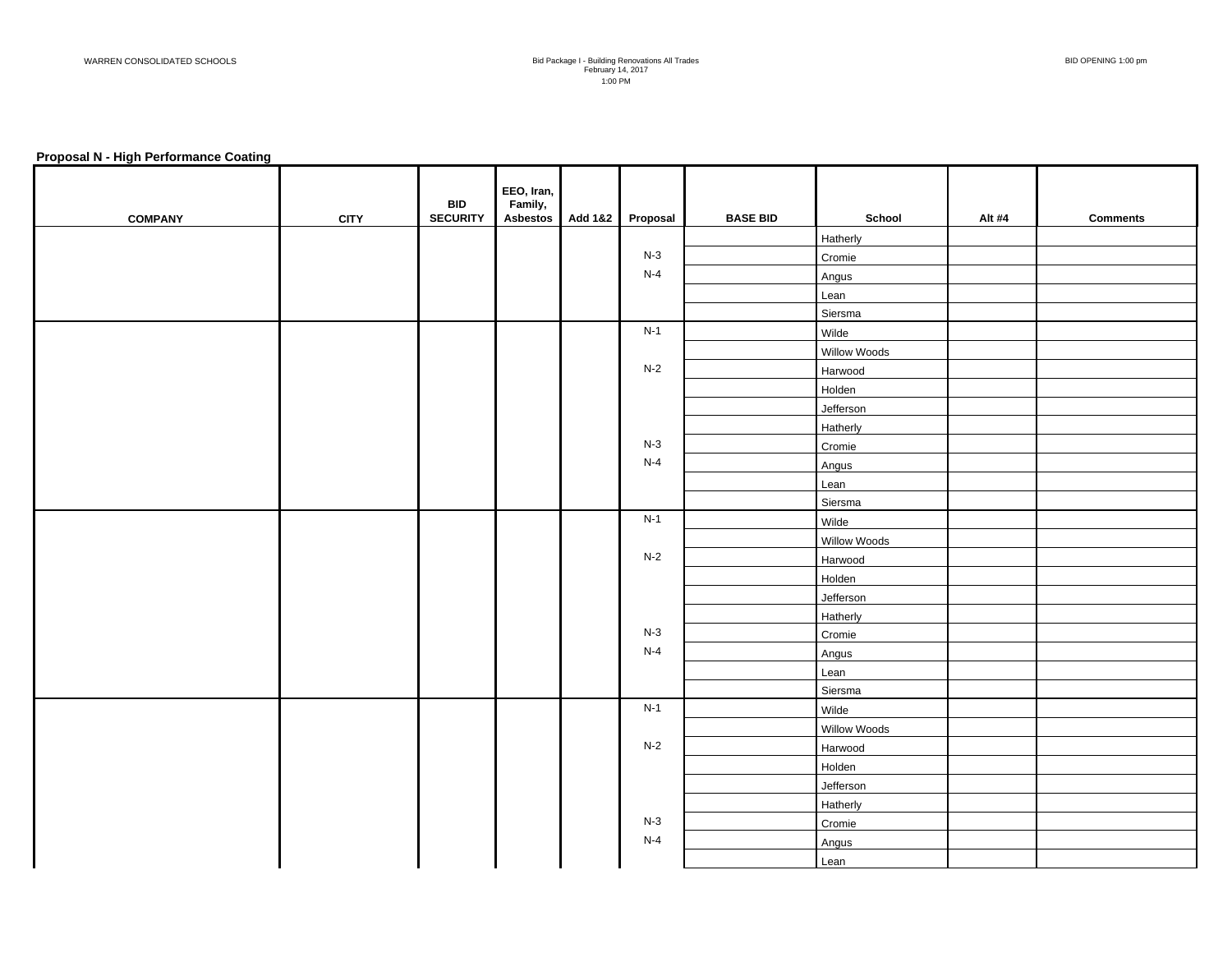#### **Proposal N - High Performance Coating**

|                |             |                               | EEO, Iran,          |                    |          |                 |         |        |                 |
|----------------|-------------|-------------------------------|---------------------|--------------------|----------|-----------------|---------|--------|-----------------|
| <b>COMPANY</b> | <b>CITY</b> | <b>BID</b><br><b>SECURITY</b> | Family,<br>Asbestos | <b>Add 1&amp;2</b> | Proposal | <b>BASE BID</b> | School  | Alt #4 | <b>Comments</b> |
|                |             |                               |                     |                    |          |                 |         |        |                 |
|                |             |                               |                     |                    |          |                 | Siersma |        |                 |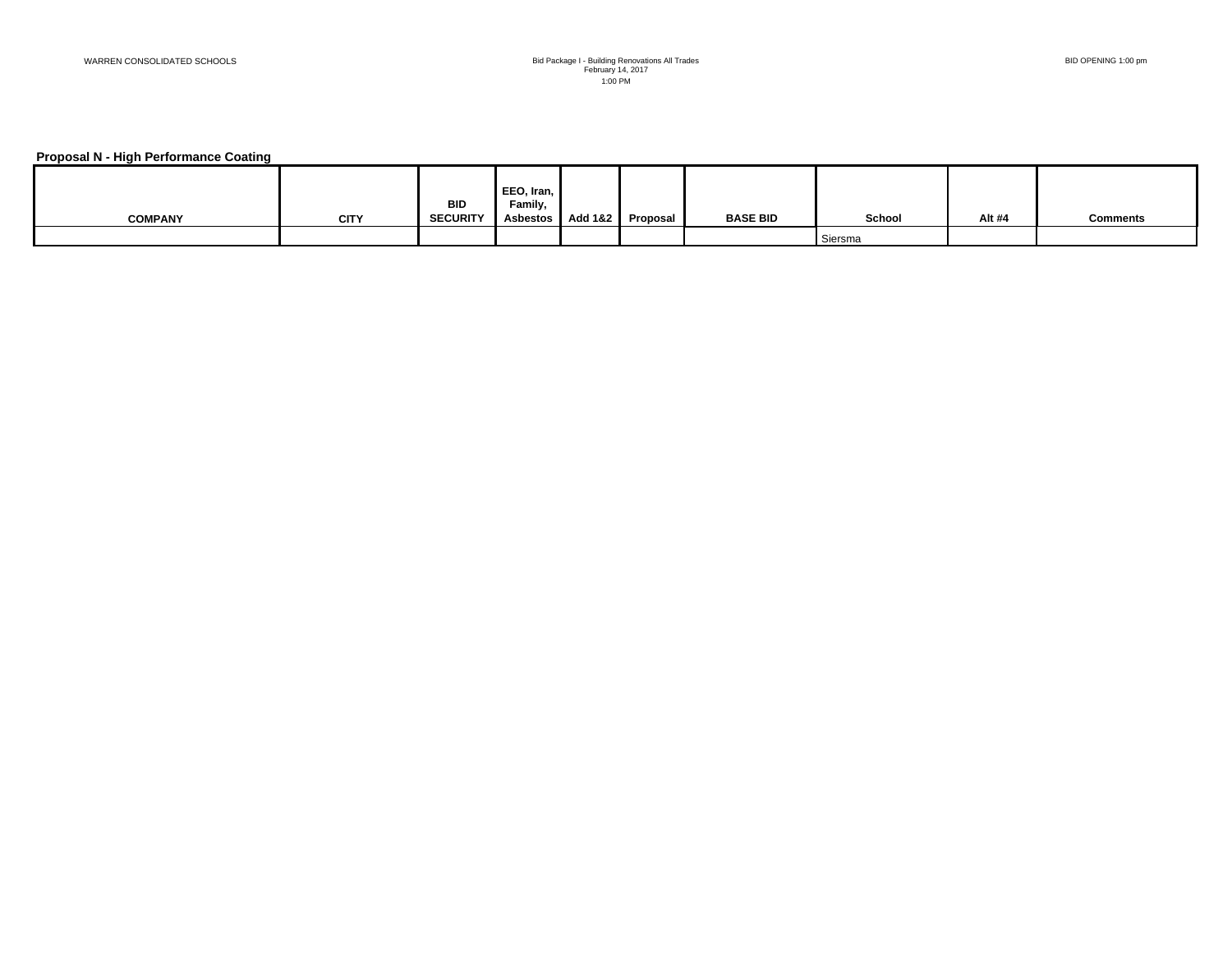#### **Proposal O - Stage Curtains**

| <b>COMPANY</b>                             | <b>CITY</b> | <b>BID</b><br><b>SECURITY</b> | EEO, Iran,<br>Family,<br><b>Asbestos</b> | <b>Add 1&amp;2</b> | Proposal |                         | <b>BASE BID</b> | Alt #3     | <b>Comments</b> |
|--------------------------------------------|-------------|-------------------------------|------------------------------------------|--------------------|----------|-------------------------|-----------------|------------|-----------------|
|                                            |             |                               |                                          |                    | $O-1$    | $\,$                    | 92,557.00 \$    | 8,872.00   |                 |
|                                            |             | 5%                            |                                          |                    | $O-2$    | $\,$                    | 65,954.00       |            |                 |
| <b>Beck Studios</b>                        | Milford, OH |                               | $\mathsf{x}$                             | $\pmb{\mathsf{X}}$ | $O-3$    | $\, \, \mathbb{S} \,$   | 25,000.00       |            |                 |
|                                            |             |                               |                                          |                    | $O-4$    | $\sqrt{2}$              | 50,494.00       |            |                 |
|                                            |             |                               |                                          |                    | $O-1$    | $\sqrt[6]{\frac{1}{2}}$ | $60,303.00$ \$  | 6,890.00   |                 |
| North Coast Studios                        |             | 5%                            |                                          |                    | $O-2$    | $\,$                    | 29,442.00       |            |                 |
|                                            | Clinton Twp |                               | $\pmb{\times}$                           | no                 | $O-3$    | \$                      | 10,172.00       |            |                 |
|                                            |             |                               |                                          |                    | $O-4$    | $\sqrt[6]{\frac{1}{2}}$ | 26,902.00       |            |                 |
|                                            |             |                               |                                          |                    | $O-1$    | $\,$                    | 91,600.00 \$    | 112,700.00 |                 |
| <b>Tobins Lake Sales Theatrical Supply</b> | Ann Arbor   | 5%                            |                                          |                    | $O-2$    | $\,$                    | 47,800.00       |            |                 |
|                                            |             |                               | $\pmb{\times}$                           | $\pmb{\mathsf{X}}$ | $O-3$    | $\,$                    | 16,100.00       |            |                 |
|                                            |             |                               |                                          |                    | $O-4$    | $\sqrt[6]{\frac{1}{2}}$ | 41,000.00       |            |                 |
|                                            |             |                               |                                          |                    | $O-1$    |                         |                 |            |                 |
|                                            |             |                               |                                          |                    | $O-2$    |                         |                 |            |                 |
|                                            |             |                               |                                          |                    | $O-3$    |                         |                 |            |                 |
|                                            |             |                               |                                          |                    | $O-4$    |                         |                 |            |                 |
|                                            |             |                               |                                          |                    | $O-1$    |                         |                 |            |                 |
|                                            |             |                               |                                          |                    | $O-2$    |                         |                 |            |                 |
|                                            |             |                               |                                          |                    | $O-3$    |                         |                 |            |                 |
|                                            |             |                               |                                          |                    | $O-4$    |                         |                 |            |                 |
|                                            |             |                               |                                          |                    | $O-1$    |                         |                 |            |                 |
|                                            |             |                               |                                          |                    | $O-2$    |                         |                 |            |                 |
|                                            |             |                               |                                          |                    | $O-3$    |                         |                 |            |                 |
|                                            |             |                               |                                          |                    | $O-4$    |                         |                 |            |                 |
|                                            |             |                               |                                          |                    | $O-1$    |                         |                 |            |                 |
|                                            |             |                               |                                          |                    | $O-2$    |                         |                 |            |                 |
|                                            |             |                               |                                          |                    | $O-3$    |                         |                 |            |                 |
|                                            |             |                               |                                          |                    | $O-4$    |                         |                 |            |                 |
|                                            |             |                               |                                          |                    | $O-1$    |                         |                 |            |                 |
|                                            |             |                               |                                          |                    | $O-2$    |                         |                 |            |                 |
|                                            |             |                               |                                          |                    | $O-3$    |                         |                 |            |                 |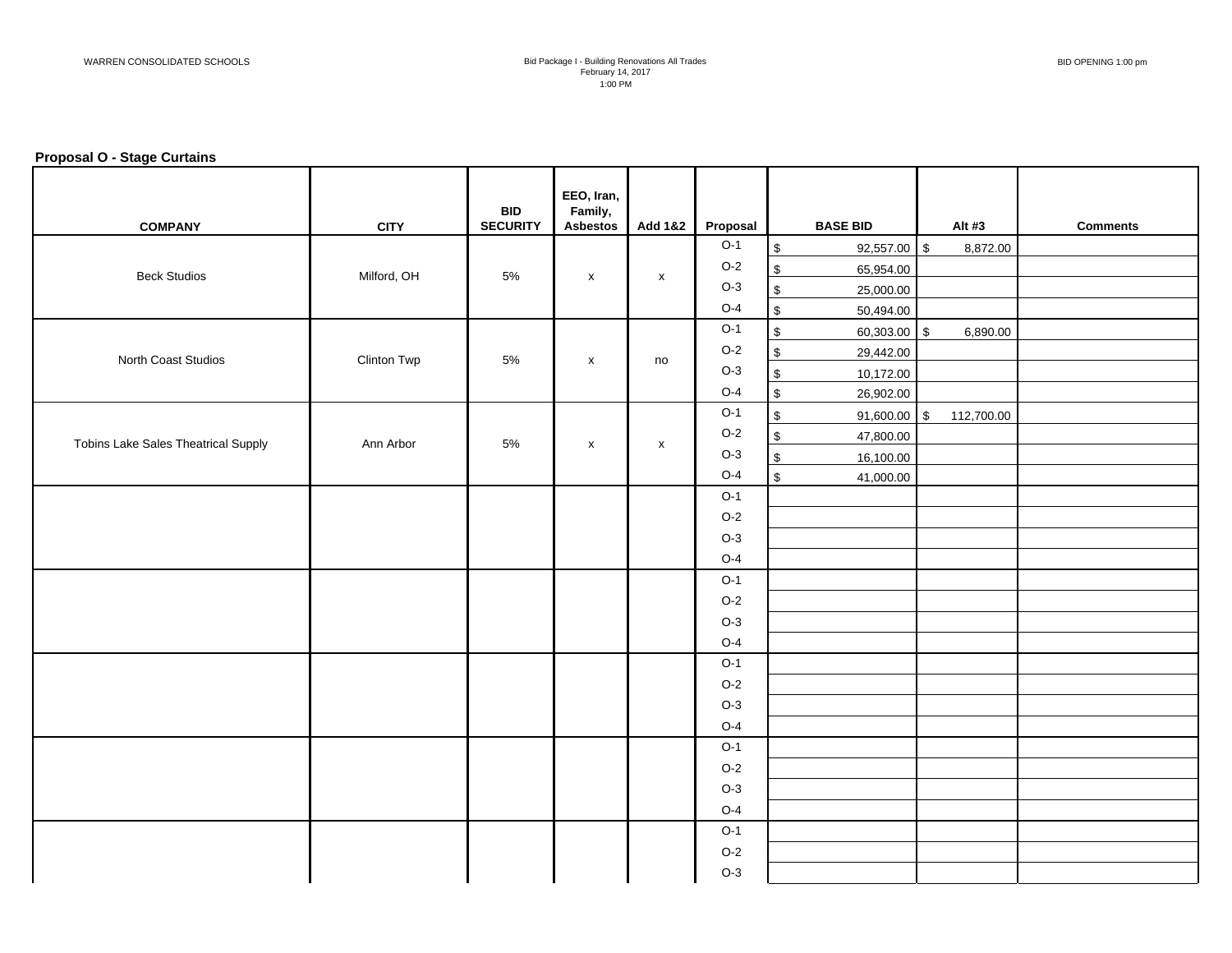#### **Proposal O - Stage Curtains**

| <b>COMPANY</b> | <b>CITY</b> | <b>BID</b><br><b>SECURITY</b> | EEO, Iran,<br>Family,<br><b>Asbestos</b> | <b>Add 1&amp;2</b> | Proposal | <b>BASE BID</b> | Alt #3 | <b>Comments</b> |
|----------------|-------------|-------------------------------|------------------------------------------|--------------------|----------|-----------------|--------|-----------------|
|                |             |                               |                                          |                    | $O-4$    |                 |        |                 |
|                |             |                               |                                          |                    | $O-1$    |                 |        |                 |
|                |             |                               |                                          |                    | $O-2$    |                 |        |                 |
|                |             |                               |                                          |                    | $O-3$    |                 |        |                 |
|                |             |                               |                                          |                    | $O-4$    |                 |        |                 |
|                |             |                               |                                          |                    | $O-1$    |                 |        |                 |
|                |             |                               |                                          |                    | $O-2$    |                 |        |                 |
|                |             |                               |                                          |                    | $O-3$    |                 |        |                 |
|                |             |                               |                                          |                    | $O-4$    |                 |        |                 |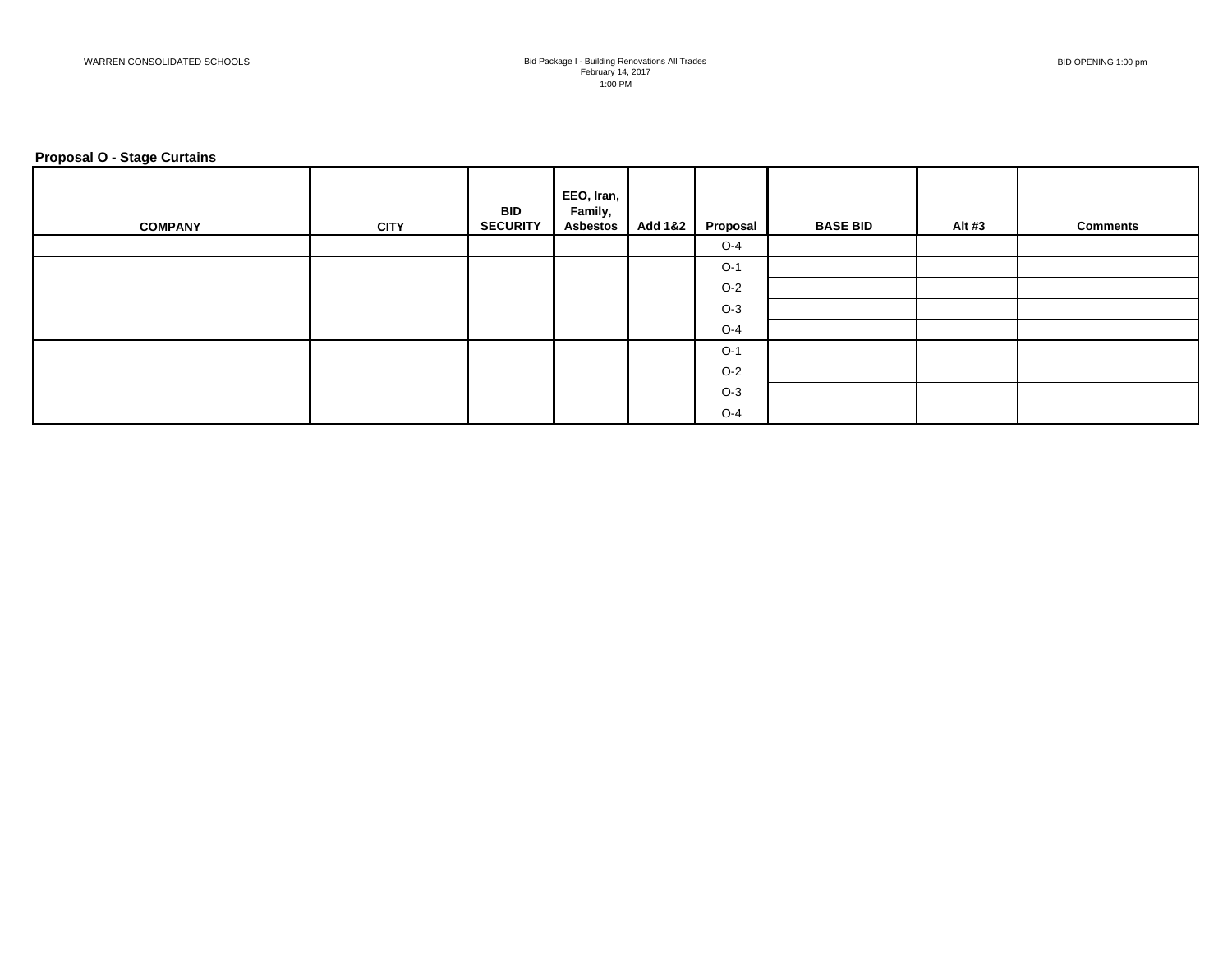#### **Proposal P - Food Service Equipment**

| <b>COMPANY</b>                  | <b>CITY</b> | <b>BID</b><br><b>SECURITY</b> | EEO, Iran,<br>Family,<br><b>Asbestos</b> | <b>Add 1&amp;2</b> | Proposal     | <b>BASE BID</b>              | <b>Comments</b> |
|---------------------------------|-------------|-------------------------------|------------------------------------------|--------------------|--------------|------------------------------|-----------------|
|                                 |             |                               |                                          |                    | P-1 Carleton | $\,$<br>15,723.00            |                 |
|                                 |             |                               |                                          |                    | P-2 Grissom  | $\,$<br>15,723.00            |                 |
| <b>Great Lakes Hotel Supply</b> | Southfield  | $5\%$                         |                                          |                    | P-3 Cousino  | $$\mathbb{S}$$<br>82,580.00  |                 |
|                                 |             |                               | $\pmb{\mathsf{X}}$                       | $\pmb{\mathsf{x}}$ | P-4 Beer     | $\,$<br>15,723.00            |                 |
|                                 |             |                               |                                          |                    | P-4 Mott     | $\,$<br>92,123.00            |                 |
|                                 |             |                               |                                          |                    | P-4 Butcher  | $$\mathbb{S}$$<br>113,408.00 |                 |
|                                 |             |                               |                                          |                    | P-1 Carleton |                              |                 |
|                                 |             |                               |                                          |                    | P-2 Grissom  |                              |                 |
|                                 |             |                               |                                          |                    | P-3 Cousino  |                              |                 |
|                                 |             |                               |                                          |                    | P-4 Beer     |                              |                 |
|                                 |             |                               |                                          |                    | P-4 Mott     |                              |                 |
|                                 |             |                               |                                          |                    | P-4 Butcher  |                              |                 |
|                                 |             |                               |                                          |                    | P-1 Carleton |                              |                 |
|                                 |             |                               |                                          |                    | P-2 Grissom  |                              |                 |
|                                 |             |                               |                                          |                    | P-3 Cousino  |                              |                 |
|                                 |             |                               |                                          |                    | P-4 Beer     |                              |                 |
|                                 |             |                               |                                          |                    | P-4 Mott     |                              |                 |
|                                 |             |                               |                                          |                    | P-4 Butcher  |                              |                 |
|                                 |             |                               |                                          |                    | P-1 Carleton |                              |                 |
|                                 |             |                               |                                          |                    | P-2 Grissom  |                              |                 |
|                                 |             |                               |                                          |                    | P-3 Cousino  |                              |                 |
|                                 |             |                               |                                          |                    | P-4 Beer     |                              |                 |
|                                 |             |                               |                                          |                    | P-4 Mott     |                              |                 |
|                                 |             |                               |                                          |                    | P-4 Butcher  |                              |                 |
|                                 |             |                               |                                          |                    | P-1 Carleton |                              |                 |
|                                 |             |                               |                                          |                    | P-2 Grissom  |                              |                 |
|                                 |             |                               |                                          |                    | P-3 Cousino  |                              |                 |
|                                 |             |                               |                                          |                    | P-4 Beer     |                              |                 |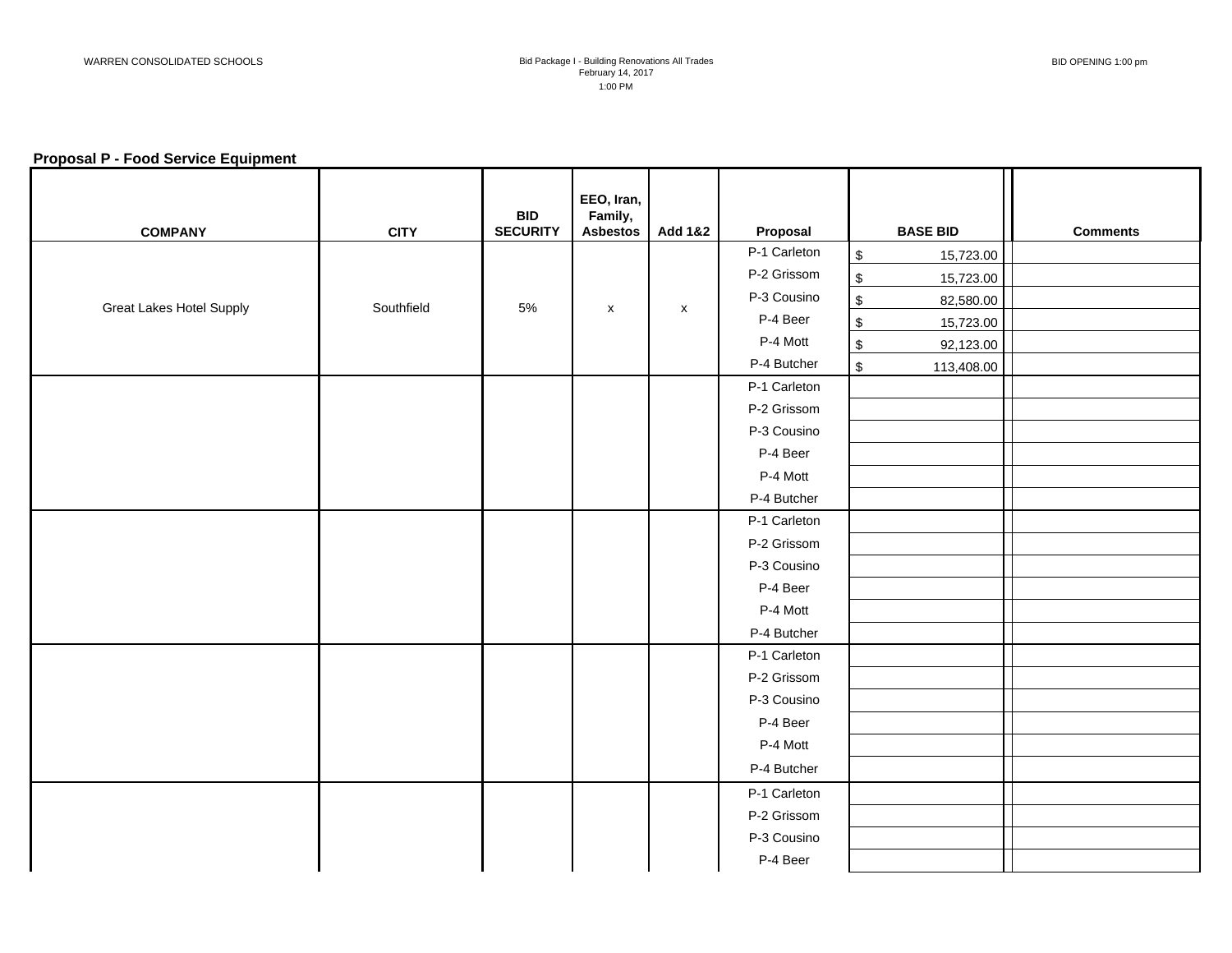#### **Proposal P - Food Service Equipment**

| <b>COMPANY</b> | <b>CITY</b> | <b>BID</b><br><b>SECURITY</b> | EEO, Iran,<br>Family,<br><b>Asbestos</b> | <b>Add 1&amp;2</b> | Proposal     | <b>BASE BID</b> | <b>Comments</b> |
|----------------|-------------|-------------------------------|------------------------------------------|--------------------|--------------|-----------------|-----------------|
|                |             |                               |                                          |                    | P-4 Mott     |                 |                 |
|                |             |                               |                                          |                    | P-4 Butcher  |                 |                 |
|                |             |                               |                                          |                    | P-1 Carleton |                 |                 |
|                |             |                               |                                          |                    | P-2 Grissom  |                 |                 |
|                |             |                               |                                          |                    | P-3 Cousino  |                 |                 |
|                |             |                               |                                          |                    | P-4 Beer     |                 |                 |
|                |             |                               |                                          |                    | P-4 Mott     |                 |                 |
|                |             |                               |                                          |                    | P-4 Butcher  |                 |                 |
|                |             |                               |                                          |                    | P-1 Carleton |                 |                 |
|                |             |                               |                                          |                    | P-2 Grissom  |                 |                 |
|                |             |                               |                                          |                    | P-3 Cousino  |                 |                 |
|                |             |                               |                                          |                    | P-4 Beer     |                 |                 |
|                |             |                               |                                          |                    | P-4 Mott     |                 |                 |
|                |             |                               |                                          |                    | P-4 Butcher  |                 |                 |
|                |             |                               |                                          |                    | P-1 Carleton |                 |                 |
|                |             |                               |                                          |                    | P-2 Grissom  |                 |                 |
|                |             |                               |                                          |                    | P-3 Cousino  |                 |                 |
|                |             |                               |                                          |                    | P-4 Beer     |                 |                 |
|                |             |                               |                                          |                    | P-4 Mott     |                 |                 |
|                |             |                               |                                          |                    | P-4 Butcher  |                 |                 |
|                |             |                               |                                          |                    | P-1 Carleton |                 |                 |
|                |             |                               |                                          |                    | P-2 Grissom  |                 |                 |
|                |             |                               |                                          |                    | P-3 Cousino  |                 |                 |
|                |             |                               |                                          |                    | P-4 Beer     |                 |                 |
|                |             |                               |                                          |                    | P-4 Mott     |                 |                 |
|                |             |                               |                                          |                    | P-4 Butcher  |                 |                 |
|                |             |                               |                                          |                    | P-1 Carleton |                 |                 |
|                |             |                               |                                          |                    | P-2 Grissom  |                 |                 |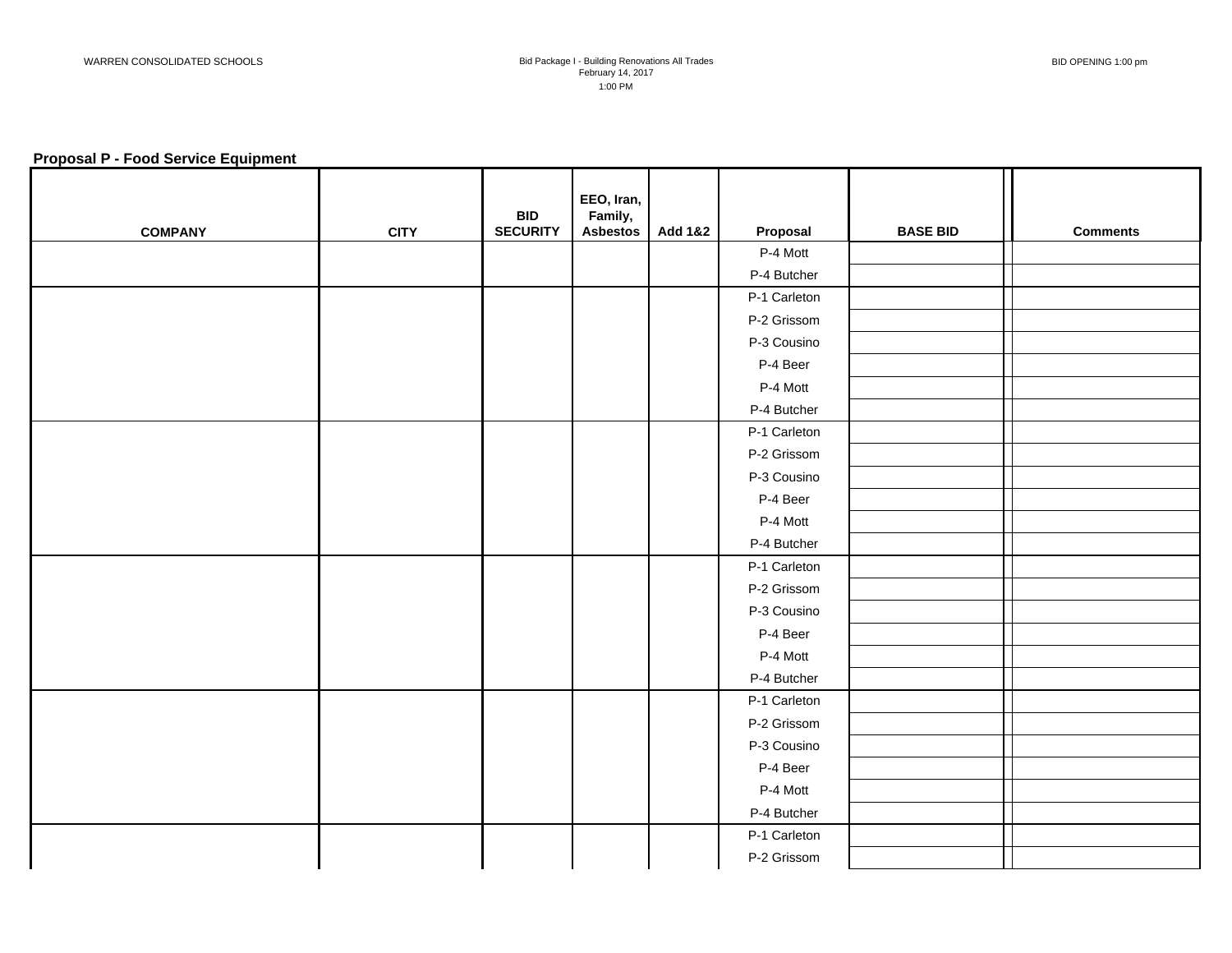#### **Proposal P - Food Service Equipment**

| <b>COMPANY</b> | <b>CITY</b> | <b>BID</b><br><b>SECURITY</b> | EEO, Iran,<br>Family,<br><b>Asbestos</b> | <b>Add 1&amp;2</b> | Proposal    | <b>BASE BID</b> | <b>Comments</b> |
|----------------|-------------|-------------------------------|------------------------------------------|--------------------|-------------|-----------------|-----------------|
|                |             |                               |                                          |                    | P-3 Cousino |                 |                 |
|                |             |                               |                                          |                    | P-4 Beer    |                 |                 |
|                |             |                               |                                          |                    | P-4 Mott    |                 |                 |
|                |             |                               |                                          |                    | P-4 Butcher |                 |                 |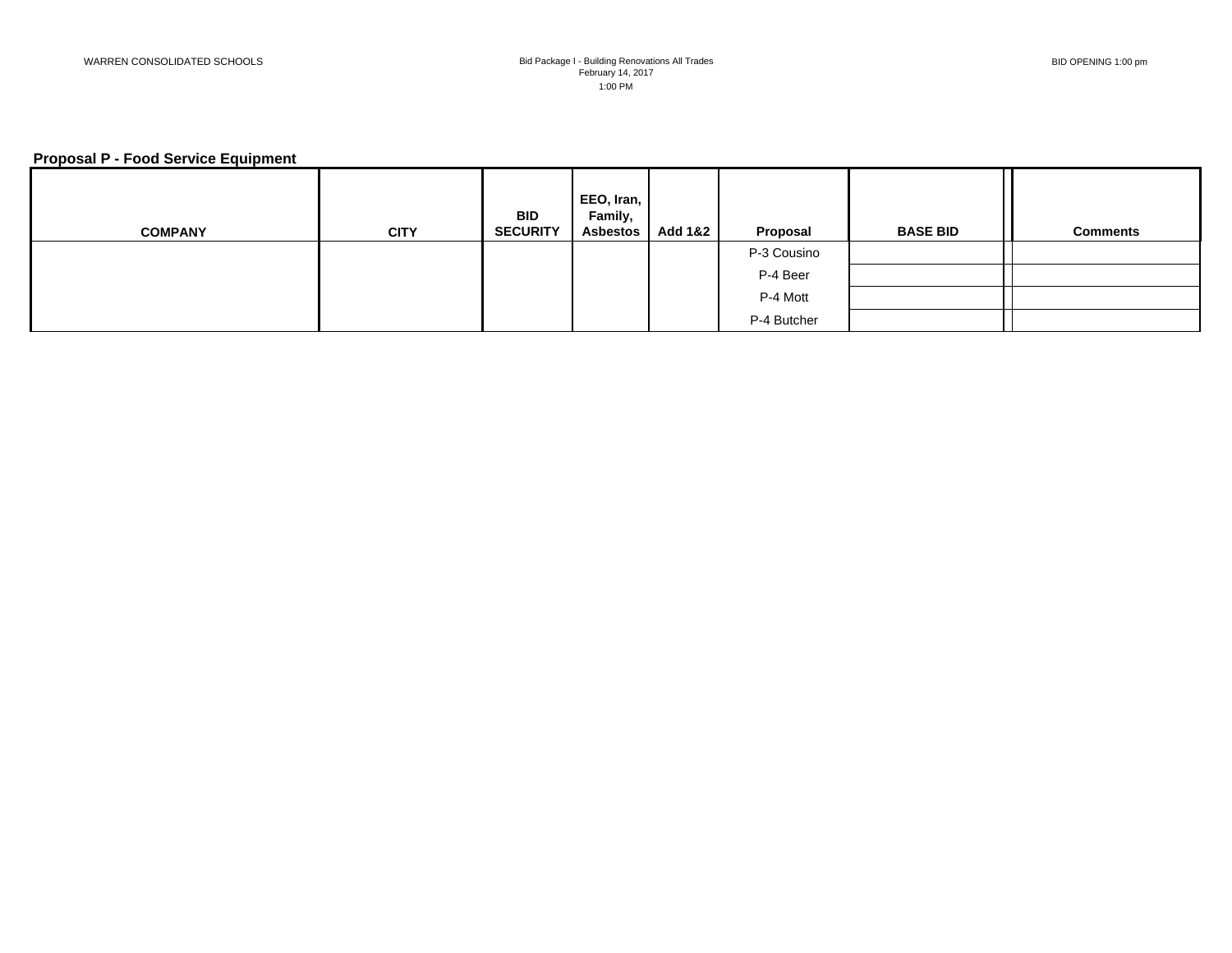## **Proposal Q - Pool Equipment**

| <b>COMPANY</b>              | <b>CITY</b> | <b>BID</b><br><b>SECURITY</b> | EEO, Iran,<br>Family,<br><b>Asbestos</b> | <b>Add 1&amp;2</b> | Proposal                    | <b>BASE BID</b>                        | <b>Comments</b> |
|-----------------------------|-------------|-------------------------------|------------------------------------------|--------------------|-----------------------------|----------------------------------------|-----------------|
|                             |             |                               |                                          |                    | $Q-3$ Cousino $\frac{1}{3}$ | 68,495.00                              |                 |
| Aquatic Source              | Commerce    | \$8,000                       | $\boldsymbol{\mathsf{x}}$                | $\mathsf{x}$       | Q-4 Mott                    | $\sqrt{2}$<br>58,580.00                |                 |
| Baruzzini Pools & Fountains | Brighton    | 5%                            |                                          | no                 | Q-3 Cousino $\int$ \$       | 57,037.00 Vol Alt                      |                 |
|                             |             |                               | X                                        |                    | Q-4 Mott                    | $\boldsymbol{\mathsf{S}}$<br>54,177.00 |                 |
|                             |             |                               |                                          |                    | Q-3 Cousino                 |                                        |                 |
|                             |             |                               |                                          |                    | Q-4 Mott                    |                                        |                 |
|                             |             |                               |                                          |                    | Q-3 Cousino                 |                                        |                 |
|                             |             |                               |                                          |                    | Q-4 Mott                    |                                        |                 |
|                             |             |                               |                                          |                    | Q-3 Cousino                 |                                        |                 |
|                             |             |                               |                                          |                    | Q-4 Mott                    |                                        |                 |
|                             |             |                               |                                          |                    | Q-3 Cousino                 |                                        |                 |
|                             |             |                               |                                          |                    | Q-4 Mott                    |                                        |                 |
|                             |             |                               |                                          |                    | Q-3 Cousino                 |                                        |                 |
|                             |             |                               |                                          |                    | Q-4 Mott                    |                                        |                 |
|                             |             |                               |                                          |                    | Q-3 Cousino                 |                                        |                 |
|                             |             |                               |                                          |                    | Q-4 Mott                    |                                        |                 |
|                             |             |                               |                                          |                    | Q-3 Cousino                 |                                        |                 |
|                             |             |                               |                                          |                    | Q-4 Mott                    |                                        |                 |
|                             |             |                               |                                          |                    | Q-3 Cousino                 |                                        |                 |
|                             |             |                               |                                          |                    | Q-4 Mott                    |                                        |                 |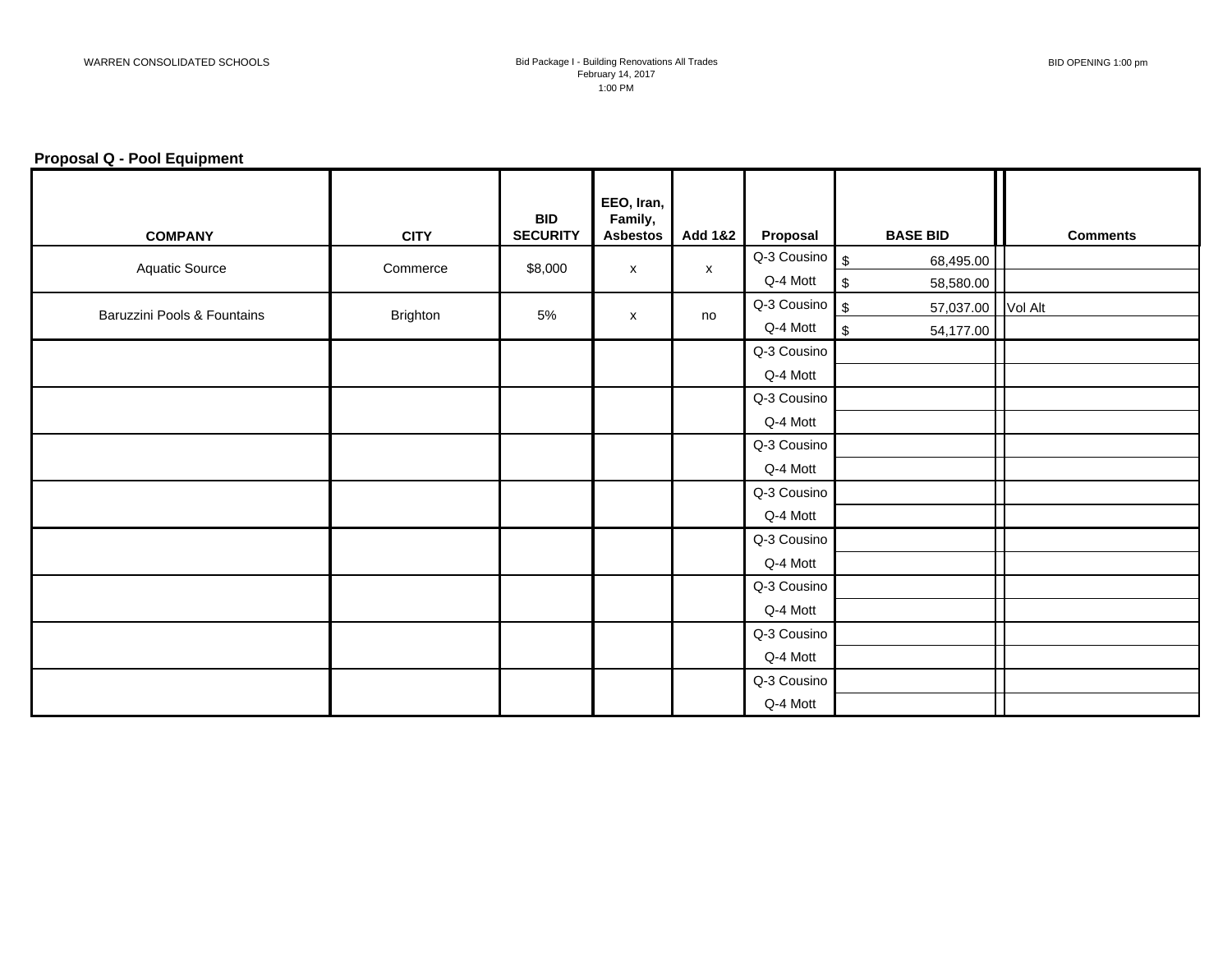## **Proposal R - Electronic Signs**

| <b>COMPANY</b>                | <b>CITY</b>         | <b>BID</b><br><b>SECURITY</b> | EEO, Iran,<br>Family,<br><b>Asbestos</b> | Add 1&2            | Proposal | <b>BASE BID</b>              | <b>Comments</b> |
|-------------------------------|---------------------|-------------------------------|------------------------------------------|--------------------|----------|------------------------------|-----------------|
|                               |                     |                               |                                          |                    | $R-1$    | $\,$<br>147,816.00           | Clarifications  |
| Hardy & Sons Sign Service     | St. Clair Shores    | \$25321.60                    |                                          |                    | $R-2$    | $\,$<br>122,484.00           |                 |
|                               |                     |                               | $\pmb{\mathsf{X}}$                       |                    | $R-3$    | $\,$<br>93,888.00            |                 |
|                               |                     |                               |                                          |                    | $R-4$    | $$\mathbb{S}$$<br>142,244.00 |                 |
|                               |                     |                               |                                          |                    | $R-1$    | $\,$<br>145,762.00           |                 |
| Geisler Corp.                 | Warren              | \$6467.45                     | $\mathsf{x}$                             | $\pmb{\mathsf{x}}$ | $R-2$    | $\,$<br>140,003.00           |                 |
|                               |                     |                               |                                          |                    | $R-3$    | $\,$<br>95,701.00            |                 |
|                               |                     |                               |                                          |                    | $R-4$    | $$\mathbb{S}$$<br>171,388.00 |                 |
|                               |                     |                               |                                          |                    | $R-1$    | $\,$<br>148,059.24 Vol Alt   |                 |
| <b>Universal Sign Systems</b> | <b>Grand Rapids</b> | 5%                            | X                                        | X                  | $R-2$    | $\,$<br>134,891.59           |                 |
|                               |                     |                               |                                          |                    | $R-3$    | $$\mathbb{S}$$<br>96,244.43  |                 |
|                               |                     |                               |                                          |                    | $R-4$    | $$\mathbb{S}$$<br>155,214.14 |                 |
|                               |                     |                               |                                          |                    | $R-1$    |                              |                 |
|                               |                     |                               |                                          |                    | $R-2$    |                              |                 |
|                               |                     |                               |                                          |                    | $R-3$    |                              |                 |
|                               |                     |                               |                                          |                    | $R-4$    |                              |                 |
|                               |                     |                               |                                          |                    | $R-1$    |                              |                 |
|                               |                     |                               |                                          |                    | $R-2$    |                              |                 |
|                               |                     |                               |                                          |                    | $R-3$    |                              |                 |
|                               |                     |                               |                                          |                    | $R-4$    |                              |                 |
|                               |                     |                               |                                          |                    | $R-1$    |                              |                 |
|                               |                     |                               |                                          |                    | $R-2$    |                              |                 |
|                               |                     |                               |                                          |                    | $R-3$    |                              |                 |
|                               |                     |                               |                                          |                    | $R-4$    |                              |                 |
|                               |                     |                               |                                          |                    | $R-1$    |                              |                 |
|                               |                     |                               |                                          |                    | $R-2$    |                              |                 |
|                               |                     |                               |                                          |                    | $R-3$    |                              |                 |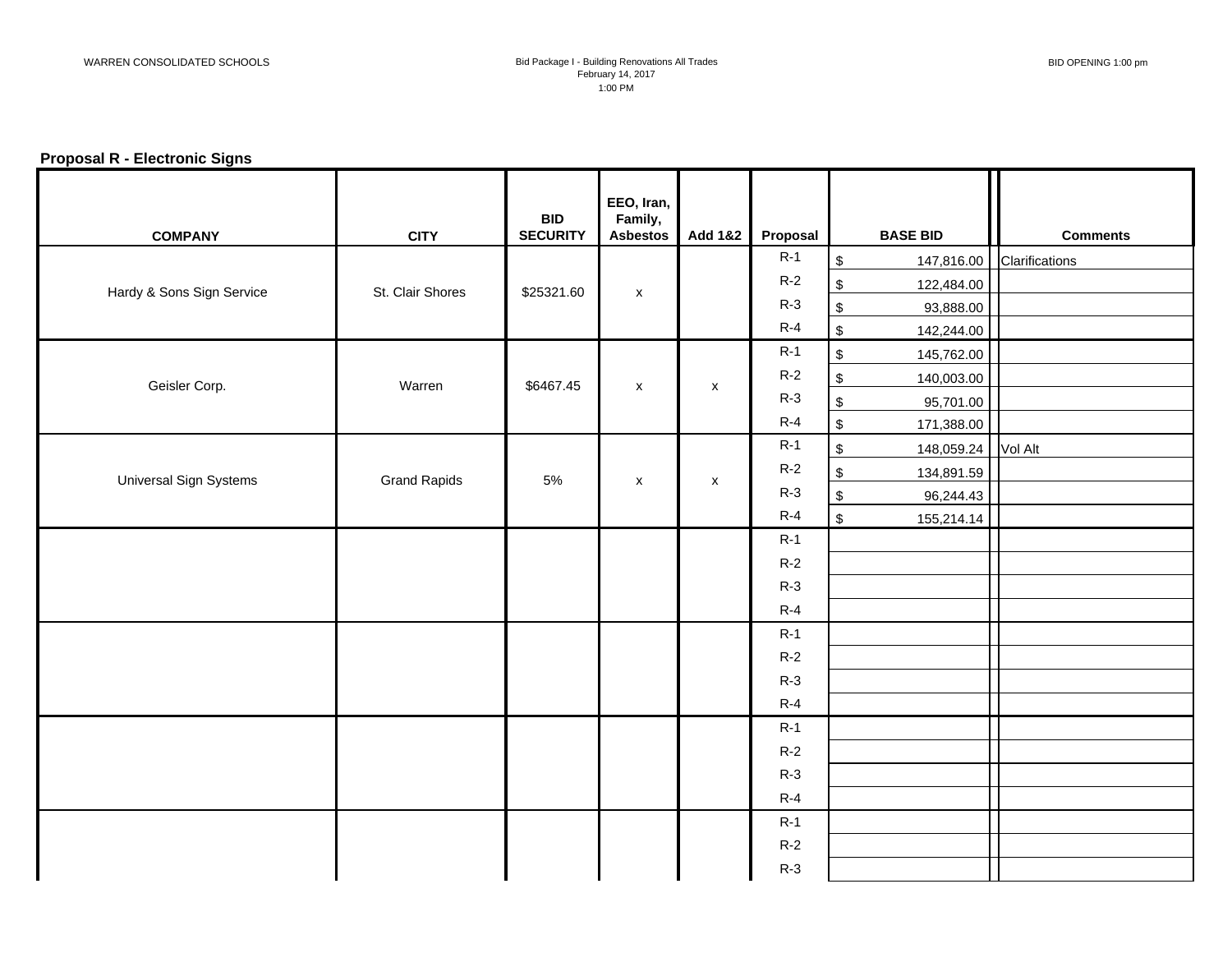## **Proposal R - Electronic Signs**

| <b>COMPANY</b> | <b>CITY</b> | <b>BID</b><br><b>SECURITY</b> | EEO, Iran,<br>Family,<br><b>Asbestos</b> | <b>Add 1&amp;2</b> | Proposal | <b>BASE BID</b> | <b>Comments</b> |
|----------------|-------------|-------------------------------|------------------------------------------|--------------------|----------|-----------------|-----------------|
|                |             |                               |                                          |                    | $R-4$    |                 |                 |
|                |             |                               |                                          |                    | $R-1$    |                 |                 |
|                |             |                               |                                          |                    | $R-2$    |                 |                 |
|                |             |                               |                                          |                    | $R-3$    |                 |                 |
|                |             |                               |                                          |                    | $R-4$    |                 |                 |
|                |             |                               |                                          |                    | $R-1$    |                 |                 |
|                |             |                               |                                          |                    | $R-2$    |                 |                 |
|                |             |                               |                                          |                    | $R-3$    |                 |                 |
|                |             |                               |                                          |                    | $R-4$    |                 |                 |
|                |             |                               |                                          |                    | $R-1$    |                 |                 |
|                |             |                               |                                          |                    | $R-2$    |                 |                 |
|                |             |                               |                                          |                    | $R-3$    |                 |                 |
|                |             |                               |                                          |                    | $R-4$    |                 |                 |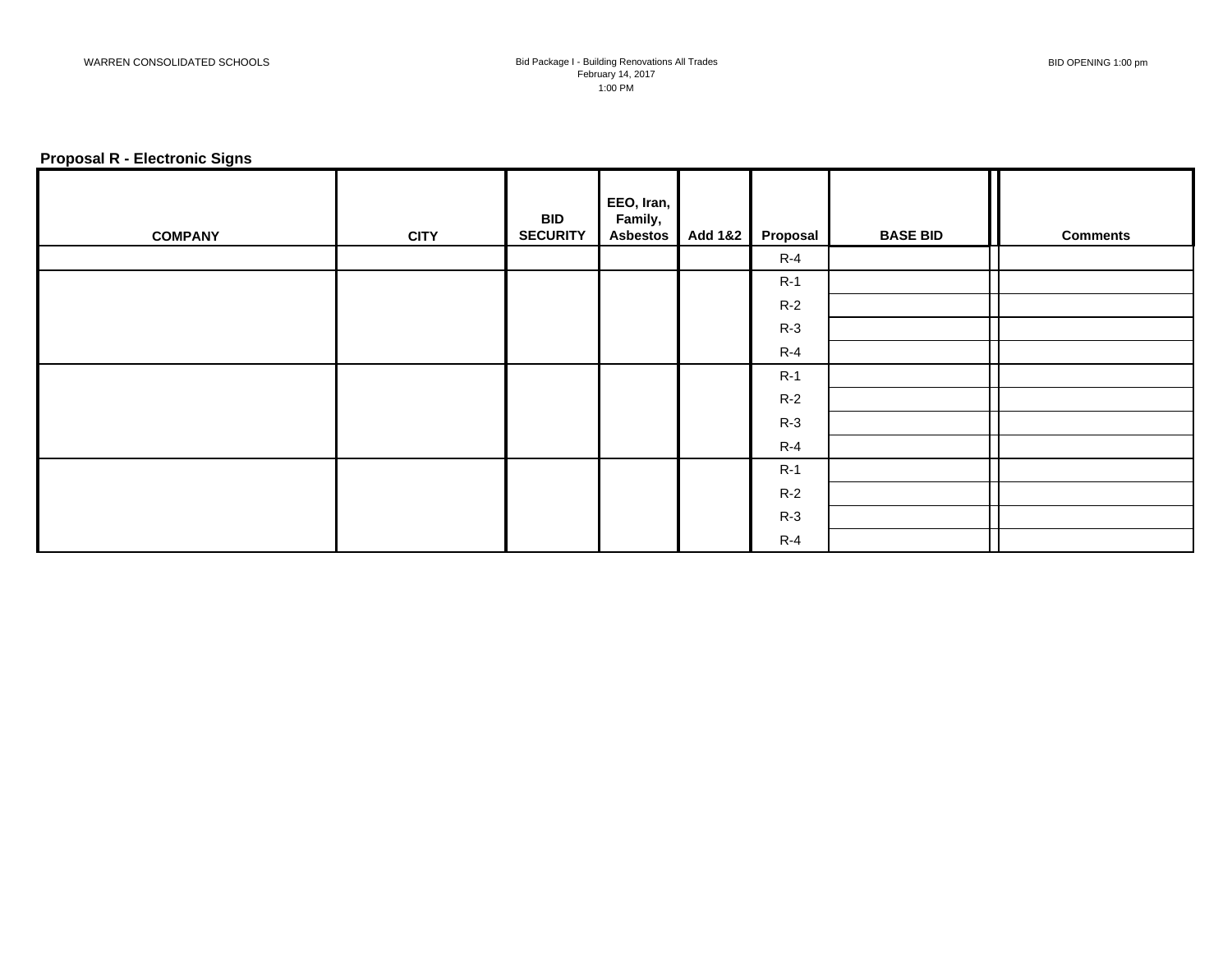# **Proposal S - Mechanical**

| <b>COMPANY</b>                         | <b>CITY</b>             | <b>BID</b><br><b>SECURITY</b> | EEO, Iran,<br>Family,<br><b>Asbestos</b> | <b>Add 1&amp;2</b> | Proposal | <b>BASE BID</b>                | <b>Comments</b> |
|----------------------------------------|-------------------------|-------------------------------|------------------------------------------|--------------------|----------|--------------------------------|-----------------|
|                                        |                         |                               |                                          |                    | $S-1$    | $$\mathbb{S}$$<br>541,000.00   | Clarifications  |
| <b>Great Lakes Mechanical</b>          |                         | 5%                            |                                          |                    | $S-2$    | \$<br>998,500.00               |                 |
|                                        | Dearborn                |                               | $\mathsf{x}$                             | $\pmb{\mathsf{x}}$ | $S-3$    | $\,$<br>816,500.00             |                 |
|                                        |                         |                               |                                          |                    | $S-4$    | $$\mathbb{S}$$<br>1,567,000.00 |                 |
|                                        |                         |                               |                                          |                    | $S-1$    | $$\mathfrak{S}$$<br>435,885.00 |                 |
| <b>Guardian Plumbing &amp; Heating</b> | Livonia                 | 5%                            | $\mathsf{x}$                             | $\pmb{\mathsf{x}}$ | $S-2$    |                                |                 |
|                                        |                         |                               |                                          |                    | $S-3$    |                                |                 |
|                                        |                         |                               |                                          |                    | $S-4$    |                                |                 |
|                                        |                         |                               |                                          |                    | $S-1$    | $\,$<br>583,440.00             |                 |
| Mills Mechanical                       | Ortonville              | 5%                            | X                                        | X                  | $S-2$    | $\,$<br>1,113,620.00           |                 |
|                                        |                         |                               |                                          |                    | $S-3$    |                                |                 |
|                                        |                         |                               |                                          |                    | $S-4$    |                                |                 |
|                                        |                         |                               |                                          |                    | $S-1$    | \$<br>445,000.00               |                 |
| <b>Contrast Mechanical</b>             | Macomb Twp              | 5%                            |                                          |                    | $S-2$    | $\frac{1}{2}$<br>806,000.00    |                 |
|                                        |                         |                               | $\pmb{\mathsf{x}}$                       | $\pmb{\mathsf{x}}$ | $S-3$    |                                |                 |
|                                        |                         |                               |                                          |                    | $S-4$    |                                |                 |
|                                        |                         |                               |                                          |                    | $S-1$    | \$<br>592,550.00               | Vol Alt         |
| Johnson and Wood LLC                   | Burton                  | 5%                            |                                          |                    | $S-2$    | \$<br>980,500.00               |                 |
|                                        |                         |                               | X                                        | X                  | $S-3$    | $\,$<br>827,530.00             |                 |
|                                        |                         |                               |                                          |                    | $S-4$    | $$\mathbb{S}$$<br>1,920,000.00 |                 |
|                                        |                         |                               |                                          |                    | $S-1$    | $$\mathbb{S}$$<br>530,000.00   |                 |
|                                        |                         | 5%                            |                                          |                    | $S-2$    |                                |                 |
| <b>Miller Boldt</b>                    | <b>Sterling Heights</b> |                               | X                                        | X                  | $S-3$    | $\,$<br>800,000.00             |                 |
|                                        |                         |                               |                                          |                    | $S-4$    |                                |                 |
|                                        |                         |                               |                                          |                    | $S-1$    | $\,$<br>436,000.00             |                 |
|                                        |                         |                               |                                          |                    | $S-2$    | \$<br>801,000.00               |                 |
| Goyette Mechanical                     | Flint                   | 5%                            | X                                        | X                  | $S-3$    |                                |                 |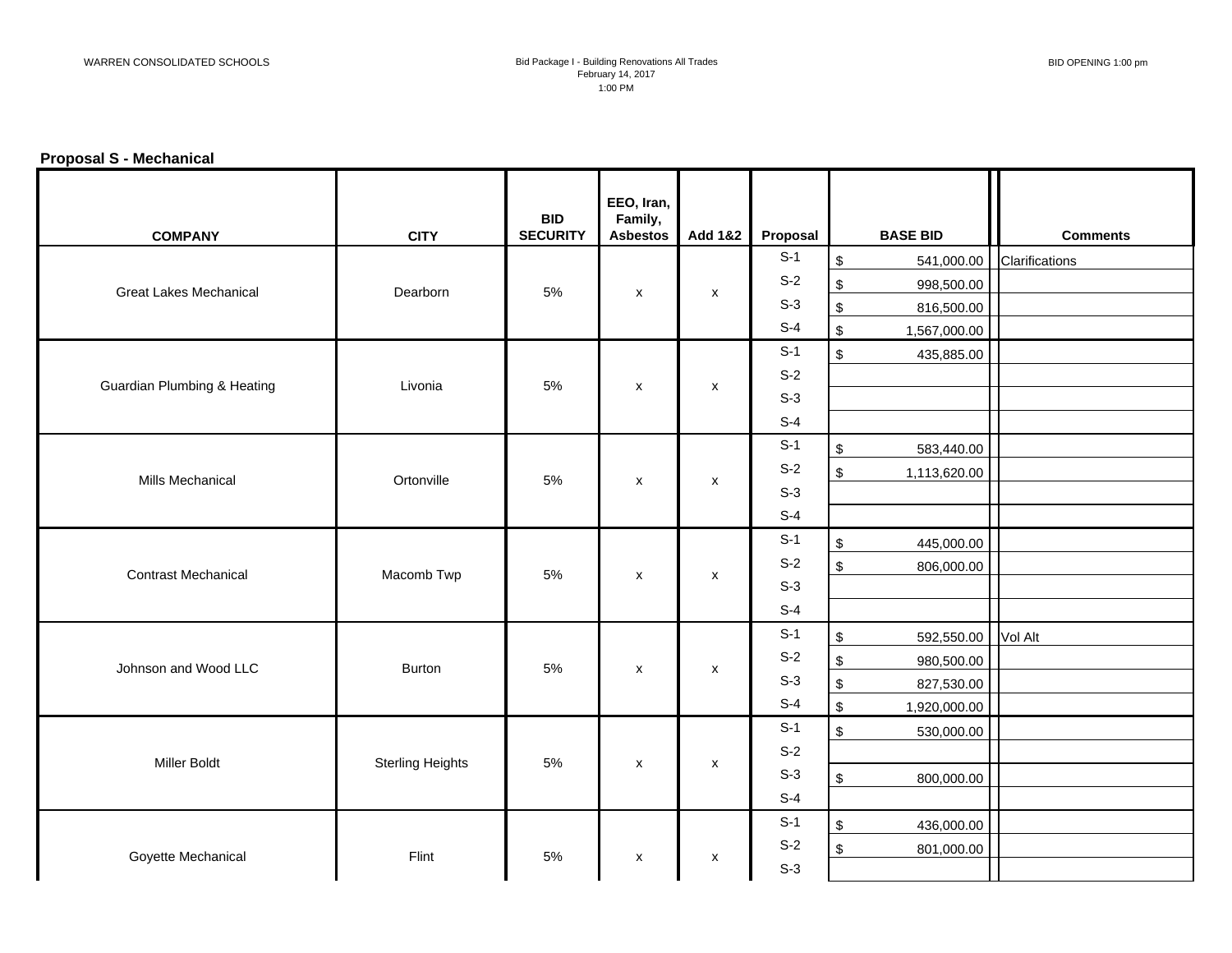# **Proposal S - Mechanical**

| <b>COMPANY</b>     | <b>CITY</b>             | <b>BID</b><br><b>SECURITY</b> | EEO, Iran,<br>Family,<br><b>Asbestos</b> | <b>Add 1&amp;2</b>        | Proposal | <b>BASE BID</b>           | <b>Comments</b>           |
|--------------------|-------------------------|-------------------------------|------------------------------------------|---------------------------|----------|---------------------------|---------------------------|
|                    |                         |                               |                                          |                           | $S-4$    |                           |                           |
|                    |                         |                               |                                          |                           | $S-1$    | 419,800.00<br>\$          |                           |
|                    |                         | 5%                            |                                          |                           | $S-2$    |                           |                           |
| JM & Sons Plumbing | Brighton                |                               | X                                        | $\boldsymbol{\mathsf{x}}$ | $S-3$    |                           |                           |
|                    |                         |                               |                                          |                           | $S-4$    |                           |                           |
|                    |                         |                               |                                          |                           | $S-1$    | \$                        | 496,052.00 Clarifications |
| Conti              | <b>Sterling Heights</b> | 5%                            | X                                        | $\boldsymbol{\mathsf{x}}$ | $S-2$    | 890,997.00 Vol Alt<br>-\$ |                           |
|                    |                         |                               |                                          |                           | $S-3$    | \$<br>739,953.00          |                           |
|                    |                         |                               |                                          |                           | $S-4$    | \$<br>1,450,561.00        |                           |
|                    |                         |                               |                                          |                           | $S-1$    |                           |                           |
|                    |                         |                               |                                          |                           | $S-3$    |                           |                           |
|                    |                         |                               |                                          |                           | $S-3$    |                           |                           |
|                    |                         |                               |                                          |                           | $S-4$    |                           |                           |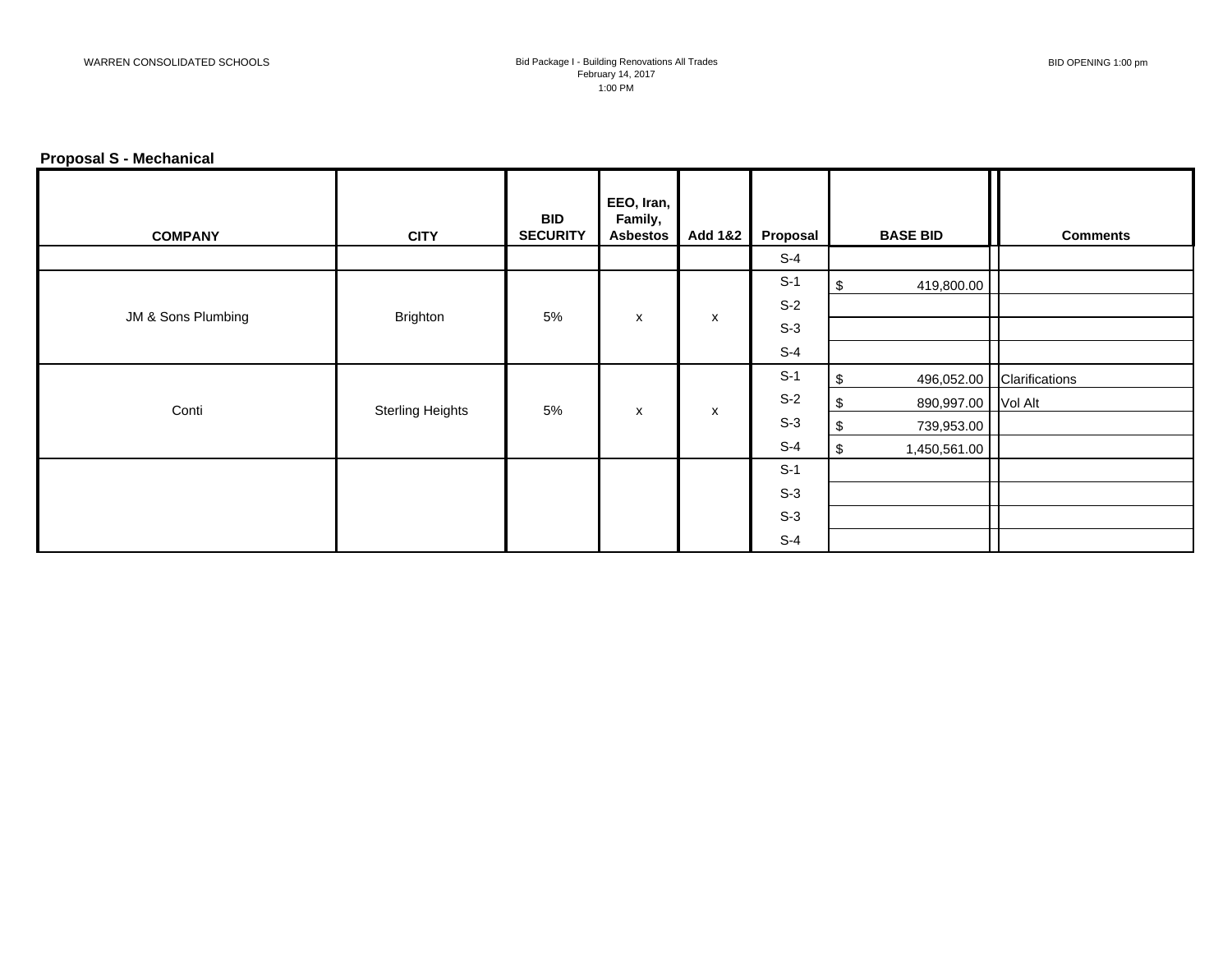#### **Proposal T - Electrical**

| <b>COMPANY</b>               | <b>CITY</b>             | <b>BID</b><br><b>SECURITY</b> | EEO, Iran,<br>Family,<br>Asbestos | Add 1&2            | Proposal | <b>BASE BID</b>                         | <b>Alt Luminaire</b>        | Alt<br>Emergency<br>Generator | <b>Comments</b> |
|------------------------------|-------------------------|-------------------------------|-----------------------------------|--------------------|----------|-----------------------------------------|-----------------------------|-------------------------------|-----------------|
|                              |                         |                               |                                   |                    | $T-1$    | $\,$                                    | 1,505,000.00 \$ 34,000.00   |                               |                 |
| Metro Electric               | Romeo                   | $5\%$                         | $\pmb{\mathsf{X}}$                | $\pmb{\mathsf{X}}$ | $T-2$    | $\boldsymbol{\mathsf{S}}$<br>534,000.00 |                             |                               |                 |
|                              |                         |                               |                                   |                    | $T-3$    | $\boldsymbol{\mathsf{S}}$<br>632,000.00 |                             |                               |                 |
|                              |                         |                               |                                   |                    | $T-4$    | $\sqrt[6]{\frac{1}{2}}$<br>1,057,000.00 |                             |                               |                 |
| <b>J&amp;J</b> Electric      | Warren                  | $5\%$                         | $\pmb{\chi}$                      | $\pmb{\times}$     | $T-1$    | $\boldsymbol{\mathsf{S}}$               | 1,281,316.00 \$ (21,000.00) |                               |                 |
|                              |                         |                               |                                   |                    | $T-2$    | $\boldsymbol{\mathsf{S}}$<br>626,973.00 |                             |                               |                 |
|                              |                         |                               |                                   |                    | $T-3$    | $\,$<br>731,892.00                      |                             |                               |                 |
|                              |                         |                               |                                   |                    | $T-4$    | $\,$<br>916,948.00                      |                             |                               |                 |
|                              | Casco                   | $5\%$                         | $\boldsymbol{\mathsf{x}}$         | $\mathsf{x}$       | $T-1$    | $\boldsymbol{\mathsf{S}}$               | 1,311,000.00 \$ (34,000.00) |                               | Vol Alt         |
| Great Lakes Power & Lighting |                         |                               |                                   |                    | $T-2$    | $\,$<br>389,000.00                      |                             |                               |                 |
|                              |                         |                               |                                   |                    | $T-3$    | $\,$<br>566,000.00                      |                             |                               |                 |
|                              |                         |                               |                                   |                    | $T-4$    | $\sqrt[6]{\frac{1}{2}}$<br>728,000.00   |                             |                               |                 |
| Conti                        | <b>Sterling Heights</b> | 5%                            | $\pmb{\mathsf{x}}$                | $\mathsf{x}$       | $T-1$    | $\,$<br>839,275.00                      |                             |                               |                 |
|                              |                         |                               |                                   |                    | $T-2$    | $\,$<br>289,017.00                      |                             |                               |                 |
|                              |                         |                               |                                   |                    | $T-3$    | $\,$<br>313,771.00                      |                             |                               |                 |
|                              |                         |                               |                                   |                    | $T-4$    | $\boldsymbol{\mathsf{S}}$<br>495,695.00 |                             |                               |                 |
|                              |                         |                               |                                   |                    | $T-1$    |                                         |                             |                               |                 |
|                              |                         |                               |                                   |                    | $T-2$    |                                         |                             |                               |                 |
|                              |                         |                               |                                   |                    | $T-3$    |                                         |                             |                               |                 |
|                              |                         |                               |                                   |                    | $T-4$    |                                         |                             |                               |                 |
|                              |                         |                               |                                   |                    | $T-1$    |                                         |                             |                               |                 |
|                              |                         |                               |                                   |                    | $T-2$    |                                         |                             |                               |                 |
|                              |                         |                               |                                   |                    | $T-3$    |                                         |                             |                               |                 |
|                              |                         |                               |                                   |                    | $T-4$    |                                         |                             |                               |                 |
|                              |                         |                               |                                   |                    | $T-1$    |                                         |                             |                               |                 |
|                              |                         |                               |                                   |                    | $T-2$    |                                         |                             |                               |                 |
|                              |                         |                               |                                   |                    | $T-3$    |                                         |                             |                               |                 |
|                              |                         |                               |                                   |                    | $T-4$    |                                         |                             |                               |                 |
|                              |                         |                               |                                   |                    | $T-1$    |                                         |                             |                               |                 |
|                              |                         |                               |                                   |                    | $T-2$    |                                         |                             |                               |                 |
|                              |                         |                               |                                   |                    | $T-3$    |                                         |                             |                               |                 |
|                              |                         |                               |                                   |                    | $T-4$    |                                         |                             |                               |                 |
|                              |                         |                               |                                   |                    | $T-1$    |                                         |                             |                               |                 |